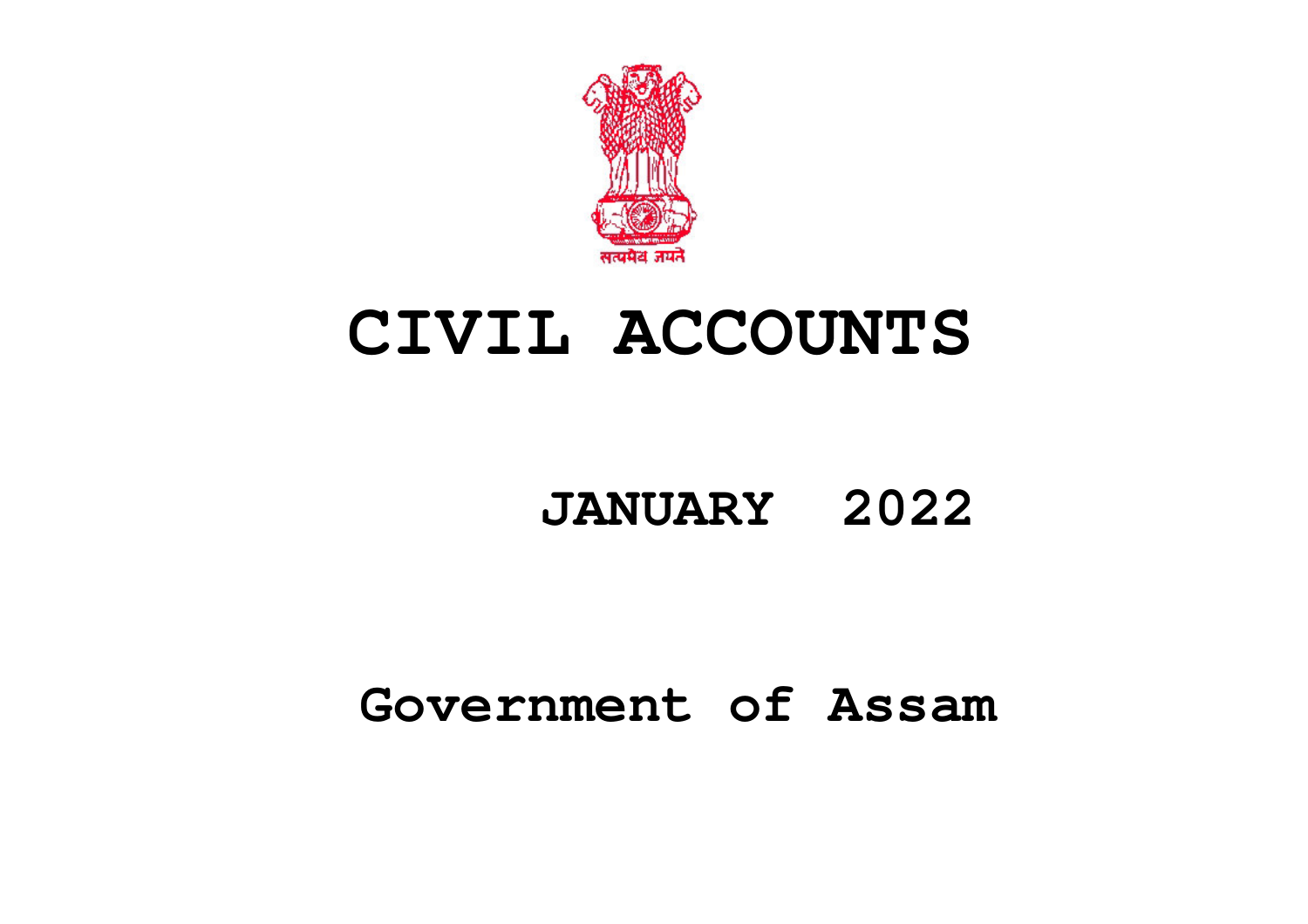

# **CIVIL ACCOUNTS**

**OF**

**THE STATE OF ASSAM**

**FOR**

**JANUARY 2022**

### **GENERAL STATEMENT OF ACCOUNTS**

| <b>Head Of Account</b>                                                          | <b>Current Month</b> | <b>Progressive</b> | <b>Budget/Revised</b><br><b>Estimate</b> | <b>Progressive Last Year</b> |
|---------------------------------------------------------------------------------|----------------------|--------------------|------------------------------------------|------------------------------|
| <b>Part I - Consolidated Fund</b>                                               |                      |                    |                                          |                              |
| <b>Total - Revenue Receipts</b>                                                 | 50,66,00,69,452      | 4,94,34,15,67,581  | 8,89,79,40,26,000                        | 4,70,96,81,34,747            |
| <b>Total - Expenditure met from</b><br>Revenue                                  | 75,95,46,93,897      | 5,48,51,17,73,382  | 9,92,56,83,48,000                        | 4,72,23,13,82,930            |
| <b>Total - Capital Account Outside the</b><br><b>Revenue Account</b>            | 13, 15, 77, 47, 212  | 91,32,48,76,399    | 3,29,58,28,52,000                        | 68, 37, 75, 65, 899          |
| <b>Net Public Debt and Loans and</b><br><b>Advances by the State Government</b> | 38,09,88,282         | 95,62,46,97,546    | 1,46,73,01,11,000                        | 99,87,80,88,446              |
| <b>Inter State Settlement Account</b>                                           | 0                    | 0                  |                                          | 0                            |
| <b>Appropriation to Contingency Fund</b>                                        |                      |                    |                                          | 0                            |
| <b>Net Part I - Consolidated Fund</b>                                           | $-38,07,13,83,375$   | -49,87,03,84,654   | 0                                        | 30, 23, 72, 74, 364          |
| Net Part II - Contingency Fund                                                  |                      |                    | 0                                        |                              |
| <b>Net Part III - Public Account</b>                                            | 26,59,44,63,237      | 38,19,08,53,796    | 6,42,33,21,000                           | $-36,92,45,73,667$           |
| <b>Total - Transaction</b>                                                      | $-11,47,69,20,138$   | -11,67,95,30,858   | 6,42,33,21,000                           | $-6,68,72,99,303$            |
| <b>Opening Balance</b>                                                          | 36,76,49,58,951      | 36,96,75,69,672    | $-9,69,78,00,000$                        | 29,80,19,62,240              |
| <b>Closing Balance</b>                                                          | 25,28,80,38,814      | 25,28,80,38,814    | $-3,27,44,79,000$                        | 23, 11, 46, 62, 937          |

**Run Date: 05/04/2022**

**125**

**Form No.**  $\frac{AG}{A}$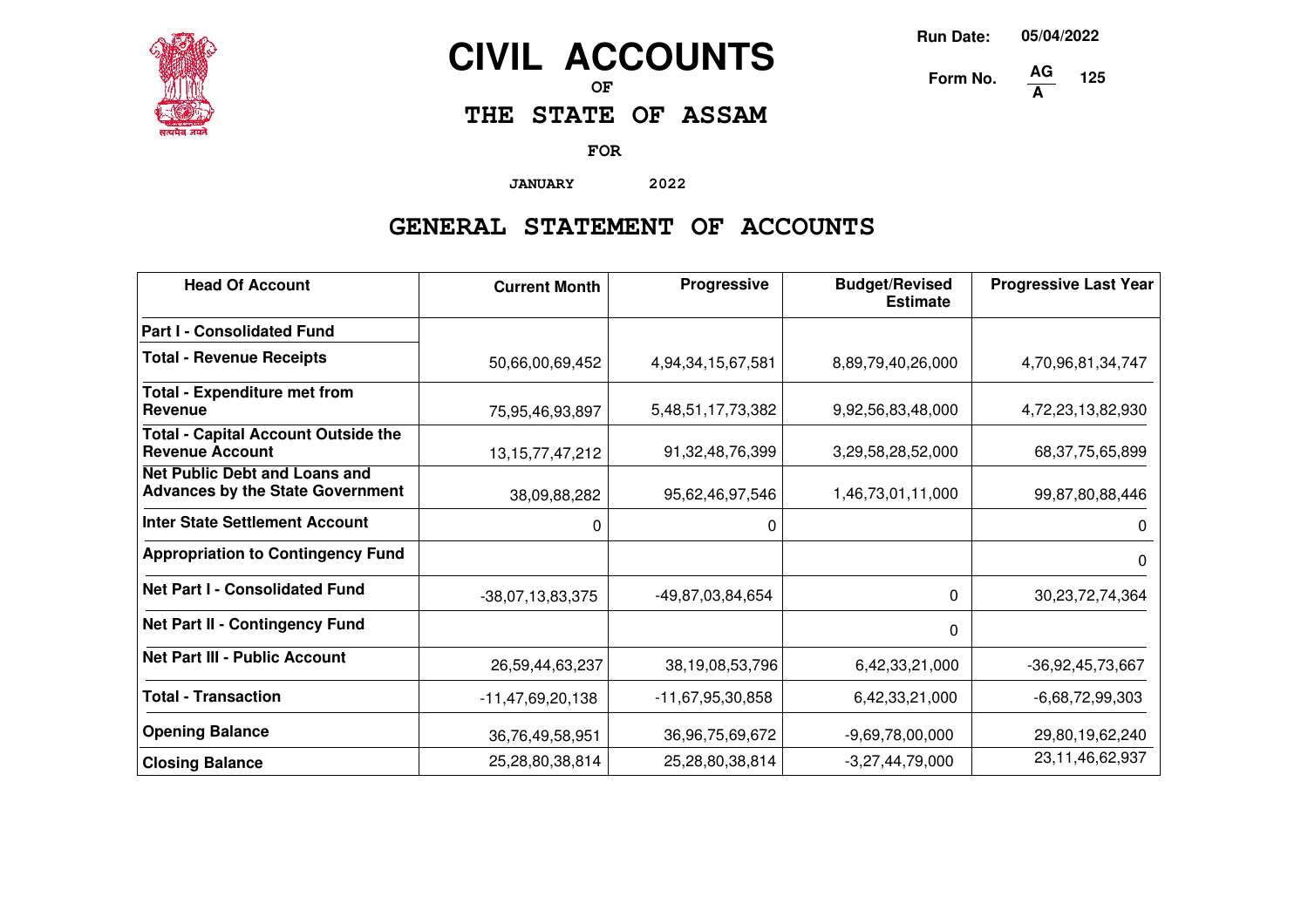|     | <b>TREASURY ACCOUNTS :</b> |   |                                                             |  |  |  |
|-----|----------------------------|---|-------------------------------------------------------------|--|--|--|
| SI. | Name of Treasury           |   | No. of   Month Of Account                                   |  |  |  |
|     |                            |   |                                                             |  |  |  |
|     | ASSAM HOUSE, NEWDELHI      | 2 | $12/21$ , $01/22$ ,                                         |  |  |  |
| 12  | <b>KAMRUP</b>              |   | $07/21$ , $08/21$ , $09/21$ , $10/21$ , $11/21$ , $12/21$ , |  |  |  |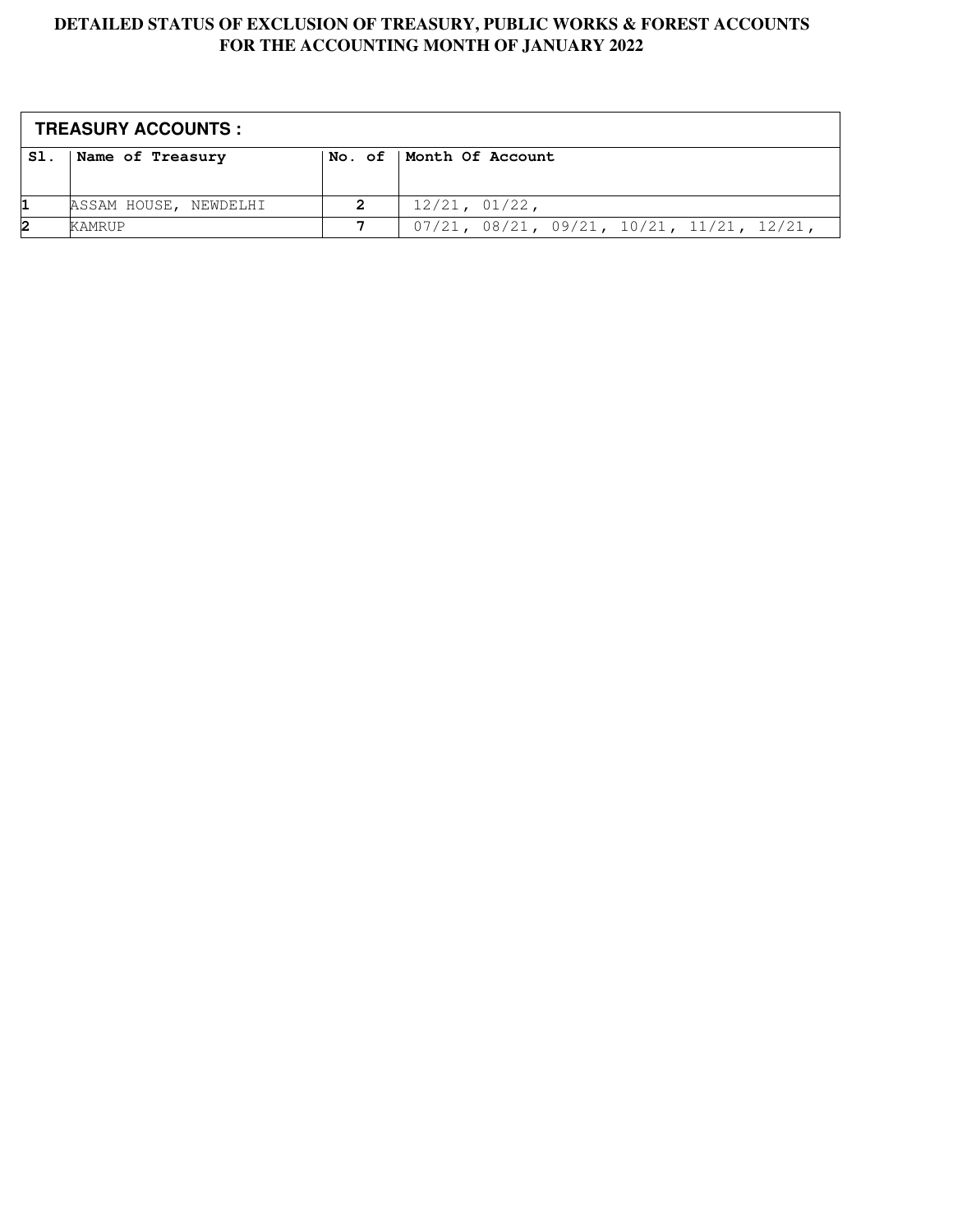| SI. | Name of Treasury        |    | No. of   Month Of Account |
|-----|-------------------------|----|---------------------------|
|     |                         |    |                           |
|     | KAMRUP                  |    | $01/22$ ,                 |
| 3   | CYBER TREASURY (DISPUR) | 2  | 12/21, 01/22,             |
| 4   | <b>SONAPUR</b>          | 2  | $12/21$ , $01/22$ ,       |
|     | Total :                 | 13 |                           |

|                | <b>WORKS ACCOUNTS :</b>                                     |                |                      |  |  |
|----------------|-------------------------------------------------------------|----------------|----------------------|--|--|
| SI.            | Name of Division                                            | No. of         | Month Of Account     |  |  |
|                |                                                             |                |                      |  |  |
| 1              | E.E., NALBARI E&D                                           | $\mathbf{1}$   | $12/21$ ,            |  |  |
|                | DIVISION,                                                   |                |                      |  |  |
| $\overline{2}$ | E.E., MAJULI E&D DIVISION,<br>MAJULI                        | $\overline{2}$ | 12/21, 01/22,        |  |  |
| $\overline{3}$ | E.E., MORIGAON P.H.E<br>DIVISION                            | $\mathbf{1}$   | $01/22$ ,            |  |  |
| $\overline{4}$ | E.E., TINSUKIA P.H.E.<br>DIVISION                           | $\mathbf{2}$   | 12/21, 01/22,        |  |  |
| $\overline{5}$ | E.E., DIBRUGARH P.H.E.<br>DIVISION                          | $\overline{2}$ | 12/21, 01/22,        |  |  |
| 6              | (E) E.E., HAFLONG P.H.E<br>DIVISION                         | $\mathbf{1}$   | $01/22$ ,            |  |  |
| $\overline{7}$ | (E) E.E., MAIBONG P.H.E<br>DIVISION                         | $\mathbf{1}$   | $01/22$ ,            |  |  |
| $\overline{8}$ | $(E) E.E.,$ DIPHU RURAL P.H.E<br>DIVISION                   | 3              | 11/21, 12/21, 01/22, |  |  |
| $\overline{9}$ | (NE) E.E., HAFLONG P.H.E<br>DIVISION                        | $\mathbf{1}$   | $01/22$ ,            |  |  |
| 10             | (NE) E.E., MAIBONG P.H.E<br>DIVISION                        | $\mathbf{1}$   | $01/22$ ,            |  |  |
| 11             | (NE) E.E., UMRANGSO P.H.E<br>DIVISION                       | $\mathbf{1}$   | $01/22$ ,            |  |  |
| 12             | (NE) E.E., DIPHU RURAL<br>P.H.E DIVISION                    | $\mathbf{2}$   | 12/21, 01/22,        |  |  |
| 13             | (NE) E.E., HOWRAGHAT P.H.E.<br>DIVISION                     | 1              | $01/22$ ,            |  |  |
| 14             | (NE) BAKSA PHE DIVISION                                     | 2              | 12/21, 01/22,        |  |  |
| 15             | (E) E.E., DIPHU F.C.<br>DIVISION                            | $\overline{2}$ | $12/21$ , $01/22$ ,  |  |  |
| 16             | E.E. KARIMGANJ DISTRICT<br>TERRITORIAL BUILDING<br>DIVISION | $\mathbf{1}$   | $01/22$ ,            |  |  |
| 17             | E.E. HAILAKANDI DISTRICT<br>TERRITORIAL BUILDING            | $\mathbf{1}$   | $01/22$ ,            |  |  |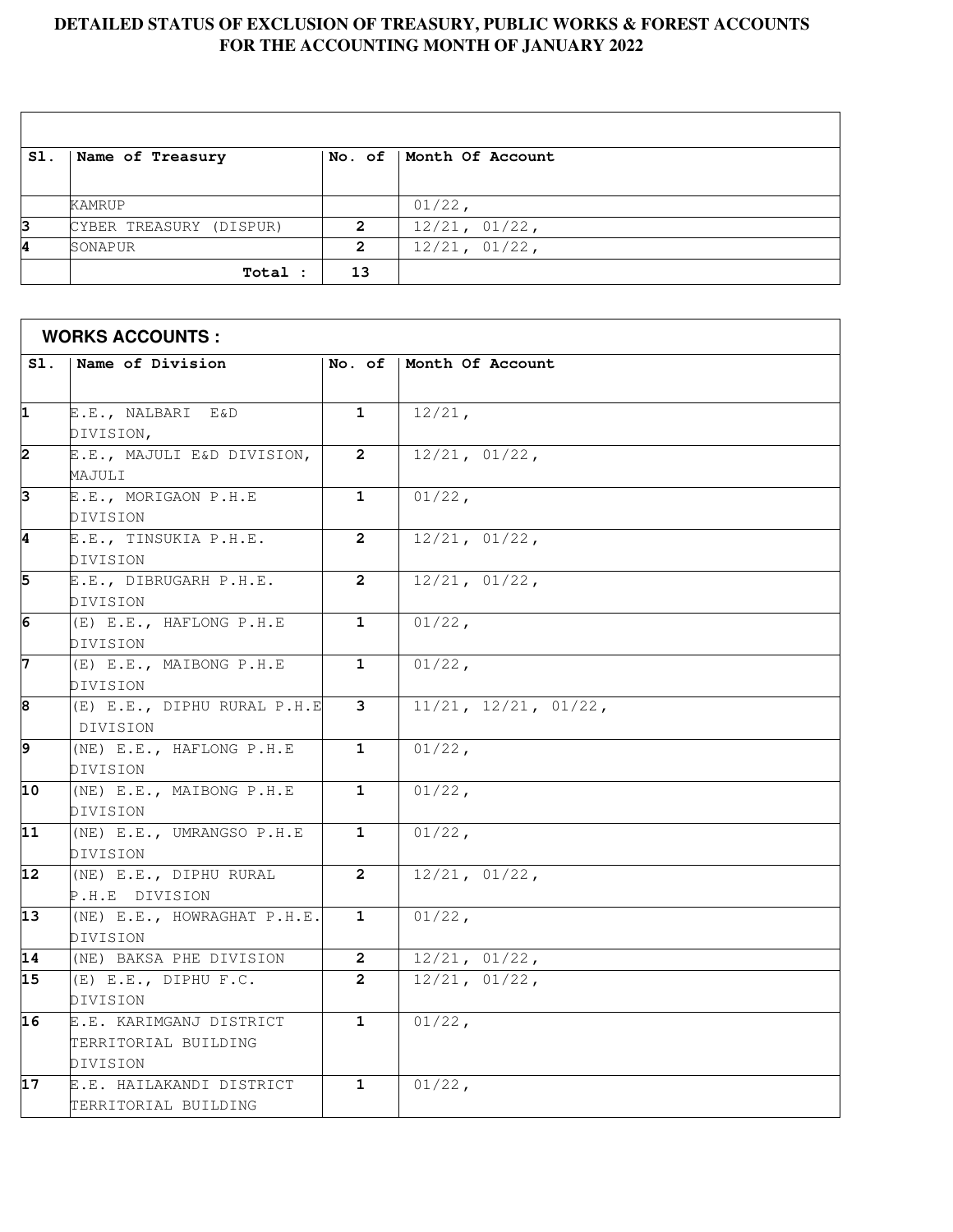|                 | <b>WORKS ACCOUNTS:</b>      |              |                               |
|-----------------|-----------------------------|--------------|-------------------------------|
| SI.             | Name of Division            | No. of       | Month Of Account              |
|                 |                             |              |                               |
| 18              | E.E. UDHARBOND, LAKHIPUR,   | $\mathbf{1}$ | $01/22$ ,                     |
|                 | BARKHOLA & KATIGORA         |              |                               |
|                 | BUILDING DIVISION           |              |                               |
| 19              | (NE) E.E. BAITHALANGSO      | $\mathbf{1}$ | $01/22$ ,                     |
|                 | TERRITORIAL BUILDING        |              |                               |
|                 | DIVISION                    |              |                               |
| $\overline{20}$ | E.E. BAITHALANGSO           | $\mathbf{1}$ | $01/22$ ,                     |
|                 | TERRITORIAL BUILDING        |              |                               |
|                 | DIVISION                    |              |                               |
| 21              | E.E. BARPETA DISTRICT       | $\mathbf{1}$ | $01/22$ ,                     |
|                 | TERRITORIAL BUILDING        |              |                               |
|                 | DIVISION                    |              |                               |
| $\overline{22}$ | E.E. BAJALI DISTRICT &      | $\mathbf{1}$ | $01/22$ ,                     |
|                 | BONGAIGAON DISTRICT         |              |                               |
|                 | TERRITORIAL BUILDING        |              |                               |
|                 | DIVISION                    |              |                               |
| 23              | (NE) E.E. UDALGURI DISTRICT | $\mathbf{1}$ | $01/22$ ,                     |
|                 | & BAKSA DISTRICT            |              |                               |
|                 | TERRITORIAL BUILDING        |              |                               |
|                 | DIVISION                    |              |                               |
| 24              | E.E. UDALGURI DISTRICT &    | $\mathbf{1}$ | $01/22$ ,                     |
|                 | BAKSA DISTRICT TERRITORIAL  |              |                               |
|                 | BUILDING DIVISION           |              |                               |
| 25              | E.E. DARRANG DISTRICT       | $\mathbf{1}$ | $01/22$ ,                     |
|                 | TERRITORIAL BUILDING        |              |                               |
|                 | DIVISION                    |              |                               |
| 26              | E.E., TANGLA DIVISION,      | $\mathbf{1}$ | $01/22$ ,                     |
|                 | IRRIGATION, TANGLA          |              |                               |
| 27              | E.E., DHANSIRI PROJECT      | $\mathbf{1}$ | $01/22$ ,                     |
|                 | CANAL -I DIVISION,          |              |                               |
|                 | IRRIGATION, UDALGURI        |              |                               |
| 28              | E.E., MANGALDOI MECHANICAL  | $\mathbf{1}$ | $01/22$ ,                     |
|                 | DIVISION, IRRIGATION        |              |                               |
| 29              | E.E., SADIYA-DOOMDOOMA      | 3            | $11/21$ , $12/21$ , $01/22$ , |
|                 | IRRIGATION DIVISION         |              |                               |
|                 | (LAKHIMPUR MECHANICAL       |              |                               |
|                 | DIVISION, IRRIGATION, NORTH |              |                               |
|                 | LAKHIMPUR)                  |              |                               |
| 30              | E.E., DHAKUAKHANA IRRGN     | $\mathbf{1}$ | $01/22$ ,                     |
|                 | DIVISION (DHAKUAKHANA       |              |                               |
|                 | (E.E., LAKHIMPUR            |              |                               |
|                 | INVESTIGATION) DIVISION,    |              |                               |
|                 | IRRIGATION, NORTH           |              |                               |
|                 | LAKHIMPUR)                  |              |                               |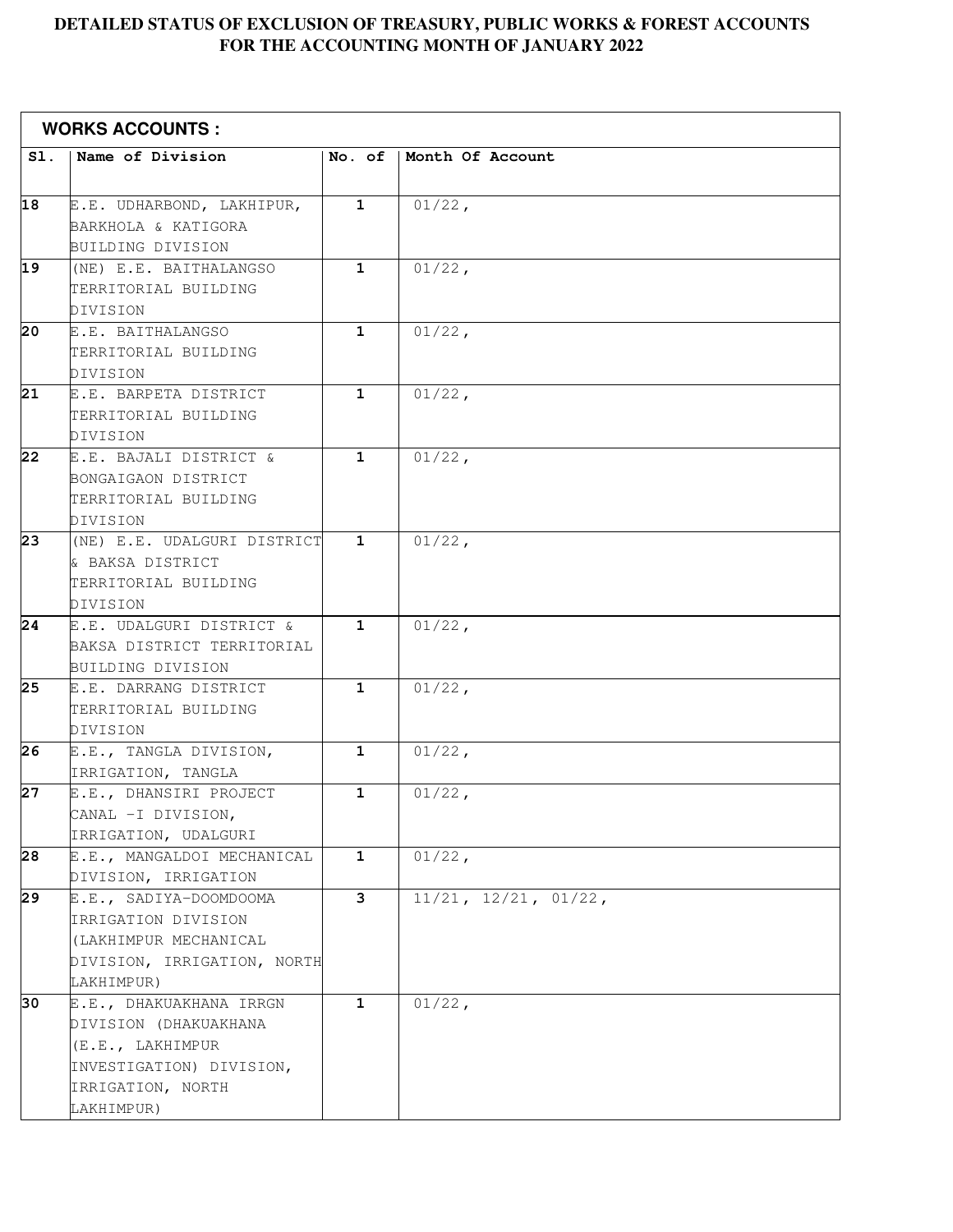|     | <b>WORKS ACCOUNTS :</b>                                                                           |              |                                                   |
|-----|---------------------------------------------------------------------------------------------------|--------------|---------------------------------------------------|
| SI. | Name of Division                                                                                  | No. of       | Month Of Account                                  |
| 31  | E.E., MORIGAON-LAHARIGHAT-<br>JAGIROAD IRRIGATION<br>DIVISION (MORIGAON DIVISION                  | $\mathbf{2}$ | $12/21$ , $01/22$ ,                               |
|     | (IRRIGATION))                                                                                     |              |                                                   |
| 32  | E.E., SUKLA DIVISION,<br>IRRIGATION, GORESWAR,<br>KAMRUP                                          | 1            | $01/22$ ,                                         |
| 33  | E.E., GOHPUR IRRIGATION<br>DIVISION (TEZPUR MECHANICAL<br>DIVISION, IRRIGATION)                   | 4            | $10/21$ , $11/21$ , $12/21$ , $01/22$ ,           |
| 34  | E.E., HOJAI-JALUKBARI<br>IRRIGATION DIVISION<br>(MANGALDOI INVESTIGATION<br>DIVISION, IRRIGATION) | 5            | $09/21$ , $10/21$ , $11/21$ , $12/21$ , $01/22$ , |
| 35  | E.E., BOROLIA DIVISION,<br>IRRIGATION, TAMULPUR                                                   | 1            | $01/22$ ,                                         |
| 36  | E.E., CHAMPAMATI CANAL<br>DIVISION IRRIGATION,<br>DHALIGAON                                       | 1            | $01/22$ ,                                         |
| 37  | E.E., MAJULI IRRIGATION<br>DIVISION (JORHAT<br>INVESTIGATION DIVISION,<br>IRRIGATION)             | 1            | $01/22$ ,                                         |
| 38  | E.E., DHANSIRI PROJECT WEIR<br>DIVISION, IRRIGATION,<br>BHAIRABKUNDA                              | $\mathbf{1}$ | $01/22$ ,                                         |
| 39  | E.E., SARUKHETRI-CHENGA<br>IRRIGATION DIVISION (TIHU<br>INVESTIGATION DIVISION,<br>IRRIGATION)    | $\mathbf{1}$ | $01/22$ ,                                         |
| 40  | E.E., BISWANATH-BEHALI<br>DIVISION (BISWANATH<br>CHARIALI INVESTIGATION<br>DIVISION, IRRIGATION)  | $\mathbf{1}$ | $01/22$ ,                                         |
| 41  | E.E., BOKAJAN DIVISION<br>IRRIGATION, SARIHAJAN                                                   | 3            | $11/21$ , $12/21$ , $01/22$ ,                     |
| 42  | E.E. BISWANATH DISTRICT<br>TERRITORIAL BUILDING<br>DIVISION                                       | 1            | $01/22$ ,                                         |
| 43  | E.E. DHEMAJI DISTRICT<br>TERRITORIAL BUILDING<br>DIVISION                                         | 1            | $01/22$ ,                                         |
| 44  | E.E. MAJULI DISTRICT<br>TERRITORIAL BUILDING                                                      | 1            | $01/22$ ,                                         |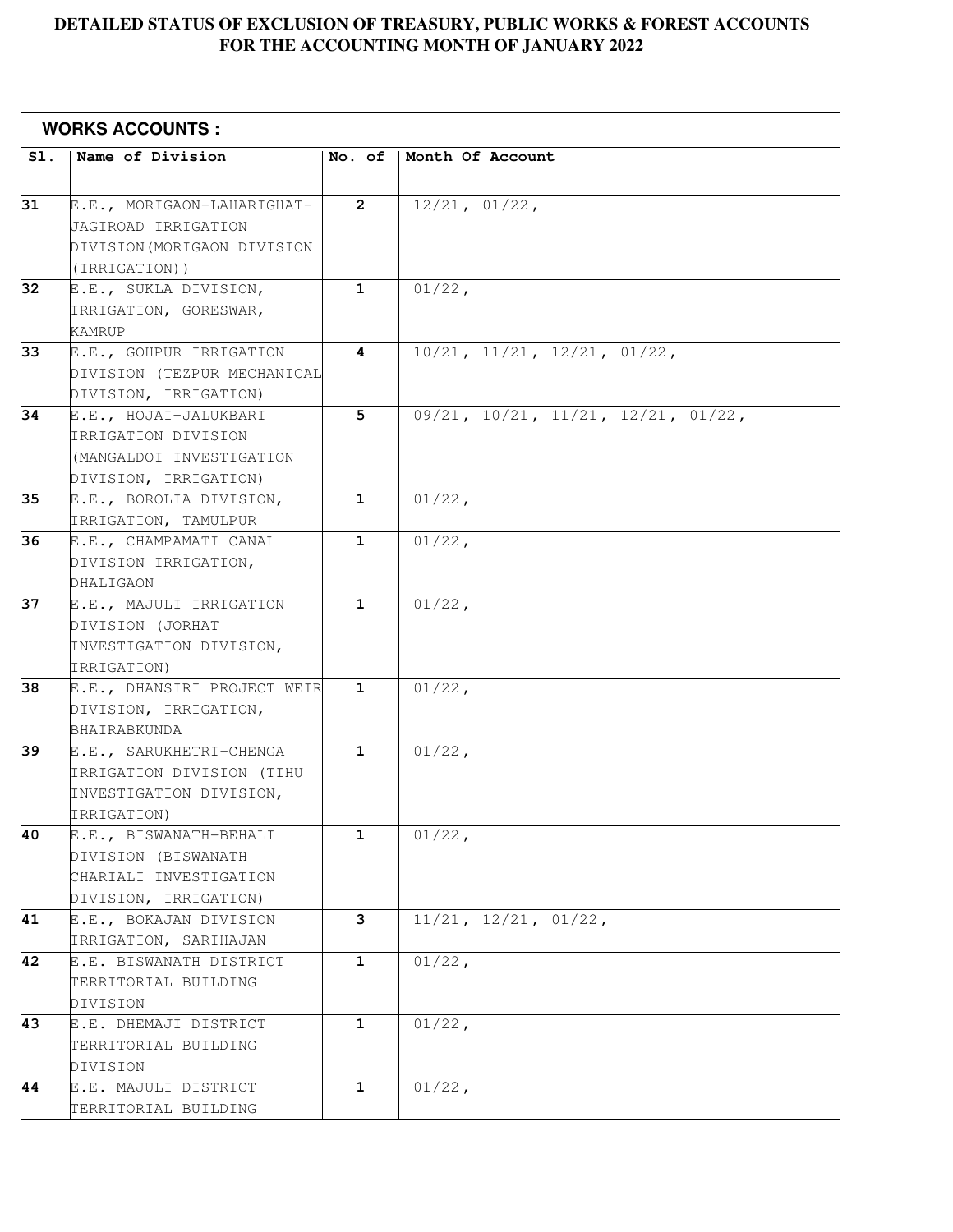|                 | <b>WORKS ACCOUNTS:</b>             |              |                                         |  |  |
|-----------------|------------------------------------|--------------|-----------------------------------------|--|--|
| S1.             | Name of Division                   | No. of       | Month Of Account                        |  |  |
|                 |                                    |              |                                         |  |  |
| 45              | E.E. MORIGAON DISTRICT             | $\mathbf{1}$ | $01/22$ ,                               |  |  |
|                 | TERRITORIAL BUILDING               |              |                                         |  |  |
|                 | DIVISION                           |              |                                         |  |  |
| 46              | E.E. KALIABOR, SAMAGURI,           | $\mathbf{1}$ | $01/22$ ,                               |  |  |
|                 | BARHAMPUR & RUPOHIHAT              |              |                                         |  |  |
|                 | TERRITORIAL BUILDING               |              |                                         |  |  |
| 47              | DIVISION<br>E.E. HOJAI DISTRICT    | $\mathbf{1}$ | $01/22$ ,                               |  |  |
|                 |                                    |              |                                         |  |  |
|                 | TERRITORIAL BUILDING               |              |                                         |  |  |
| 48              | DIVISION<br>E.E. GOLAGHAT DISTRICT | $\mathbf{1}$ | $01/22$ ,                               |  |  |
|                 | TERRITORIAL BUILDING               |              |                                         |  |  |
|                 | DIVISION                           |              |                                         |  |  |
| $\overline{49}$ | E.E. CHARAIDEO DISTRICT            | $\mathbf{1}$ | $01/22$ ,                               |  |  |
|                 | TERRITORIAL BUILDING               |              |                                         |  |  |
|                 | DIVISION                           |              |                                         |  |  |
| 50              | E.E. NAHARKATIA, DULIAJAN &        | $\mathbf{1}$ | $01/22$ ,                               |  |  |
|                 | CHABUA TERRITORIAL BUILDING        |              |                                         |  |  |
|                 | DIVISION                           |              |                                         |  |  |
| 51              | E.E. TINSUKIA DISTRICT             | $\mathbf{1}$ | $01/22$ ,                               |  |  |
|                 | TERRITORIAL BUILDING               |              |                                         |  |  |
|                 | DIVISION                           |              |                                         |  |  |
| 52              | E.E. BOKO, CHAYGAON &              | $\mathbf{1}$ | $01/22$ ,                               |  |  |
|                 | PALASHBARI TERRITORIAL             |              |                                         |  |  |
|                 | BUILDING DIVISION                  |              |                                         |  |  |
| 53              | E.E. RANGIA, KAMALPUR &            | $\mathbf{1}$ | $01/22$ ,                               |  |  |
|                 | HAJO TERRITORIAL BUILDING          |              |                                         |  |  |
|                 | DIVISION                           |              |                                         |  |  |
| 54              | (NE) E.E., KARBI ANGLONG           | $\mathbf{1}$ | $01/22$ ,                               |  |  |
|                 | DISTRICT TERRITORIAL               |              |                                         |  |  |
|                 | BUILDING DIVISION (DIPHU           |              |                                         |  |  |
|                 | BUILDING DIVISION), DIPHU          |              |                                         |  |  |
| 55              | (NE) E.E., DIPHU ROAD              | $\mathbf{2}$ | 12/21, 01/22,                           |  |  |
|                 | DIVISION, DIPHU                    |              |                                         |  |  |
| 56              | (NE) E.E., UMPANI ROAD             | $\mathbf{1}$ | $01/22$ ,                               |  |  |
|                 | DIVISION, UMPANI, ULUKUNCHI        |              |                                         |  |  |
| 57              | E.E., HAFLONG TERRITORIAL          | $\mathbf{2}$ | $12/21$ , $01/22$ ,                     |  |  |
|                 | BUILDING DIVISION (HAFLONG         |              |                                         |  |  |
|                 | BLDG.DIVISION), HAFLONG            |              |                                         |  |  |
| 58              | E.E., HAFLONG ROAD                 | 4            | $10/21$ , $11/21$ , $12/21$ , $01/22$ , |  |  |
|                 | DIVISION                           |              |                                         |  |  |
| 59              | E.E., MAIBONG(R&B)                 | 1            | $01/22$ ,                               |  |  |
|                 | DIVISION, MAIBONG                  |              |                                         |  |  |
| 60              | E.E., MAHUR (R&B) DIVISION,        | $\mathbf{2}$ | $12/21$ , $01/22$ ,                     |  |  |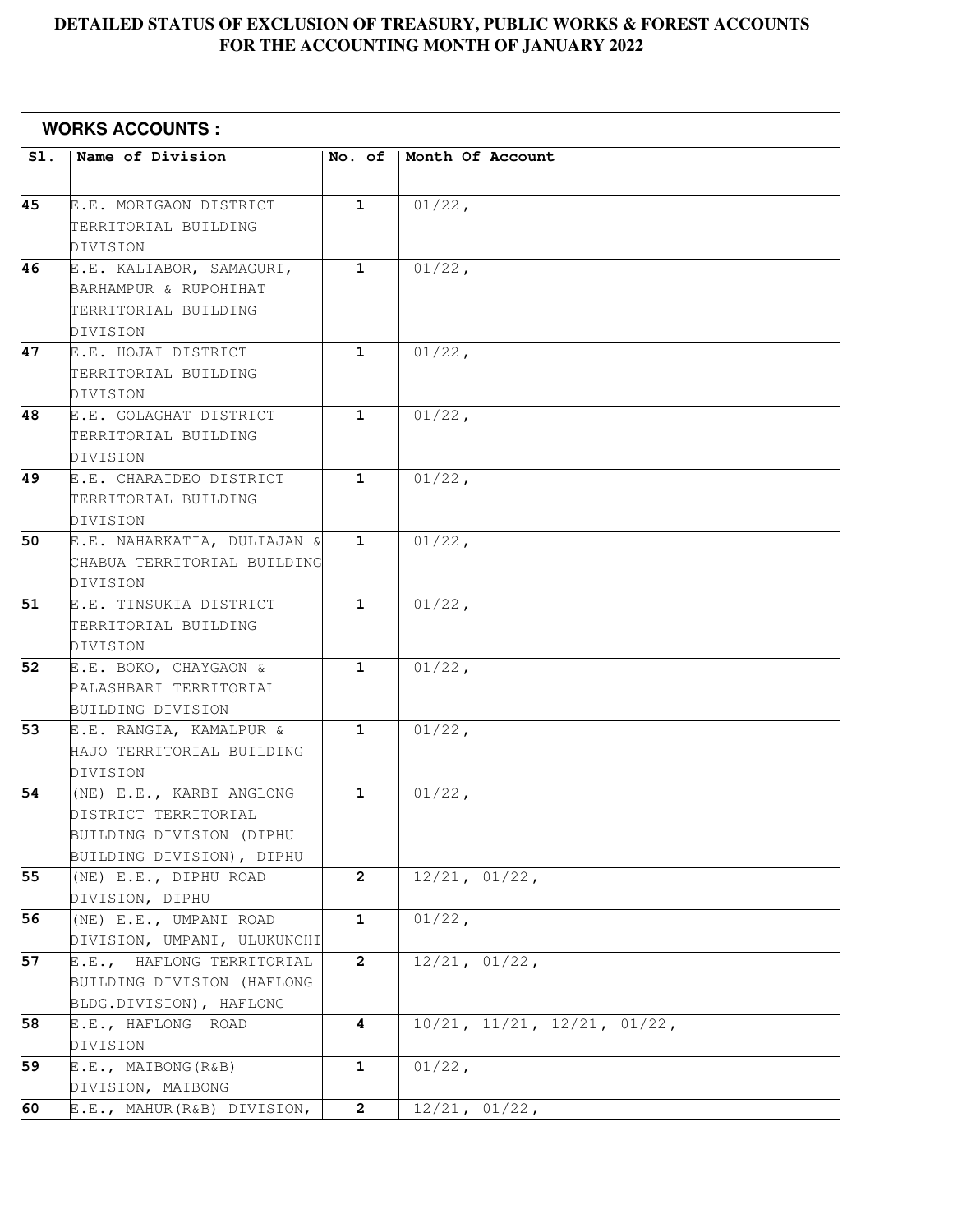|     | <b>WORKS ACCOUNTS:</b>                                                                                                        |                |                                           |
|-----|-------------------------------------------------------------------------------------------------------------------------------|----------------|-------------------------------------------|
| SI. | Name of Division                                                                                                              | No. of         | Month Of Account                          |
| 61  | E.E., BHABANIPUR,<br>PATARCHARKUCHI & SARUKHETRI<br>TERRITORIAL ROAD (BARPETA<br>STATE ROAD, (BARPETA<br>BUILDING)) DIVISION, | $\mathbf{1}$   | $01/22$ ,                                 |
| 62  | E.E., LAKHIMPUR DISTRICT<br>TERRITORIAL BUILDING<br>DIVISION (NORTH LAKHIMPUR<br>BUILDING DIVISION)                           | $\mathbf{1}$   | $01/22$ ,                                 |
| 63  | E.E., SIBASAGAR DISTRICT<br>TERRITORIAL BUILDING<br>DIVISION (SIBSAGAR BUILDING<br>DIVISION)                                  | $\overline{3}$ | $11/21$ , $12/21$ , $01/22$ ,             |
| 64  | E.E., SIPAJHAR & KALAIGAON<br>TERRITORIAL ROAD (MANGALDAI<br>STATE ROAD (MANGALDAI<br>BUILDING) DIVISION                      | $\mathbf{1}$   | $01/22$ ,                                 |
| 65  | E.E., KOKRAJHAR DISTRICT &<br>CHIRANG DISTRICT<br>TERRITORIAL BUILDING<br>DIVISION (KOKRAJHAR<br>BUILDING DIVISION)           | $\mathbf{1}$   | $01/22$ ,                                 |
| 66  | EXECUTIVE ENGINEER, WEST<br>GUWAHATI TERRITORIAL<br>ROAD (GUWAHATI CITY DIVN.-<br>III (PREVIOUSLY<br>B.B.A.C.P.)              | $\overline{2}$ | $12/21$ , $01/22$ ,                       |
| 67  | E.E., CHABUA, DULIAJAN &<br>NAHARKATIA TERRITORIAL<br>ROAD (JORHAT N.E.C. DIVISION                                            | 6              | 08/21, 09/21, 10/21, 11/21, 12/21, 01/22, |
| 68  | E.E., HAILAKANDI DISTRICT<br>TERRITORIAL ROAD<br>(HAILAKANDI RURAL ROAD<br>(HAILAKANDI ROAD) DIVISION                         | $\mathbf{1}$   | $01/22$ ,                                 |
| 69  | E.E., MORIGAON DISTRICT<br>TERRITORIAL ROAD (MORIGAON<br>RURAL (MORIGAON) ROAD<br>DIVISION                                    | $\mathbf{1}$   | $01/22$ ,                                 |
| 70  | E.E., CHARAIDEO DISTRICT<br>TERRITORIAL ROAD (CHARAIDEO<br>RURAL ROAD DIVISION,<br>(DIBRUGARH STATE ROAD)                     | 3              | $11/21$ , $12/21$ , $01/22$ ,             |
| 71  | E.E., KALIABOR & SAMUGURI<br>TERRITORIAL ROAD (KALIABOR                                                                       | $\overline{2}$ | 12/21, 01/22,                             |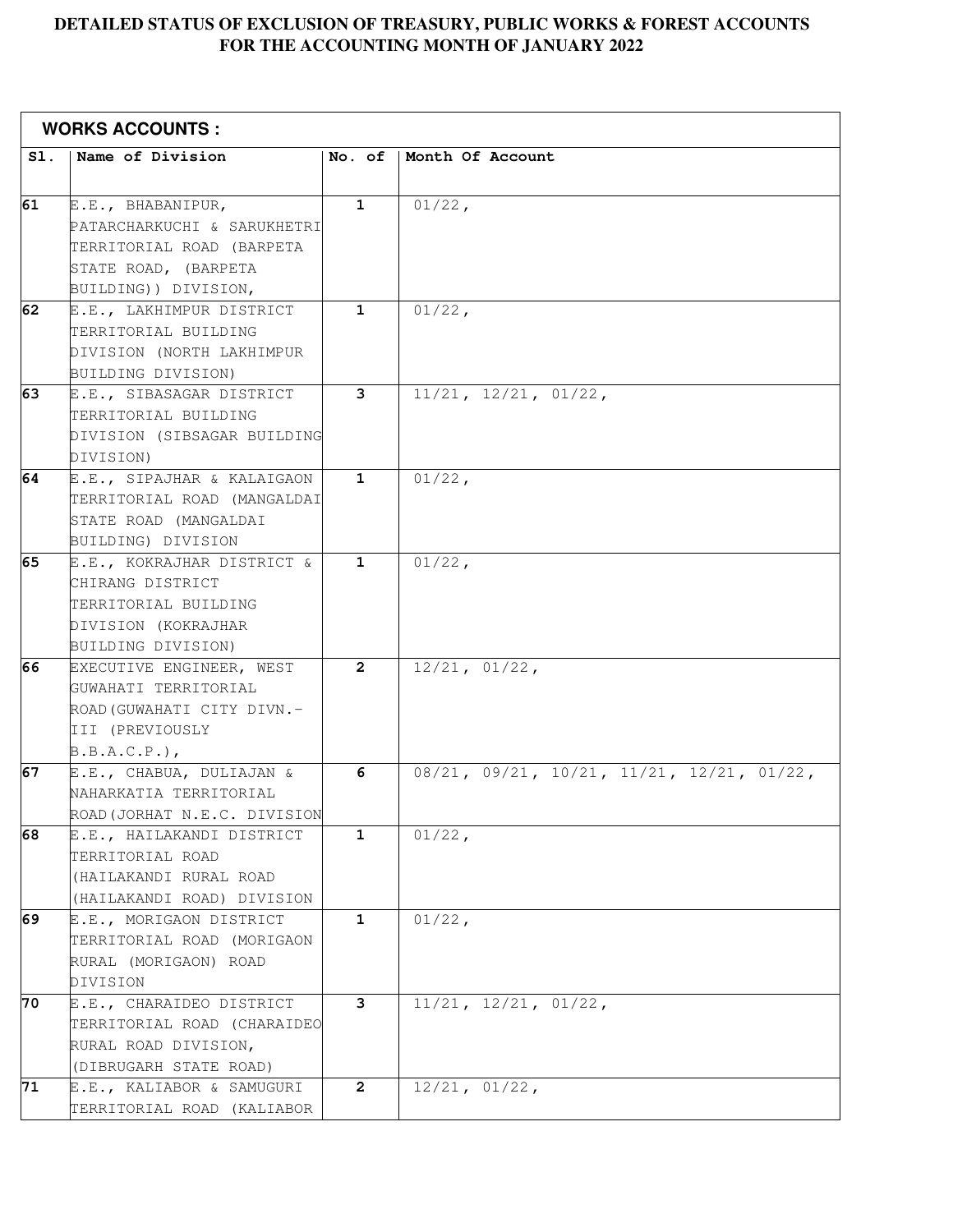|     | <b>WORKS ACCOUNTS:</b>                              |                |                               |
|-----|-----------------------------------------------------|----------------|-------------------------------|
| SI. | Name of Division                                    | No. of         | Month Of Account              |
|     |                                                     |                |                               |
| 72  | E.E., UDALGURI RURAL ROAD                           | $\mathbf{2}$   | 12/21, 01/22,                 |
|     | (UDALGURI/MANGALDOI N.T.                            |                |                               |
|     | ROAD DIV)                                           |                |                               |
| 73  | E.E., GOHPUR CIVIL SUB-                             | 3              | $11/21$ , $12/21$ , $01/22$ , |
|     | DIVISION TERRITORIAL                                |                |                               |
|     | ROAD (SONITPUR A.A.C.P.                             |                |                               |
|     | (NAGAON ARIASP) DIVISION                            |                |                               |
| 74  | E.E., TEZPUR, SOOTEA &                              | $\mathbf{1}$   | $01/22$ ,                     |
|     | RANGAPARA TERRITORIAL                               |                |                               |
|     | ROAD (SONITPUR STATE ROAD                           |                |                               |
|     | (TEZPUR ROAD) DIVISION                              |                |                               |
| 75  | E.E., BONGAIGAON DISTRICT                           | $\mathbf{1}$   | $01/22$ ,                     |
|     | TERRITORIAL ROAD (BONGAIGAON                        |                |                               |
|     | RURAL ROAD DIVISION,                                |                |                               |
| 76  | (BONGAIGAON ROAD),                                  | $\mathbf{1}$   | $01/22$ ,                     |
|     | E.E., NALBARI DISTRICT<br>TERRITORIAL ROAD (NALBARI |                |                               |
|     | RURAL (N.K.) ROAD) DIVISION                         |                |                               |
| 77  | E.E., DIBRUGARH SUB-                                | $\mathbf{2}$   | 12/21, 01/22,                 |
|     | DIVISION TERRITORIAL                                |                |                               |
|     | ROAD (DIBRUGARH RURAL ROAD                          |                |                               |
|     | (DIBRUGARH ROAD) DIVISION                           |                |                               |
| 78  | E.E., DHUBRI RURAL ROAD                             | $\overline{2}$ | 12/21, 01/22,                 |
|     | (DHUBRI ROAD) DIVISION                              |                |                               |
| 79  | E.E., EAST GUWAHATI                                 | $\mathbf{1}$   | $01/22$ ,                     |
|     | TERRITORIAL ROAD (GUWAHATI                          |                |                               |
|     | CITY DIVISION $NO:-1$ ,                             |                |                               |
|     | BAMUNIMAIDAM, GUWAHATI-21)                          |                |                               |
| 80  | E.E., SIBSAGAR & THOWRA                             | $\mathbf{2}$   | $12/21$ , $01/22$ ,           |
|     | TERRITORIAL ROAD (SIBSAGAR                          |                |                               |
|     | RURAL ROAD (SIBSAGAR ROAD)                          |                |                               |
|     | DIVISION                                            |                |                               |
| 81  | E.E., JALUKBARI & HAJO                              | $\mathbf{1}$   | $01/22$ ,                     |
|     | TERRITORIAL ROAD (NORTH                             |                |                               |
|     | GUWAHATI STATE ROAD                                 |                |                               |
|     | [GUWAHATI STATE ROAD]                               |                |                               |
|     | (GUWAHATI CITY DIVISION -                           |                |                               |
|     | IV/RIDF-II) DIVISION,                               |                |                               |
| 82  | E.E., BORKHOLA & KATIGORAH                          | $\mathbf{1}$   | $01/22$ ,                     |
|     | TERRITORIAL ROAD (SILCHAR                           |                |                               |
|     | N.E.C. DIVISION NO-II                               |                |                               |
| 83  | E.E., MAJULI TERRITORIAL                            | $\overline{2}$ | 12/21, 01/22,                 |
|     | ROAD (JORHAT A.A.C.P.                               |                |                               |
|     | (DHODARALI NEC) DIVISION,                           |                |                               |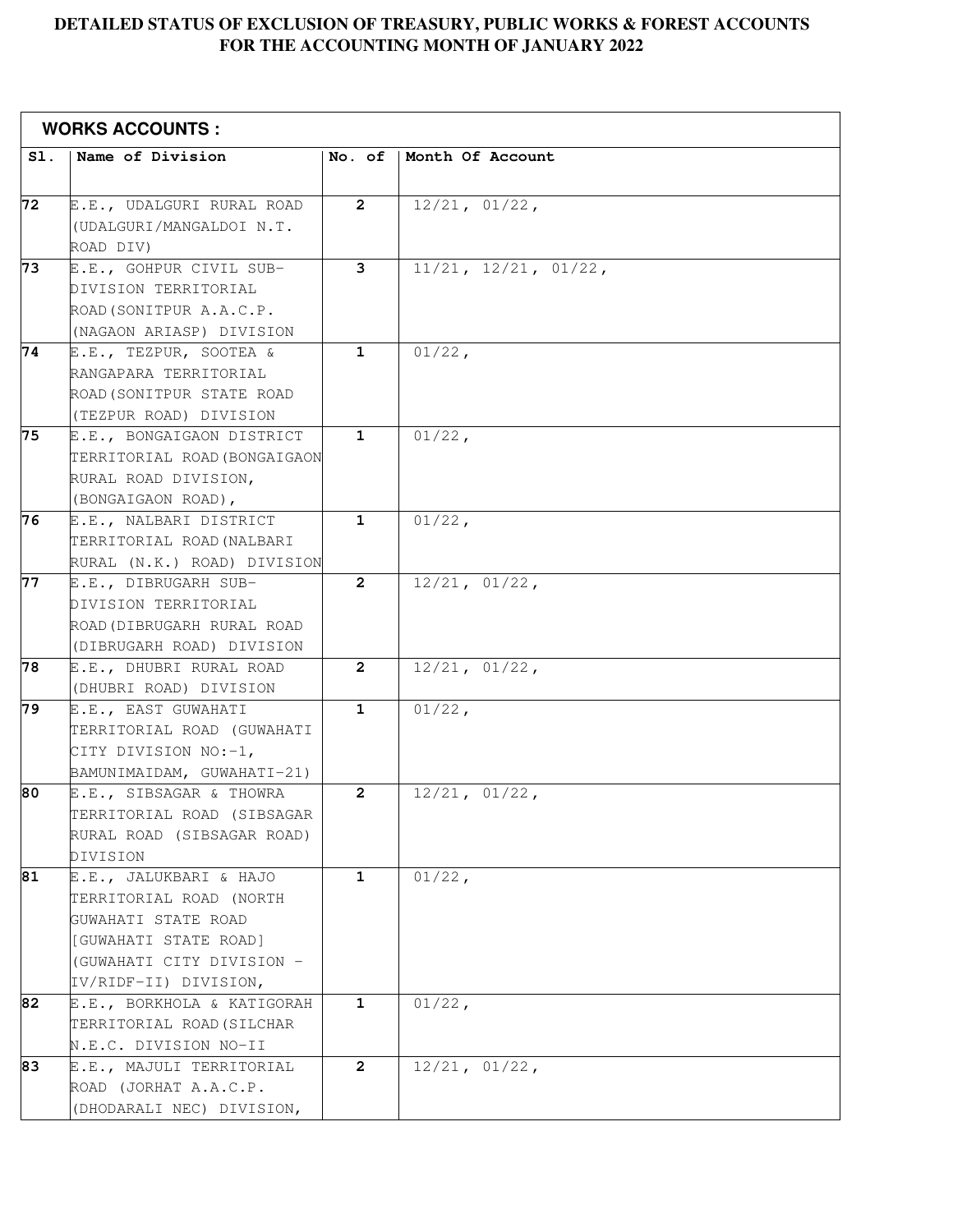|                 | <b>WORKS ACCOUNTS :</b>                                                                     |                |                                                                              |
|-----------------|---------------------------------------------------------------------------------------------|----------------|------------------------------------------------------------------------------|
| SI.             | Name of Division                                                                            | No. of         | Month Of Account                                                             |
| 84              | E.E., NAZIRA & AMGURI<br>TERRITORIAL ROAD (SIBSAGAR<br>STATE ROAD (NAZIRA ROAD)<br>DIVISION | 3              | $11/21$ , $12/21$ , $01/22$ ,                                                |
| 85              | E.E., DIPHU ROAD DIVN.,<br>DIPHU                                                            | $\overline{2}$ | 12/21, 01/22,                                                                |
| 86              | E.E., DIPHU ELECT.PWD<br>DIVN., DIPHU                                                       | $\overline{2}$ | $\overline{12}/21$ , 01/22,                                                  |
| 87              | E.E., UMPANI ROAD DIVN.,<br>UMPANI                                                          | 3              | $11/21$ , $12/21$ , $01/22$ ,                                                |
| 88              | (NE) E.E., HAFLONG ROAD<br>DIVN, HAFLONG                                                    | $\overline{2}$ | 11/21, 01/22,                                                                |
| 89              | (NE) E.E., MAHUR (R&B)<br>DIVN, MAHUR                                                       | $\overline{2}$ | 12/21, 01/22,                                                                |
| 90              | (NE) E.E., DIPHU MECHANICAL<br>DIVISION, IRRIGATION,<br><b>BOKULIA</b>                      | 3              | $11/21$ , $12/21$ , $01/22$ ,                                                |
| 91              | E.E., DOKMOKA ROAD DIVISION                                                                 | $\mathbf{1}$   | $01/22$ ,                                                                    |
| 92              | PWD Mushalpur R&B Division,<br>Musalpur                                                     | 1              | $01/22$ ,                                                                    |
| $\overline{93}$ | PWD Udalguri Rural Road<br>Division                                                         | 3              | $11/21$ , $12/21$ , $01/22$ ,                                                |
| 94              | PHE, Kokrajhar Division<br>No.1                                                             | $\overline{2}$ | 12/21, 01/22,                                                                |
| 95              | Champamati canal<br>Division (Irr.)                                                         | $\mathbf{1}$   | $01/22$ ,                                                                    |
| 96              | Borolia<br>Division (Irr.), Tamulpur                                                        | $\mathbf{1}$   | $01/22$ ,                                                                    |
| 97              | Tangla Division (Irr),                                                                      | 8              | $06/21$ , $07/21$ , $08/21$ , $09/21$ , $10/21$ , $11/21$ ,<br>12/21, 01/22, |
| 98              | Dhansiri Project Disions,<br>Canal-1                                                        | $\mathbf{1}$   | $01/22$ ,                                                                    |
| 99              | Dhansiri Project Division<br>$\texttt{Canall-II}$                                           | $\mathbf{1}$   | $01/22$ ,                                                                    |
| 100             | Mangaldai Mechanical<br>Division, (Irr.)                                                    | $\overline{2}$ | 12/21, 01/22,                                                                |
| 101             | EE, BAKSA PHE DIVISION,<br>MUSALPUR                                                         | $\mathbf{2}$   | 12/21, 01/22,                                                                |
|                 | Total :                                                                                     | 167            |                                                                              |

**FOREST ACCOUNTS :**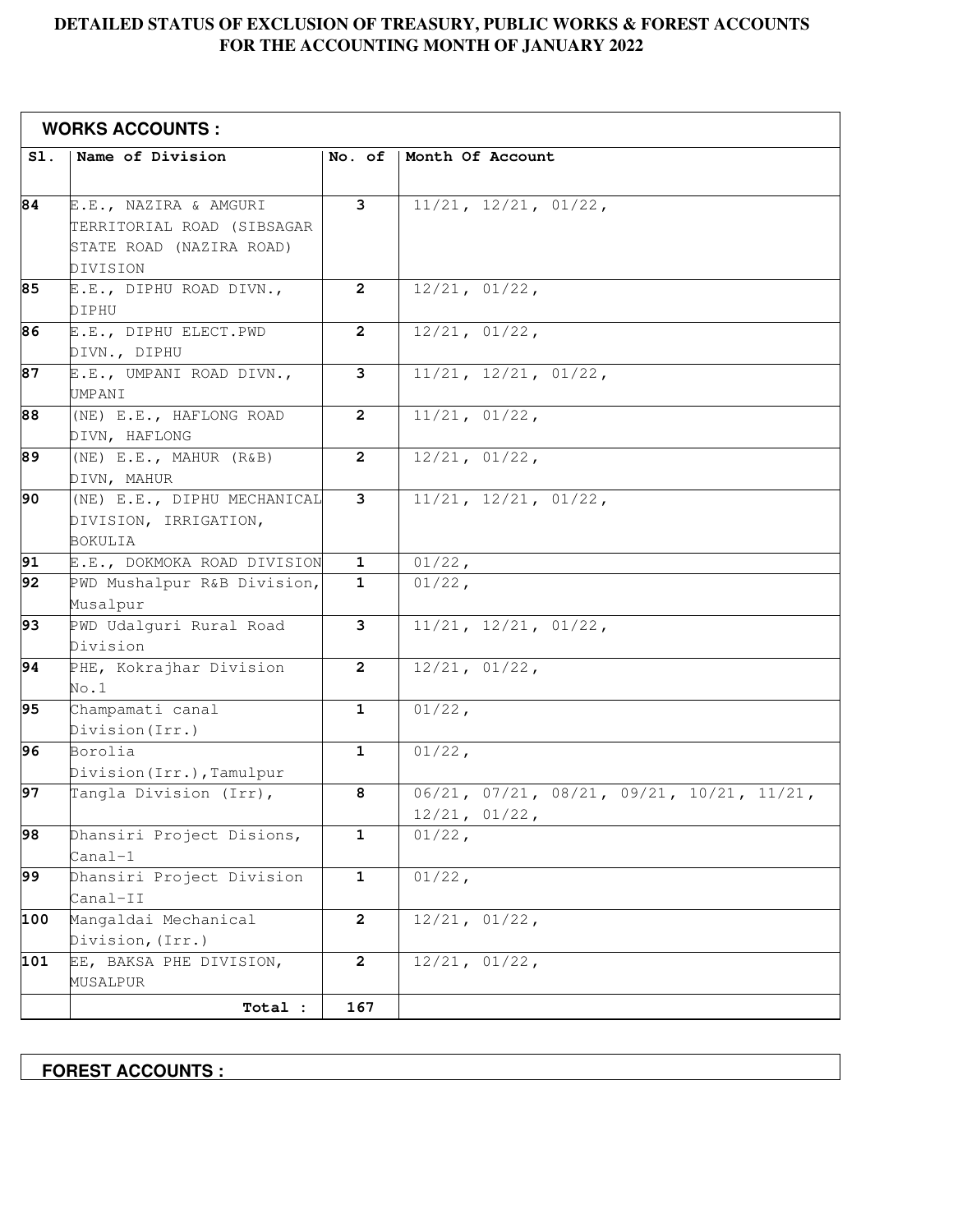|                   | <b>FOREST ACCOUNTS:</b>                    |                |                  |
|-------------------|--------------------------------------------|----------------|------------------|
| S1.               | Name of Division                           | No. of         | Month Of Account |
| 1                 | D.F.O. KARBI ANGLONG EAST                  | $\mathbf{1}$   | $01/22$ ,        |
|                   | DIVISION, DIPHU                            |                |                  |
| 2                 | D.F.O., KARBI ANGLONG WEST                 | $\mathbf{1}$   | $12/21$ ,        |
|                   | DIVISION, DIPHU                            |                |                  |
| 3                 | D.F.O., S. F. DIVISION,                    | $\mathbf{1}$   | $01/22$ ,        |
|                   | BISWANATH CHARIALI                         |                |                  |
| 4                 | D.F.O., SIBSAGAR DIVISION,                 | $\mathbf{1}$   | $12/21$ ,        |
|                   | SIBSAGAR,                                  |                |                  |
| 5                 | D.F.O., WESTERN ASSAM                      | $\mathbf{1}$   | $01/22$ ,        |
|                   | WILDLIFE DIVISION, TEZPUR                  |                |                  |
| 6                 | D.F.O., EASTERN ASSAM                      | $\mathbf{1}$   | $01/22$ ,        |
|                   | WILDLIFE DIVISION, BOKAKHAT                |                |                  |
| 7                 | PRINCIPAL C.C.F., ASSAM,                   | $\mathbf{1}$   | $01/22$ ,        |
|                   | GUWAHATI-8                                 |                |                  |
| 8                 | D.O., CHIRANG SOIL                         | $\mathbf{1}$   | $01/22$ ,        |
| 9                 | CONSERVATION DIVISION,<br>D.O., DIPHU SOIL | $\overline{2}$ | 11/21, 12/21,    |
|                   | CONSERVATION DIVISION,                     |                |                  |
|                   | DIPHU                                      |                |                  |
| 10                | ADDL. DIRECTOR, SOIL                       | $\mathbf{1}$   | $12/21$ ,        |
|                   | CONSERVATION DEPTT. KARBI                  |                |                  |
|                   | ANGLONG AUTONOMOUS COUNCIL,                |                |                  |
|                   | DIPHU,                                     |                |                  |
| 11                | D.O., HAMREN SOIL                          | $\mathbf{1}$   | $12/21$ ,        |
|                   | CONSERVATION DIVISION,                     |                |                  |
|                   | HAMREN,                                    |                |                  |
| $12 \overline{ }$ | D.O., KOHRA SOIL                           | $\mathbf{1}$   | 11/21,           |
|                   | CONSERVATION DIVISION,                     |                |                  |
|                   | KOHRA,                                     |                |                  |
| 13                | D.F.O., HALTUGAON DIVISION,                | 2              | 12/21, 01/22,    |
|                   | KOKRAJHAR                                  |                |                  |
| 14                | D.F.O., KACHUGAON DIVISION,                | $\overline{2}$ | 12/21, 01/22,    |
|                   | GOSSAIGAON                                 |                |                  |
| 15                | D.F.O., PARRATJHORA                        | $\mathbf{2}$   | 12/21, 01/22,    |
|                   | DIVISION, GAURIPUR                         |                |                  |
| 16                | D.F.O., CHIRANG DIVISION,<br>KAJALGAON     | $\mathbf{1}$   | $01/22$ ,        |
| 17                | DY. DIRECTOR, MANAS TIGER                  | $\mathbf{1}$   | $01/22$ ,        |
|                   | PROJECT, BARPETA ROAD,                     |                |                  |
| 18                | D.F.O., BAKSA FOREST                       | $\mathbf{1}$   | $12/21$ ,        |
|                   | DIVISION, MUSHALPUR                        |                |                  |
|                   | Total :                                    | 22             |                  |
|                   |                                            |                |                  |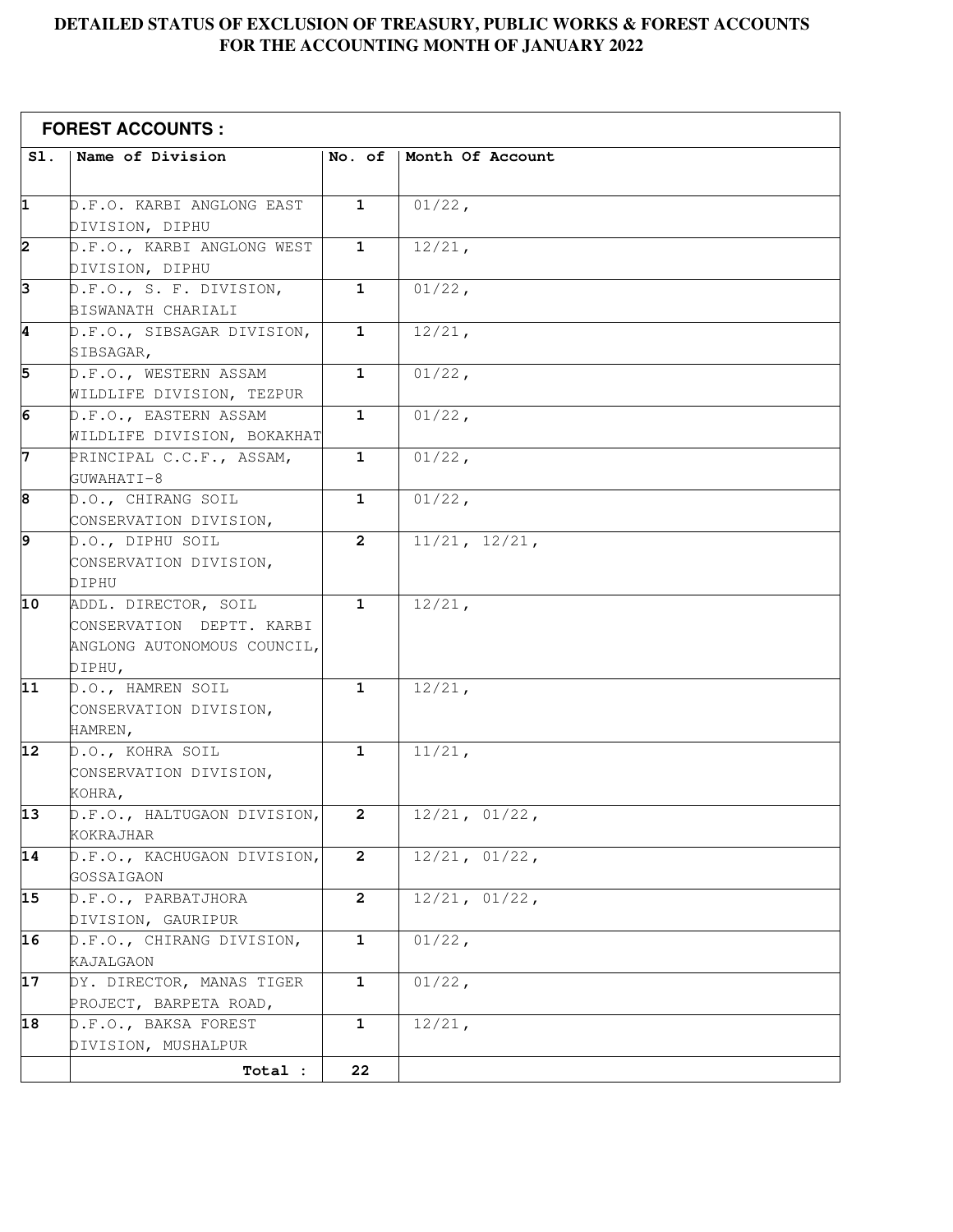

| <b>Heads of Accounts</b>                                                                        | <b>Current</b>  | Progressive        | <b>Budget Estimate/</b><br><b>Revised Estimate</b> | Progressive<br><b>Last Year</b> |
|-------------------------------------------------------------------------------------------------|-----------------|--------------------|----------------------------------------------------|---------------------------------|
| Part I-Consolidated Fund-                                                                       |                 |                    |                                                    |                                 |
| Receipt Heads (Revenue Account)                                                                 |                 |                    |                                                    |                                 |
| A. TAX REVENUE                                                                                  |                 |                    |                                                    |                                 |
| (a) Goods and Services Tax                                                                      |                 |                    |                                                    |                                 |
| 0005 Central Goods and Services Tax<br>(CGST)                                                   | 9,60,96,00,000  | 57,65,76,00,000    | 67,26,70,00,000                                    | 41,84,88,00,000                 |
| 0006 State Goods and Services Tax<br>(SGST)<br>0008 Integrated Goods and Services<br>Tax (IGST) | 8,10,47,50,679  | 77,66,29,96,687    | 1,11,79,74,54,000                                  | 59,66,90,40,919                 |
| Total (a) Goods and Services Tax :                                                              | 17,71,43,50,679 | 1,35,32,05,96,687  | 1,79,06,44,54,000                                  | 1,01,51,78,40,919               |
| (b) Taxes on Income and Expenditure                                                             |                 |                    |                                                    |                                 |
| 0020 Corporation Tax                                                                            | 8,65,32,00,000  | 48,02,52,00,000    | 60,57,18,00,000                                    | 36,30,48,00,000                 |
| 0021 Taxes on Income other than<br><b>Corporation Tax</b>                                       | 8,79,32,00,000  | 48,80,22,00,000    | 61,55,23,00,000                                    | 35,94,92,00,000                 |
| 0022 Taxes on Agricultural Income                                                               | $-30,66,949$    | $-1, 12, 52, 552$  | 8,77,71,000                                        | $-21,71,49,836$                 |
| 0023 Hotel Receipts Tax                                                                         |                 |                    |                                                    |                                 |
| 0028 Other Taxes On Income and<br>Expenditure                                                   | 9,17,43,334     | 1,41,81,96,958     | 2,42,50,79,000                                     | 1,48,11,43,102                  |
| Total (b) Taxes on Income and<br>Expenditure :                                                  | 17,53,50,76,385 | 98,23,43,44,406    | 1,24,63,69,50,000                                  | 73,51,79,93,266                 |
| (c) Taxes on Property, Capital and Other<br><b>Transactions</b>                                 |                 |                    |                                                    |                                 |
| 0029 Land Revenue                                                                               | 5,49,24,983     | 65,62,81,461       | 1,20,23,69,000                                     | 94,39,43,971                    |
| 0030 Stamps and Registration Fees                                                               | 13,47,45,035    | 1,48,89,71,688     | 3,73,68,12,000                                     | 2,01,71,78,550                  |
| 0032 Taxes on Wealth                                                                            |                 |                    | $-26,00,000$                                       |                                 |
| 0035 Taxes on Immovable Property<br>other than Agricultural Land                                |                 |                    |                                                    |                                 |
| Total (c) Taxes on Property, Capital<br>and Other Transactions :                                | 18,96,70,018    | 2, 14, 52, 53, 149 | 4,93,65,81,000                                     | 2,96,11,22,521                  |
| (d) Taxes on Commodities and Services<br>other than Goods and Services Tax                      |                 |                    |                                                    |                                 |
| 0037 Customs                                                                                    | 1,79,70,00,000  | 10,78,20,00,000    | 12,57,96,00,000                                    | 8,59,52,51,710                  |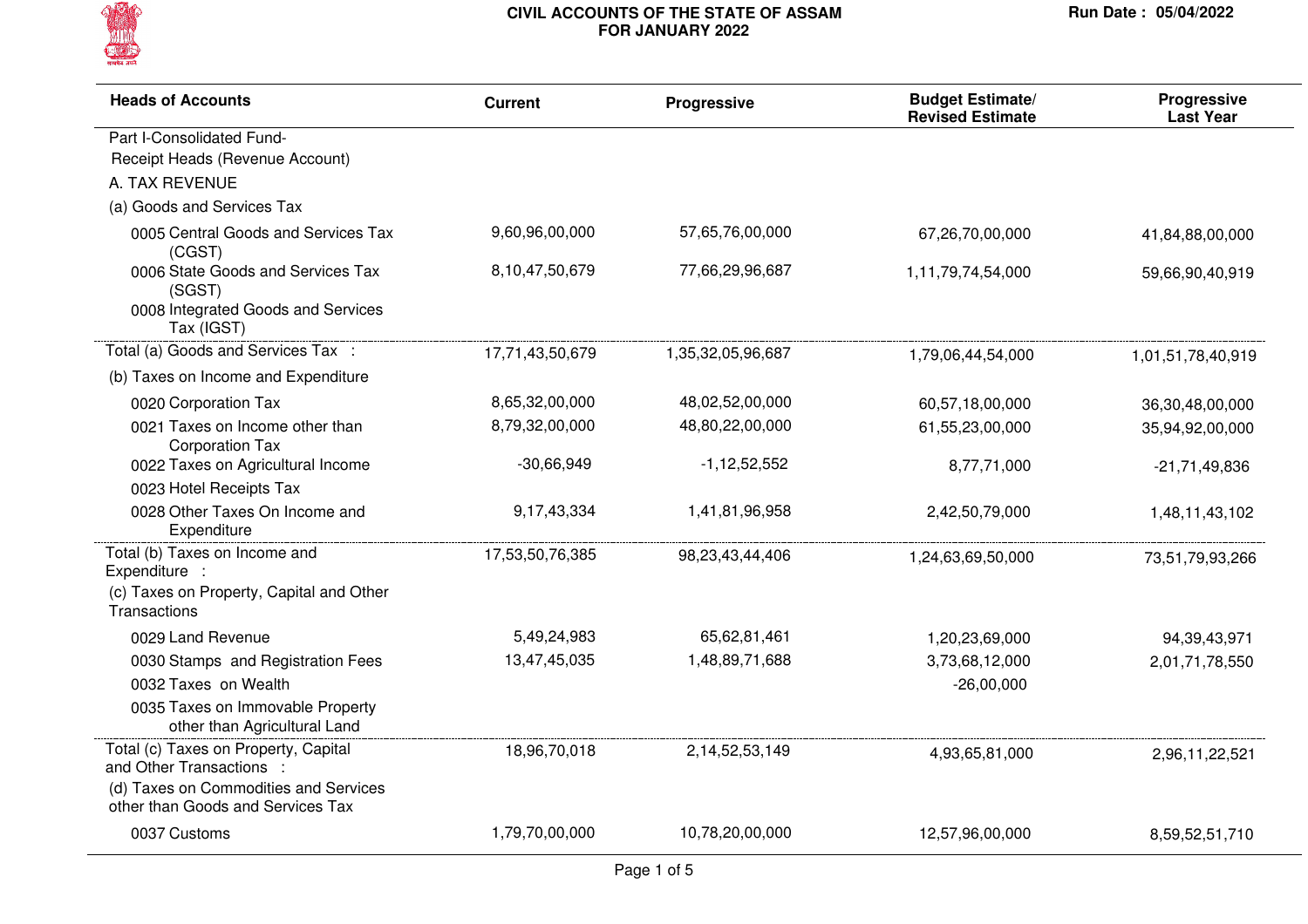

| <b>Heads of Accounts</b>                                                              | <b>Current</b>  | <b>Progressive</b>  | <b>Budget Estimate/</b><br><b>Revised Estimate</b> | Progressive<br><b>Last Year</b> |
|---------------------------------------------------------------------------------------|-----------------|---------------------|----------------------------------------------------|---------------------------------|
|                                                                                       |                 |                     |                                                    |                                 |
| A. TAX REVENUE                                                                        |                 |                     |                                                    |                                 |
| (d) Taxes on Commodities and Services<br>other than Goods and Services Tax            |                 |                     |                                                    |                                 |
| 0038 Union Excise Duties                                                              | 87,02,00,000    | 5,22,12,00,000      | 6,09,18,00,000                                     | 5,22,64,00,000                  |
| 0039 State Excise                                                                     | 1,62,60,859     | 11,30,45,20,976     | 21,06,92,48,000                                    | 14, 11, 52, 46, 466             |
| 0040 Taxes on Sales, Trade etc.                                                       | 1,42,35,672     | 31, 14, 34, 04, 157 | 57,21,73,27,000                                    | 32, 37, 17, 70, 986             |
| 0041 Taxes on Vehicles                                                                | 14,45,52,702    | 5,36,51,32,224      | 10,41,71,92,000                                    | 4,78,15,03,973                  |
| 0042 Taxes on Goods and Passengers                                                    | $-3,124$        | 59,34,328           | 60,61,67,000                                       | 2,51,33,831                     |
| 0043 Taxes and Duties on Electricity                                                  | 7,44,690        | 40,66,24,106        | 3,20,37,73,000                                     | 43,36,23,604                    |
| 0044 Service Tax                                                                      | 1,84,00,000     | 11,04,00,000        | 12,83,00,000                                       | 9,40,00,000                     |
| 0045 Other Taxes and Duties on<br>commodities and Services                            | 15,130          | $-1,49,15,643$      | 1,22,74,000                                        | 3,35,406                        |
| Total (d) Taxes on Commodities and<br>Services other than Goods and<br>Services Tax : | 2,86,14,05,929  | 64, 32, 43, 00, 148 | 1,11,32,56,81,000                                  | 65,64,32,65,976                 |
| Total A. TAX REVENUE :                                                                | 38,30,05,03,011 | 3,00,02,44,94,390   | 4,19,96,36,66,000                                  | 2,43,64,02,22,682               |
| <b>B. NON-TAX REVENUE</b>                                                             |                 |                     |                                                    |                                 |
| (a) Fiscal Services                                                                   |                 |                     |                                                    |                                 |
| 0047 Other Fiscal Services                                                            |                 |                     |                                                    |                                 |
| Total (a) Fiscal Services :                                                           |                 |                     |                                                    |                                 |
| (b) Interest Recipts, Dividends and<br>Profits                                        |                 |                     |                                                    |                                 |
| 0049 Interest Receipts                                                                | 64,97,59,811    | 1,42,04,67,122      | 8,51,51,63,000                                     | 1,74,73,05,106                  |
| 0050 Dividends and Profits                                                            | 22,750          | 1,13,63,35,612      | 39,12,36,000                                       | 2,63,91,71,274                  |
| Total (b) Interest Recipts, Dividends<br>and Profits :                                | 64,97,82,561    | 2,55,68,02,734      | 8,90,63,99,000                                     | 4,38,64,76,380                  |
| (c) Other Non-Tax Revenue                                                             |                 |                     |                                                    |                                 |
| (i) General Services                                                                  |                 |                     |                                                    |                                 |
| 0051 Public Service commission                                                        | 58,579          | 44,94,397           | 1,20,71,000                                        | 1,69,44,672                     |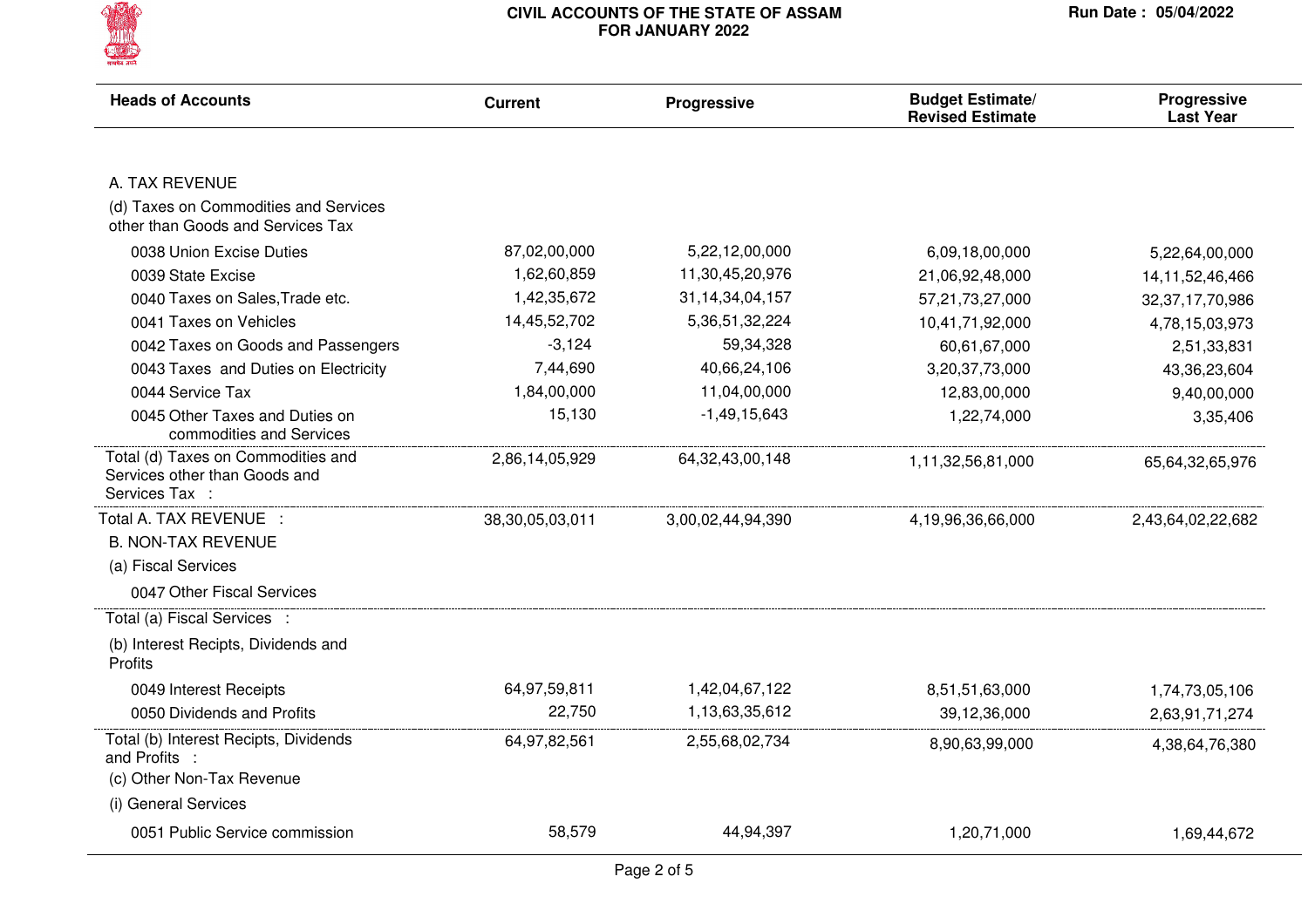

| <b>Heads of Accounts</b>                                                                     | <b>Current</b> | <b>Progressive</b> | <b>Budget Estimate/</b><br><b>Revised Estimate</b> | Progressive<br><b>Last Year</b> |
|----------------------------------------------------------------------------------------------|----------------|--------------------|----------------------------------------------------|---------------------------------|
|                                                                                              |                |                    |                                                    |                                 |
| <b>B. NON-TAX REVENUE</b>                                                                    |                |                    |                                                    |                                 |
| (c) Other Non-Tax Revenue                                                                    |                |                    |                                                    |                                 |
| (i) General Services                                                                         |                |                    |                                                    |                                 |
| 0055 Police                                                                                  | 2,06,20,623    | 55,27,00,158       | 1,09,06,73,000                                     | 61,64,23,994                    |
| 0056 Jails                                                                                   | 57,512         | 2,83,788           | 9,14,000                                           | 2,48,149                        |
| 0058 Stationery and Printing                                                                 | 27,000         | 5,12,253           | 21,42,000                                          | 2,99,269                        |
| 0059 Public Works                                                                            | 51,01,904      | 3,04,10,805        | 2,16,72,000                                        | 57,83,460                       |
| 0070 Other Administrative Services                                                           | 1,44,52,400    | 67, 37, 67, 937    | 1,41,37,14,000                                     | 72,87,61,882                    |
| 0071 Contributions and Recoveries<br>towards Pension and Other<br><b>Retirement Benefits</b> | 1,10,04,694    | 12,66,86,595       | 14,22,47,000                                       | 10,00,40,094                    |
| 0075 Miscellaneous General Services                                                          | 915            | 1,74,14,995        | 1,06,85,000                                        | 1,56,32,115                     |
| Total(i) General Services :                                                                  | 5,13,23,627    | 1,40,62,70,928     | 2,69,41,18,000                                     | 1,48,41,33,635                  |
| (ii) Social Services                                                                         |                |                    |                                                    |                                 |
| 0202 Education, Sports, Art and Culture                                                      | 56,98,858      | 2,39,99,898        | 74,92,66,000                                       | 5,04,01,774                     |
| 0210 Medical and Public Health                                                               | 27,27,358      | 11,57,32,142       | 27,29,09,000                                       | 10,05,15,201                    |
| 0211 Family Welfare                                                                          |                | 60,680             | 1,61,000                                           | 5,560                           |
| 0215 Water Supply and Sanitation                                                             | 5,37,057       | 35,05,728          | 98,15,000                                          | 52,76,451                       |
| 0216 Housing                                                                                 | 48,93,214      | 5,20,10,242        | 8,54,01,000                                        | 5,19,80,654                     |
| 0217 Urban Development                                                                       |                | 1,57,10,857        | 2,19,41,000                                        | 11,21,128                       |
| 0220 Information and Publicity                                                               | 2,100          | 1,01,950           | 2,32,000                                           | 64,305                          |
| 0230 Labour and Employment                                                                   | 32,49,470      | 7,26,26,140        | 17,07,30,000                                       | 9,58,98,762                     |
| 0235 Social Security and Welfare                                                             |                | 9,612              | 2,41,000                                           | 1,29,158                        |
| 0250 Other Social Services                                                                   |                |                    |                                                    |                                 |
| Total(ii) Social Services :                                                                  | 1,71,08,057    | 28, 37, 57, 249    | 1,31,06,96,000                                     | 30,53,92,993                    |
| (iii) Economic Services                                                                      |                |                    |                                                    |                                 |
| 0401 Crop Husbandry                                                                          | 4,11,800       | 1,03,43,179        | 1,06,46,000                                        | 1,15,67,405                     |
| 0403 Animal Husbandry                                                                        | 2,07,680       | 77,67,149          | 1,27,75,000                                        | 89,36,066                       |
|                                                                                              |                |                    |                                                    |                                 |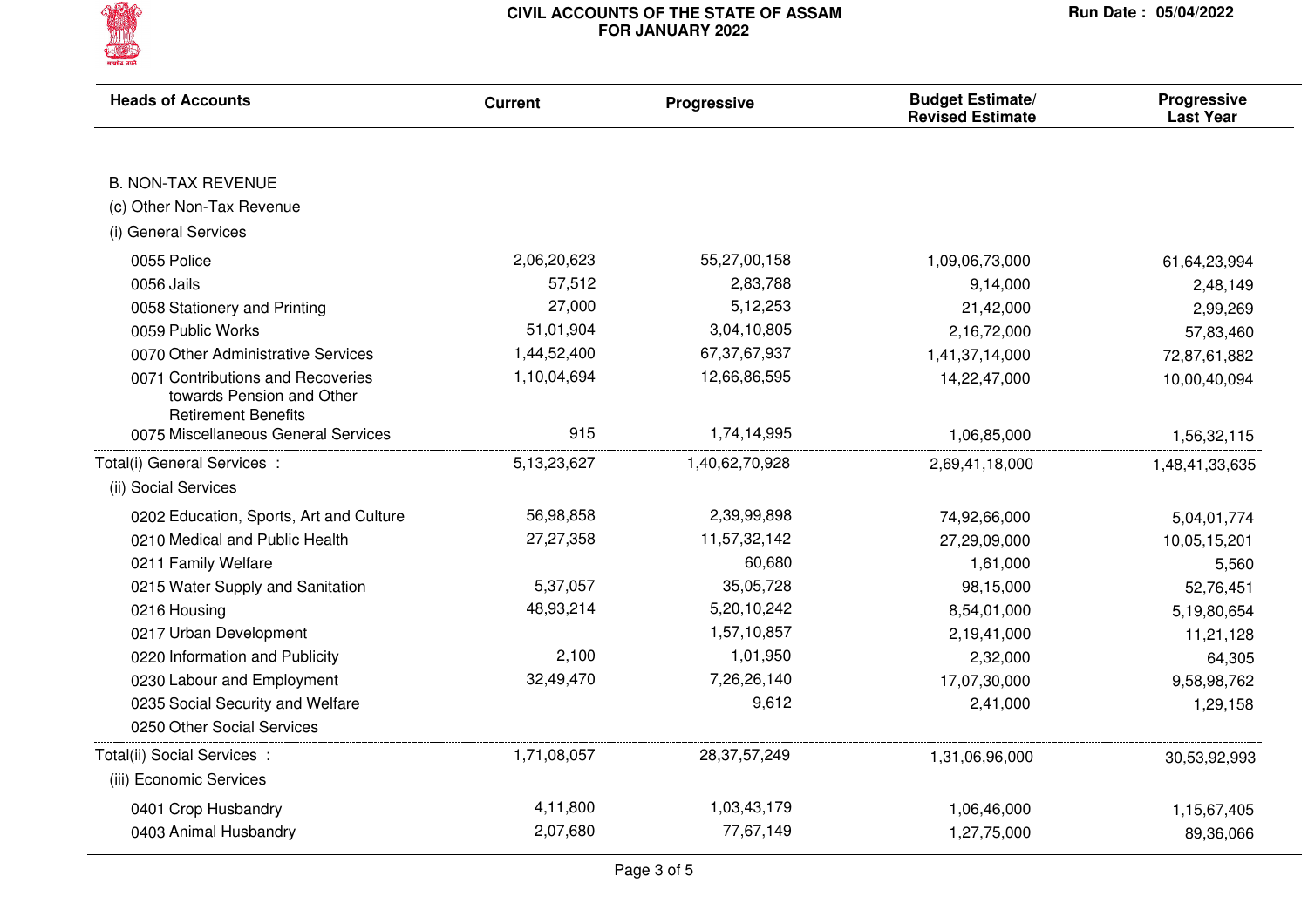

| <b>Heads of Accounts</b>                                | <b>Current</b> | Progressive     | <b>Budget Estimate/</b><br><b>Revised Estimate</b> | Progressive<br><b>Last Year</b> |
|---------------------------------------------------------|----------------|-----------------|----------------------------------------------------|---------------------------------|
| <b>B. NON-TAX REVENUE</b>                               |                |                 |                                                    |                                 |
| (c) Other Non-Tax Revenue                               |                |                 |                                                    |                                 |
|                                                         |                |                 |                                                    |                                 |
| (iii) Economic Services                                 |                |                 |                                                    |                                 |
| 0404 Dairy Development                                  | 1,25,173       | 7,74,836        | 9,96,000                                           | 22,92,180                       |
| 0405 Fisheries                                          | 47,62,479      | 3,09,58,458     | 4,95,38,000                                        | 3,03,47,759                     |
| 0406 Forestry and Wild Life                             | 24,98,04,434   | 2,26,08,57,971  | 5,31,26,42,000                                     | 2,38,73,90,367                  |
| 0407 Plantations                                        |                |                 |                                                    |                                 |
| 0408 Food Storage and Warehousing                       | 1,24,391       | 61,95,484       | 50,17,000                                          | 21,18,066                       |
| 0425 Co-operation                                       | 2,27,606       | 44,35,496       | 2,66,71,000                                        | 51,96,752                       |
| 0435 Other Agricultural Programmes                      | 22,541         | 5,87,682        | 23,63,000                                          | 7,49,224                        |
| 0506 Land Reforms                                       |                |                 |                                                    |                                 |
| 0515 Other Rural Development<br>Programmes              | 1,41,64,835    | 1,48,17,015     | 45,93,000                                          | 18,50,267                       |
| 0552 North Eastern Areas                                |                | 83, 33, 77, 000 | 2,59,95,33,000                                     | 57,74,87,000                    |
| 0575 Other Special Areas Programmes                     |                |                 |                                                    |                                 |
| 0701 Medium Irrigation                                  | 1,92,418       | 11,15,852       | 85,69,000                                          | 49,34,388                       |
| 0702 Minor Irrigation                                   | 1,420          | 10,88,454       | 41,26,000                                          | 1,89,94,965                     |
| 0801 Power                                              |                |                 |                                                    |                                 |
| 0802 Petroleum                                          | 2,312          | 13,74,57,78,915 | 38,72,51,01,000                                    | 9,38,58,40,582                  |
| 0803 Coal and Lignite                                   |                | 3,71,44,452     | 49,61,06,000                                       | 15, 15, 89, 898                 |
| 0810 Non Conventional Sources of<br>Energy              |                |                 |                                                    |                                 |
| 0851 Village and Small Industries                       | 6,31,733       | 39,39,849       | 80,54,000                                          | 36,76,047                       |
| 0852 Industries                                         |                | 1,59,76,791     | 2,73,59,000                                        | 12,972                          |
| 0853 Non-ferrous Mining and<br>Metallurgical industries |                | 4,66,80,273     | 9,56,94,000                                        | 4, 10, 75, 531                  |
| 1051 Ports and Light Houses                             |                |                 |                                                    |                                 |
| 1053 Civil Aviation                                     |                |                 |                                                    |                                 |
| 1054 Roads and Bridges                                  | 1,54,97,698    | 15, 36, 51, 742 | 50,55,46,000                                       | 13,31,18,510                    |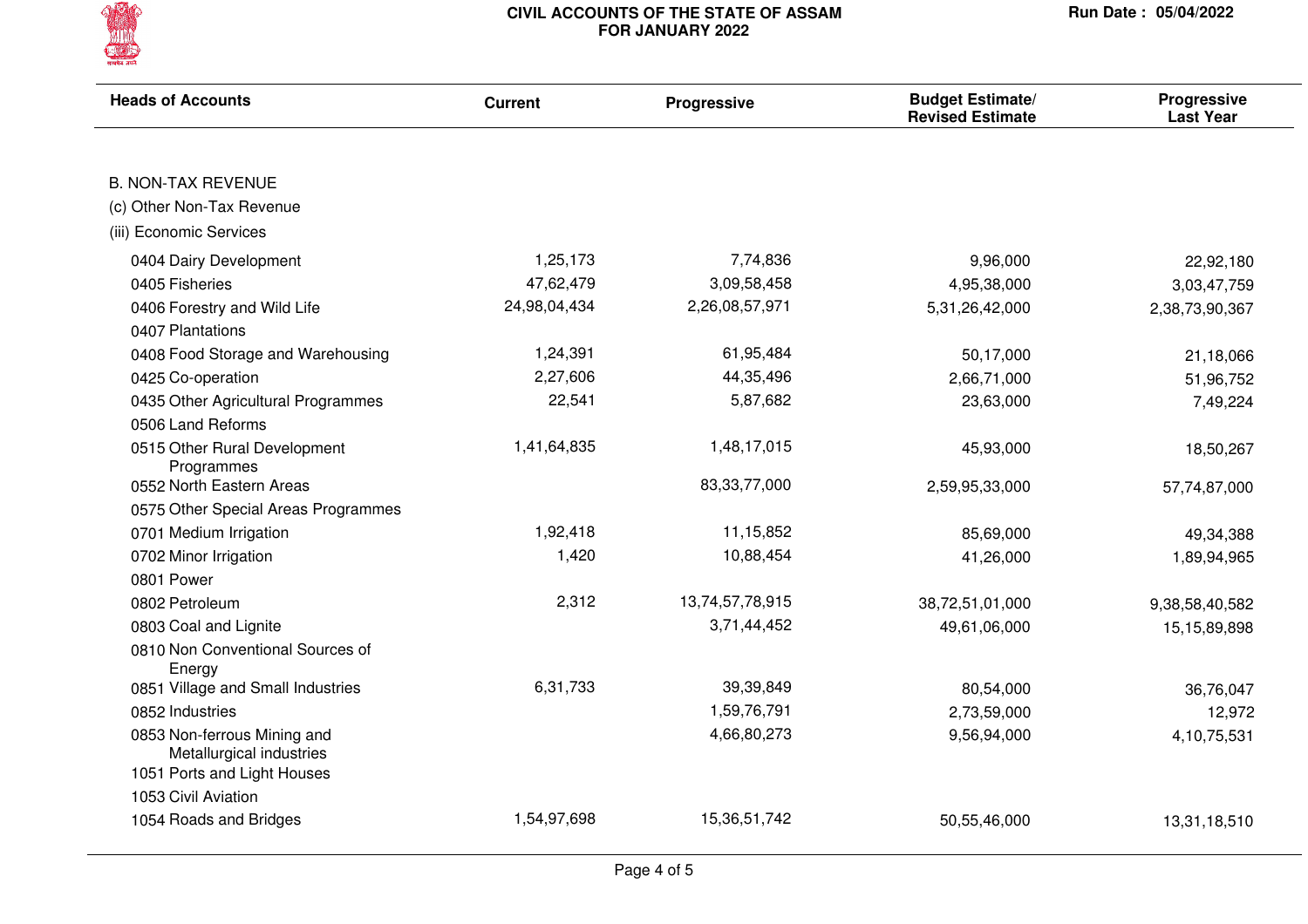

| <b>Heads of Accounts</b>                      | <b>Current</b>  | Progressive       | <b>Budget Estimate/</b><br><b>Revised Estimate</b> | Progressive<br><b>Last Year</b> |
|-----------------------------------------------|-----------------|-------------------|----------------------------------------------------|---------------------------------|
|                                               |                 |                   |                                                    |                                 |
| <b>B. NON-TAX REVENUE</b>                     |                 |                   |                                                    |                                 |
| (c) Other Non-Tax Revenue                     |                 |                   |                                                    |                                 |
| (iii) Economic Services                       |                 |                   |                                                    |                                 |
| 1055 Road Transport                           |                 |                   |                                                    |                                 |
| 1056 Inland Water Transport                   | 23,58,637       | 2,63,86,638       | 6,65,60,000                                        | 3,62,87,831                     |
| 1075 Other Transport Services                 |                 |                   |                                                    |                                 |
| 1425 Other Scientific Research                |                 | 87,590            | 37,44,000                                          | 3,25,980                        |
| 1452 Tourism                                  | 2,69,801        | 12,07,924         | 2,71,95,000                                        | 57,68,333                       |
| 1456 Civil Supplies                           | 6,260           | 3,30,424          | 6,13,000                                           | 2,14,410                        |
| 1475 Other General Economic Services          | 37,16,589       | 4,32,08,580       | 7,13,37,000                                        | 3,89,41,752                     |
| Total(iii) Economic Services:                 | 29,25,27,807    | 17,24,67,11,754   | 48,06,47,78,000                                    | 12,84,87,16,285                 |
| Total (c) Other Non-Tax Revenue :             | 36,09,59,491    | 18,93,67,39,931   | 52,06,95,92,000                                    | 14,63,82,42,913                 |
| Total B. NON-TAX REVENUE :                    | 1,01,07,42,052  | 21,49,35,42,665   | 60,97,59,91,000                                    | 19,02,47,19,293                 |
| C. GRANTS-IN-AID AND<br><b>CONTRIBUTIONS</b>  |                 |                   |                                                    |                                 |
| 1601 Grants-in-aid from Central<br>Government | 11,34,88,24,389 | 1,72,82,35,30,527 | 4,08,85,43,69,000                                  | 2,08,30,31,92,772               |
| Total                                         | 11,34,88,24,389 | 1,72,82,35,30,527 | 4,08,85,43,69,000                                  | 2,08,30,31,92,772               |
| Total C. GRANTS-IN-AID AND CONTRIBUTIONS :    | 11,34,88,24,389 | 1,72,82,35,30,527 | 4,08,85,43,69,000                                  | 2,08,30,31,92,772               |
| Total - Revenue Heads (Revenue Account)       | 50,66,00,69,452 | 4,94,34,15,67,581 | 8,89,79,40,26,000                                  | 4,70,96,81,34,747               |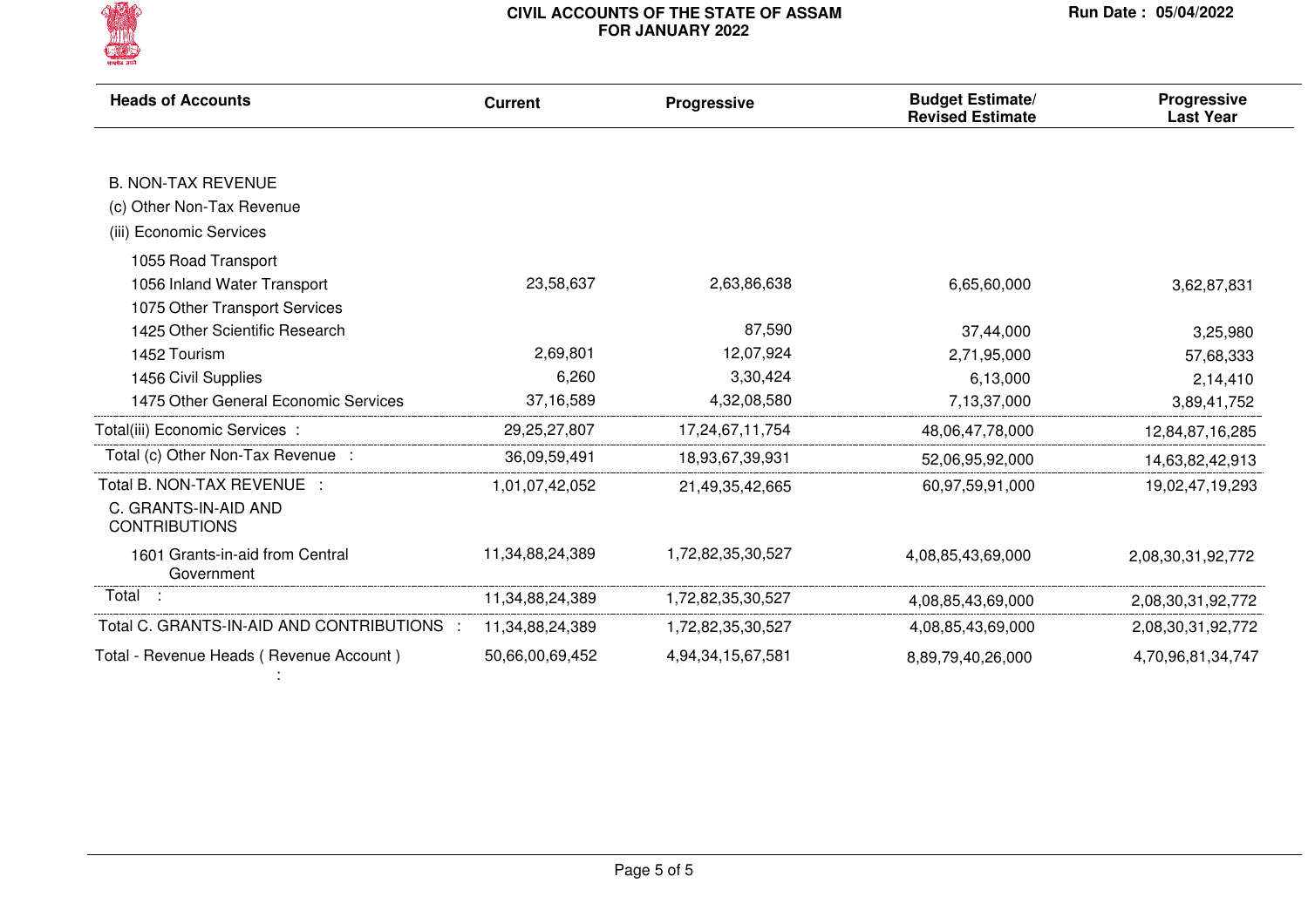

| <b>Heads of Account</b>   |                                                               | Current         | Progressive        | Budget Estimate/<br><b>Revised Estimate</b> | Progressive Last Year |
|---------------------------|---------------------------------------------------------------|-----------------|--------------------|---------------------------------------------|-----------------------|
|                           |                                                               | Amount          | Amount             | Amount                                      | Amount                |
|                           | Expenditure Heads (Revenue Account)                           |                 |                    |                                             |                       |
|                           |                                                               |                 |                    |                                             |                       |
| A. GENERAL SERVICES       |                                                               |                 |                    |                                             |                       |
| (a) Organs of State       |                                                               |                 |                    |                                             |                       |
| 2011                      | Parliament/State/Union                                        | 6,50,68,703     | 61,69,40,771       | 76,11,58,000                                | 46, 52, 75, 305       |
|                           | <b>Territory Legislatures</b>                                 |                 |                    | 85,16,58,000                                |                       |
| 2012                      | President, Vice President/                                    | 72,54,284       | 6,23,37,844        | 11,25,78,000                                | 5,11,90,110           |
|                           | Governor, Administrator of<br><b>Union Territories</b>        |                 |                    | 11,67,78,000                                |                       |
| 2013                      | <b>Council of Ministers</b>                                   | 71,54,731       | 7,55,19,848        | 17,84,35,000                                | 3,95,25,242           |
|                           |                                                               |                 |                    | 17,84,35,000                                |                       |
| 2014                      | Administration of Justice                                     | 22, 23, 30, 644 | 2, 13, 72, 19, 499 | 5,07,66,12,000                              | 2,73,04,22,845        |
|                           |                                                               |                 |                    | 5,26,20,36,000                              |                       |
| 2015                      | Elections                                                     | 1,89,36,533     | 21,57,42,473       | 1,64,38,79,000                              | 61, 37, 06, 175       |
|                           |                                                               |                 |                    | 1,65,58,79,000                              |                       |
| Total (a) Organs of State |                                                               | 32,07,44,895    | 3, 10, 77, 60, 435 | 7,77,26,62,000                              | 3,90,01,19,677        |
|                           |                                                               |                 |                    | 8,06,47,86,000                              |                       |
| (b) Fiscal Services       |                                                               |                 |                    |                                             |                       |
|                           | (ii) Collection of Taxes on Property and Capital Transactions |                 |                    |                                             |                       |
| 2029                      | <b>Land Revenue</b>                                           | 34, 63, 55, 132 | 2,62,31,89,850     | 4,00,35,69,000                              | 2,33,37,49,545        |
|                           |                                                               |                 |                    | 4,60,81,52,000                              |                       |
| 2030                      | Stamps and Registration                                       | 9,82,41,733     | 28,51,30,421       | 99,55,25,000                                | 43,39,91,640          |
|                           |                                                               |                 |                    | 99,55,25,000                                |                       |
|                           | Total(ii) Collection of Taxes on Property                     | 44, 45, 96, 865 | 2,90,83,20,271     | 4,99,90,94,000                              | 2,76,77,41,185        |
| and Capital Transactions  |                                                               |                 |                    | 5,60,36,77,000                              |                       |
|                           | (iii) Collection of Taxes on Commodities and Services         |                 |                    |                                             |                       |
| 2039                      | <b>State Excise</b>                                           | 3,99,77,455     | 38, 22, 48, 847    | 61,03,90,000<br>61.28.60.000                | 40,53,07,723          |
|                           |                                                               |                 |                    |                                             |                       |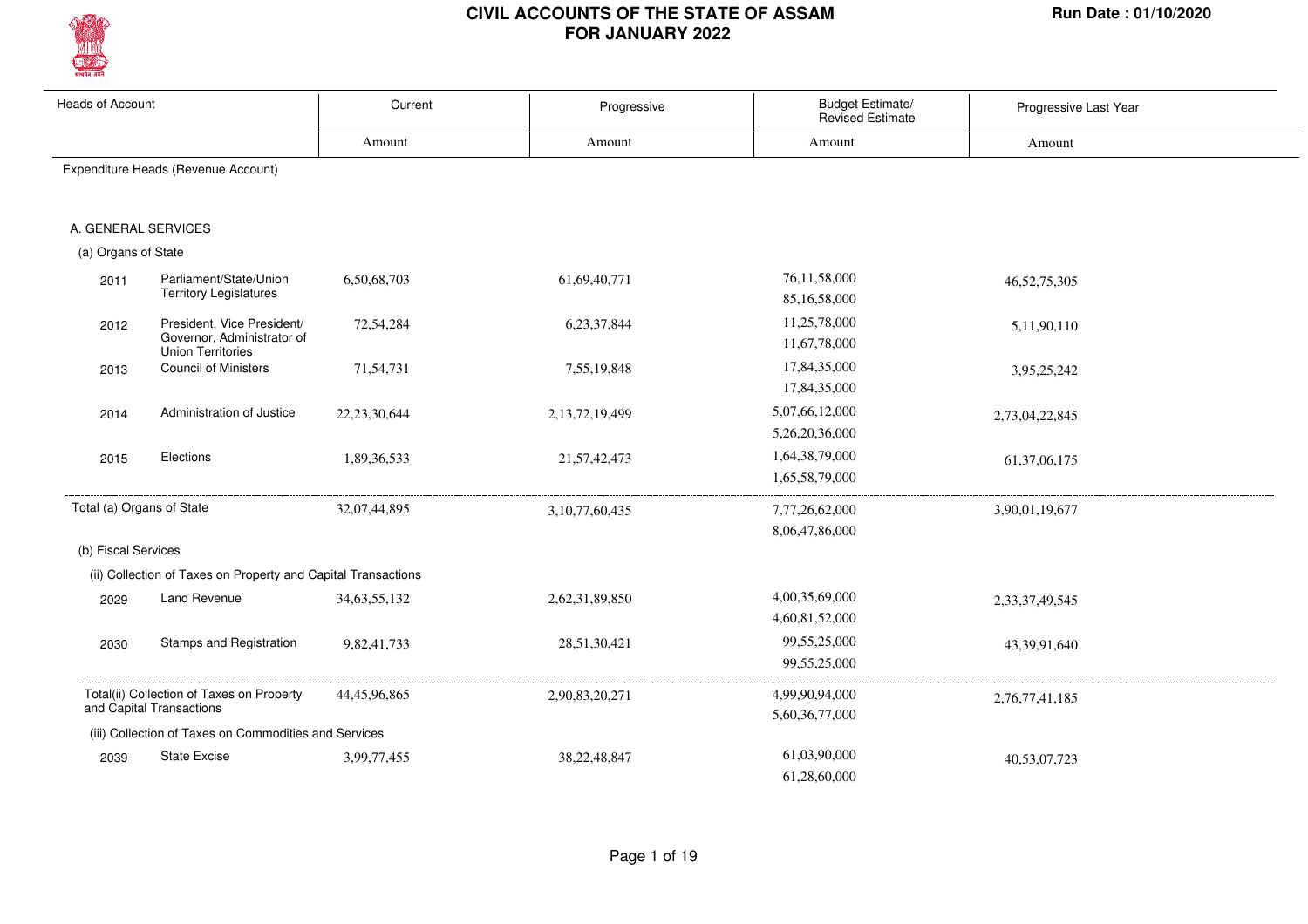

| <b>Heads of Account</b>                             |                                                                      | Current        | Progressive         | <b>Budget Estimate/</b><br>Revised Estimate | Progressive Last Year |
|-----------------------------------------------------|----------------------------------------------------------------------|----------------|---------------------|---------------------------------------------|-----------------------|
|                                                     |                                                                      | Amount         | Amount              | Amount                                      | Amount                |
|                                                     |                                                                      |                |                     |                                             |                       |
| A. GENERAL SERVICES                                 |                                                                      |                |                     |                                             |                       |
| (b) Fiscal Services                                 |                                                                      |                |                     |                                             |                       |
|                                                     | (iii) Collection of Taxes on Commodities and Services                |                |                     |                                             |                       |
| 2040                                                | Taxes on Sales, Trades etc. 1, 14, 15, 35, 280                       |                | 1,66,97,94,592      | 7,19,30,88,000<br>8, 20, 73, 14, 000        | 1,24,55,84,513        |
| 2041                                                | <b>Taxes on Vehicles</b>                                             | 4,18,65,317    | 40,19,81,923        | 66,08,23,000<br>67,85,23,000                | 37,98,72,422          |
| 2045                                                | Other Taxes and Duties on<br><b>Commodities and Services</b>         | 36,11,678      | 3,49,51,999         | 5,83,07,000<br>5,83,07,000                  | 3,77,14,673           |
|                                                     | Total(iii) Collection of Taxes on<br><b>Commodities and Services</b> | 1,22,69,89,730 | 2,48,89,77,361      | 8,52,26,08,000<br>9,55,70,04,000            | 2,06,84,79,331        |
|                                                     | (iv) Other Fiscal Services                                           |                |                     |                                             |                       |
| 2047                                                | <b>Other Fiscal Services</b>                                         | 21,56,254      | 1,63,53,695         | 2,62,06,000<br>2,62,34,000                  | 1,43,01,173           |
|                                                     | Total(iv) Other Fiscal Services                                      | 21,56,254      | 1,63,53,695         | 2,62,06,000<br>2,62,34,000                  | 1,43,01,173           |
| Total (b) Fiscal Services                           |                                                                      | 1,67,37,42,849 | 5,41,36,51,327      | 13,54,79,08,000<br>15,18,69,15,000          | 4,85,05,21,689        |
|                                                     | (c) Interest payment and servicing of Debt                           |                |                     |                                             |                       |
| 2048                                                | Appropriation for reduction or 75,00,00,000<br>avoidance of Debt     |                | 2,95,89,17,000      | 4,45,89,17,000<br>4,45,89,17,000            | 1,00,00,00,000        |
| 2049                                                | <b>Interest Payments</b>                                             | 3,81,31,84,465 | 38, 45, 77, 97, 058 | 70,63,72,70,000<br>70,63,72,70,000          | 32,45,96,59,692       |
| Total (c) Interest payment and<br>servicing of Debt |                                                                      | 4,56,31,84,465 | 41,41,67,14,058     | 75,09,61,87,000<br>75,09,61,87,000          | 33,45,96,59,692       |

(d) Administrative Services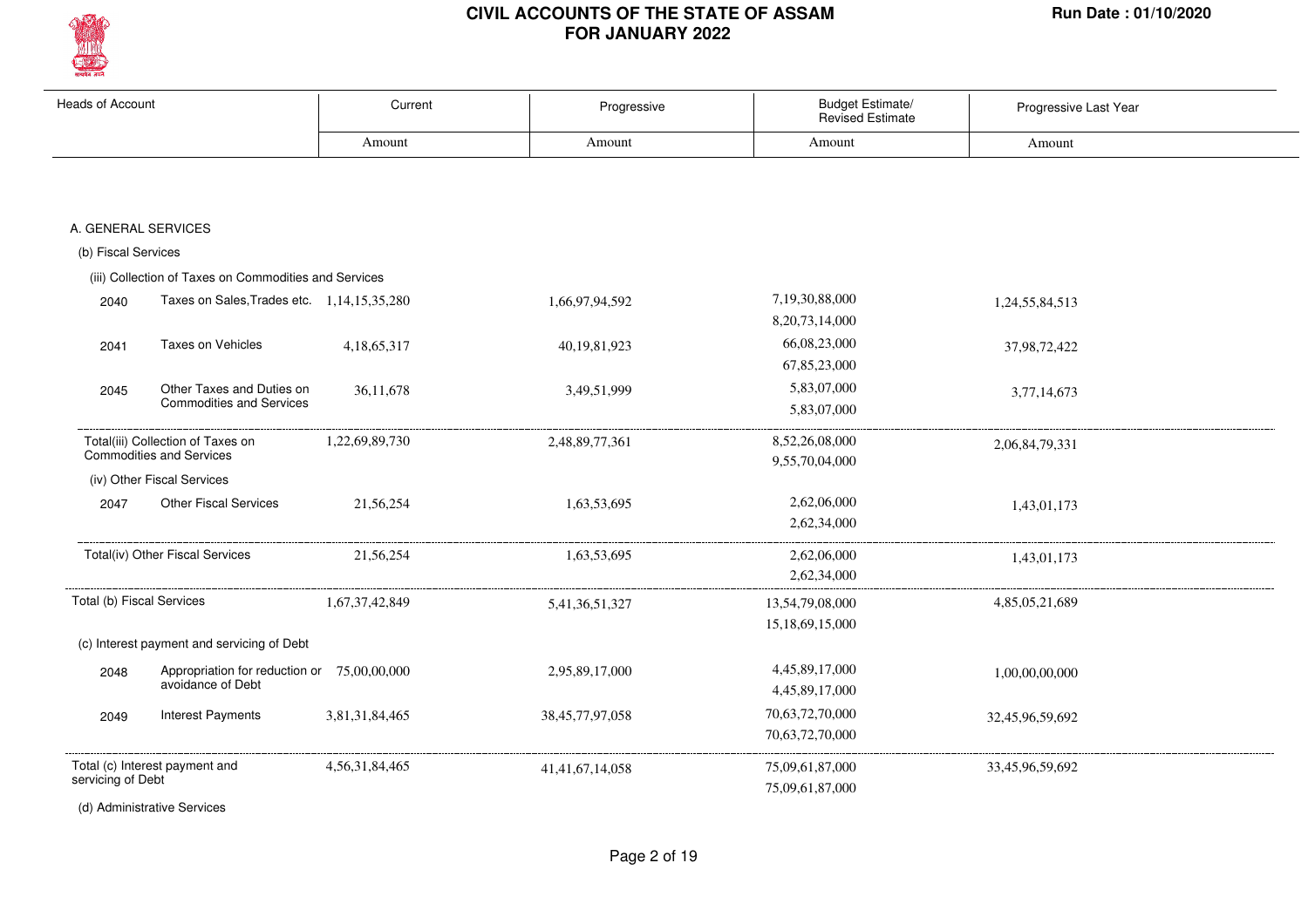

| <b>Heads of Account</b> |                                                  | Current             | Progressive         | <b>Budget Estimate/</b><br><b>Revised Estimate</b> | Progressive Last Year |  |
|-------------------------|--------------------------------------------------|---------------------|---------------------|----------------------------------------------------|-----------------------|--|
|                         |                                                  | Amount              | Amount              | Amount                                             | Amount                |  |
|                         |                                                  |                     |                     |                                                    |                       |  |
|                         |                                                  |                     |                     |                                                    |                       |  |
|                         | A. GENERAL SERVICES                              |                     |                     |                                                    |                       |  |
|                         | (d) Administrative Services                      |                     |                     |                                                    |                       |  |
| 2051                    | <b>Public Service Commission</b>                 | 1,09,85,087         | 12,24,23,976        | 21,69,59,000                                       | 10,61,69,987          |  |
|                         |                                                  |                     |                     | 23,94,59,000                                       |                       |  |
| 2052                    | Secretariat-General Services10,31,96,68,157      |                     | 32, 82, 23, 84, 237 | 35,68,35,62,000                                    | 4,66,93,01,701        |  |
|                         |                                                  |                     |                     | 64,73,94,71,000                                    |                       |  |
| 2053                    | <b>District Administration</b>                   | 17,69,55,432        | 1,63,72,84,090      | 2,78,75,10,000                                     | 1,44,89,41,538        |  |
|                         |                                                  |                     |                     | 2,91,57,72,000                                     |                       |  |
| 2054                    | <b>Treasury and Accounts</b><br>Administration   | 7,71,50,541         | 69, 82, 74, 517     | 1,06,39,95,000                                     | 66, 12, 66, 157       |  |
|                         |                                                  |                     |                     | 1,07,84,75,000                                     |                       |  |
| 2055                    | Police                                           | 2,98,65,29,804      | 29, 37, 98, 28, 459 | 50,04,90,59,000                                    | 31,18,64,46,711       |  |
|                         |                                                  |                     |                     | 51,55,45,82,000                                    |                       |  |
| 2056                    | Jails                                            | 4,74,04,822         | 42,01,23,221        | 89,75,20,000                                       | 42,06,64,995          |  |
|                         |                                                  |                     |                     | 93,05,46,000                                       |                       |  |
| 2058                    | <b>Stationery and Printing</b>                   | 1,80,25,332         | 16, 17, 51, 818     | 43, 32, 27, 000                                    | 18,79,20,862          |  |
|                         |                                                  |                     |                     | 44, 32, 27, 000                                    |                       |  |
| 2059                    | <b>Public Works</b>                              | 27,68,17,480        | 2,98,01,57,907      | 5,18,92,64,000                                     | 2,55,64,61,605        |  |
|                         |                                                  |                     |                     | 5,46,79,16,000                                     |                       |  |
| 2070                    | Other Administrative Services 40,58,80,781       |                     | 4,98,98,75,721      | 9,32,69,74,000<br>9,99,35,71,000                   | 5,76,69,34,245        |  |
|                         |                                                  |                     |                     |                                                    |                       |  |
|                         | Total (d) Administrative Services                | 14, 31, 94, 17, 436 | 73, 21, 21, 03, 946 | 1,05,64,80,70,000                                  | 47,00,41,07,801       |  |
|                         |                                                  |                     |                     | 1,37,36,30,19,000                                  |                       |  |
|                         | (e) Pensions and Miscellaneous General Services  |                     |                     |                                                    |                       |  |
| 2071                    | Pensions and Other<br><b>Retirement Benefits</b> | 14,40,23,18,839     | 1,13,41,11,88,182   | 86,96,63,13,000                                    | 83, 18, 53, 86, 118   |  |
|                         |                                                  |                     |                     | 96,53,43,14,000                                    |                       |  |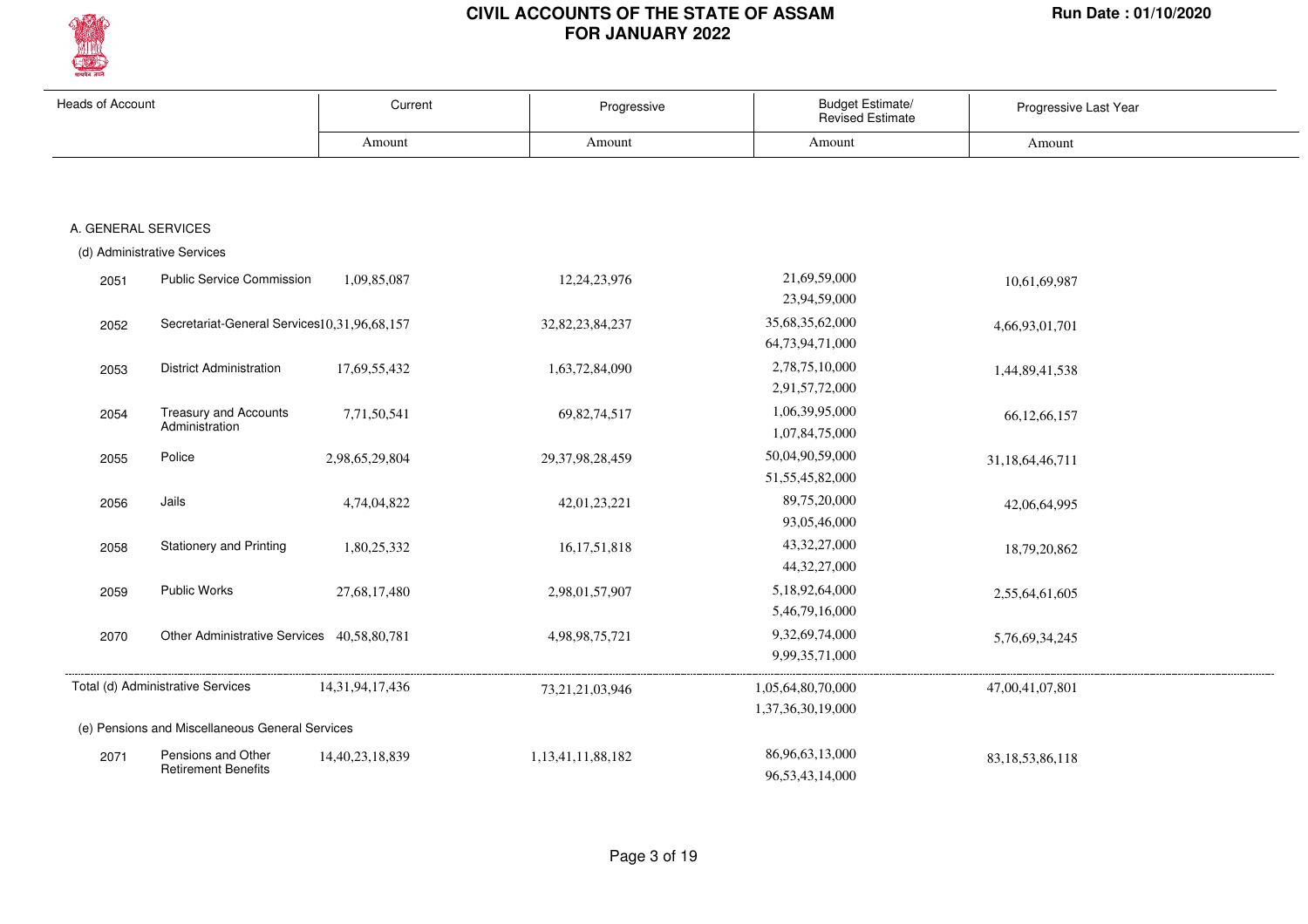

| <b>Heads of Account</b>                                  |                                                 | Current             | Progressive       | Budget Estimate/<br>Revised Estimate     | Progressive Last Year |
|----------------------------------------------------------|-------------------------------------------------|---------------------|-------------------|------------------------------------------|-----------------------|
|                                                          |                                                 | Amount              | Amount            | Amount                                   | Amount                |
|                                                          |                                                 |                     |                   |                                          |                       |
| A. GENERAL SERVICES                                      |                                                 |                     |                   |                                          |                       |
|                                                          | (e) Pensions and Miscellaneous General Services |                     |                   |                                          |                       |
| 2075                                                     | Miscellaneous General<br>Services               | 1,37,63,712         | 2,53,94,68,000    | 2,83,58,62,000<br>3,83,67,44,000         | 14,37,94,034          |
| Total (e) Pensions and<br>Miscellaneous General Services |                                                 | 14,41,60,82,551     | 1,15,95,06,56,182 | 89, 80, 21, 75, 000<br>1,00,37,10,58,000 | 83, 32, 91, 80, 152   |
|                                                          | Total A. GENERAL SERVICES                       | 35, 29, 31, 72, 196 | 2,39,10,08,85,948 | 2,91,86,70,02,000<br>3,36,08,19,65,000   | 1,72,54,35,89,011     |
| <b>B. SOCIAL SERVICES</b>                                |                                                 |                     |                   |                                          |                       |
|                                                          | (a) Education, Sports, Art and Culture          |                     |                   |                                          |                       |
| 2202                                                     | <b>General Education</b>                        | 13,30,61,56,237     | 1,27,76,23,72,665 | 1,87,65,19,33,000<br>2,03,64,03,95,000   | 1,14,48,88,67,803     |
| 2203                                                     | <b>Technical Education</b>                      | 22,66,51,282        | 1,50,05,13,757    | 3,40,11,90,000<br>3,41,41,40,000         | 1,39,32,44,658        |
| 2204                                                     | Sports and Youth Services                       | 7,99,80,521         | 46, 38, 94, 117   | 1,12,16,11,000<br>1,22,85,07,000         | 57, 21, 30, 329       |
| 2205                                                     | Art and Culture                                 | 4,89,06,958         | 27,11,56,066      | 1,08,63,55,000<br>2,34,32,52,000         | 41,74,31,057          |
| Culture                                                  | Total (a) Education, Sports, Art and            | 13,66,16,94,998     | 1,29,99,79,36,605 | 1,93,26,10,89,000<br>2,10,62,62,94,000   | 1,16,87,16,73,847     |
|                                                          | (b) Health and Family Welfare                   |                     |                   |                                          |                       |
| 2210                                                     | Medical and Public Health                       | 6,23,32,19,188      | 40,41,39,31,766   | 61,80,70,77,000<br>79,04,31,50,000       | 39, 31, 51, 46, 558   |
| 2211                                                     | <b>Family Welfare</b>                           | 29, 25, 67, 184     | 2,70,72,52,475    | 4,02,48,53,000<br>4,84,41,57,000         | 2,71,12,20,179        |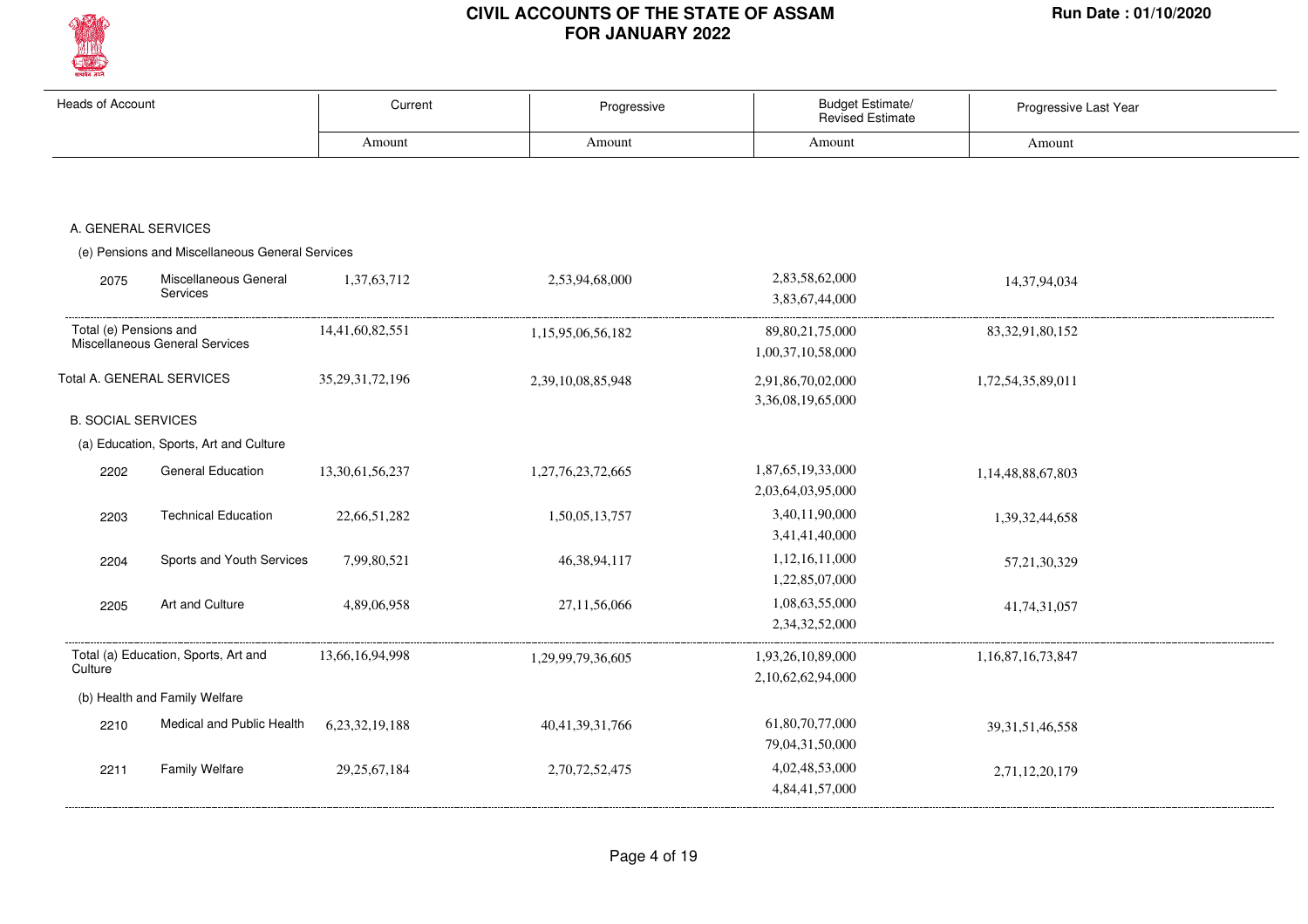

| <b>Heads of Account</b>   |                                                                              | Current                                                                    | Progressive         | <b>Budget Estimate/</b><br><b>Revised Estimate</b> | Progressive Last Year |
|---------------------------|------------------------------------------------------------------------------|----------------------------------------------------------------------------|---------------------|----------------------------------------------------|-----------------------|
|                           |                                                                              | Amount                                                                     | Amount              | Amount                                             | Amount                |
|                           |                                                                              |                                                                            |                     |                                                    |                       |
|                           |                                                                              |                                                                            |                     |                                                    |                       |
| <b>B. SOCIAL SERVICES</b> |                                                                              |                                                                            |                     |                                                    |                       |
|                           | (b) Health and Family Welfare                                                |                                                                            |                     |                                                    |                       |
|                           | Total (b) Health and Family Welfare                                          | 6,52,57,86,372                                                             | 43, 12, 11, 84, 241 | 65,83,19,30,000                                    | 42,02,63,66,737       |
|                           |                                                                              |                                                                            |                     | 83, 88, 73, 07, 000                                |                       |
|                           | (c) Water Supply, Sanitation, Housing and Urban Development                  |                                                                            |                     |                                                    |                       |
| 2215                      | Water Supply and Sanitation                                                  | 50,28,96,530                                                               | 3,65,03,97,794      | 7,16,95,07,000                                     | 3,73,55,31,398        |
|                           |                                                                              |                                                                            |                     | 7,20,35,80,000                                     |                       |
| 2216                      | Housing                                                                      | 88,02,24,623                                                               | 12,45,57,86,304     | 28,70,57,03,000                                    | 15,78,87,33,803       |
|                           |                                                                              |                                                                            |                     | 56, 23, 17, 03, 000                                |                       |
| 2217                      | <b>Urban Development</b>                                                     | 1,80,98,90,717                                                             | 9,05,87,09,155      | 23,70,56,12,000                                    | 7,90,12,78,719        |
|                           |                                                                              |                                                                            |                     | 31,63,04,48,000                                    |                       |
|                           | Total (c) Water Supply, Sanitation,                                          | 3,19,30,11,870                                                             | 25, 16, 48, 93, 253 | 59, 58, 08, 22, 000                                | 27, 42, 55, 43, 920   |
|                           | Housing and Urban Development                                                |                                                                            |                     | 95,06,57,31,000                                    |                       |
|                           | (d) Information and Broadcasting                                             |                                                                            |                     |                                                    |                       |
| 2220                      | Information and Publicity                                                    | 12,34,58,463                                                               | 67, 54, 40, 813     | 1,29,67,81,000                                     | 43,52,74,027          |
|                           |                                                                              |                                                                            |                     | 1,42,72,83,000                                     |                       |
| Total (d) Information and |                                                                              | 12, 34, 58, 463                                                            | 67, 54, 40, 813     | 1,29,67,81,000                                     | 43,52,74,027          |
| Broadcasting              |                                                                              |                                                                            |                     | 1,42,72,83,000                                     |                       |
|                           |                                                                              | (e) Welfare of Schedule Castes, Schedule Tribes and Other Backward Classes |                     |                                                    |                       |
| 2225                      | Welfare of Scheduled                                                         | 2,32,04,81,432                                                             | 4,98,37,61,560      | 17,85,48,61,000                                    | 1,82,05,53,001        |
|                           | Castes, Scheduled Tribes,<br>Other Backward Classes and<br><b>Minorities</b> |                                                                            |                     | 21,24,50,58,000                                    |                       |
|                           | Total (e) Welfare of Schedule                                                | 2,32,04,81,432                                                             | 4,98,37,61,560      | 17,85,48,61,000                                    | 1,82,05,53,001        |
| <b>Backward Classes</b>   | Castes, Schedule Tribes and Other<br>(f) Labour and Labour Welfare           |                                                                            |                     | 21,24,50,58,000                                    |                       |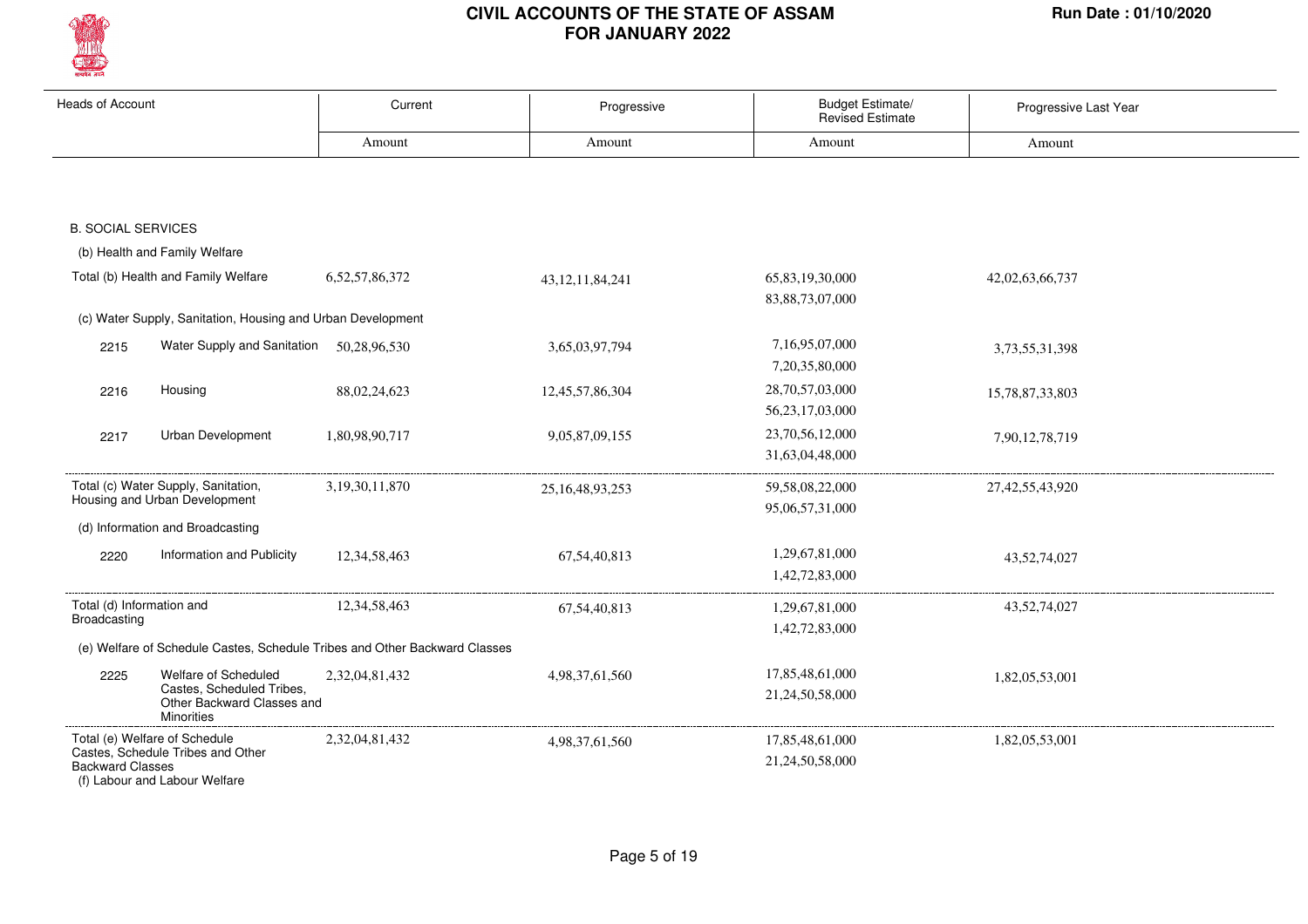

| <b>Heads of Account</b>   |                                                         | Current             | Progressive         | Budget Estimate/<br><b>Revised Estimate</b> | Progressive Last Year |  |
|---------------------------|---------------------------------------------------------|---------------------|---------------------|---------------------------------------------|-----------------------|--|
|                           |                                                         | Amount              | Amount              | Amount                                      | Amount                |  |
|                           |                                                         |                     |                     |                                             |                       |  |
| <b>B. SOCIAL SERVICES</b> |                                                         |                     |                     |                                             |                       |  |
|                           | (f) Labour and Labour Welfare                           |                     |                     |                                             |                       |  |
| 2230                      | Labour, Employment and Skill 8,08,44,250<br>Development |                     | 76, 18, 27, 218     | 2,01,71,35,000<br>2,26,68,59,000            | 84, 48, 51, 676       |  |
|                           | Total (f) Labour and Labour Welfare                     | 8,08,44,250         | 76, 18, 27, 218     | 2,01,71,35,000<br>2,26,68,59,000            | 84, 48, 51, 676       |  |
|                           | (g) Social Welfare and Nutrition                        |                     |                     |                                             |                       |  |
| 2235                      | Social Security and Welfare 1,32,05,73,317              |                     | 12,27,53,42,693     | 15,75,47,08,000<br>22,47,96,80,000          | 10,81,02,60,854       |  |
| 2236                      | Nutrition                                               | 1,56,45,12,839      | 4,95,25,26,600      | 5,75,56,22,000<br>7,35,96,05,000            | 4,52,84,73,469        |  |
| 2245                      | Relief on Account of Natural<br>Calamities              | 84,71,17,875        | 8,10,05,67,712      | 23,28,40,90,000<br>25, 57, 75, 15, 000      | 8,30,06,89,436        |  |
|                           | Total (g) Social Welfare and Nutrition                  | 3,73,22,04,031      | 25, 32, 84, 37, 005 | 44,79,44,20,000<br>55,41,68,00,000          | 23, 63, 94, 23, 759   |  |
| (h) Others                |                                                         |                     |                     |                                             |                       |  |
| 2250                      | <b>Other Social Services</b>                            |                     | 12,87,000           | 2,44,83,000<br>2,47,18,000                  | 43,34,000             |  |
| Total (h) Others          |                                                         |                     | 12,87,000           | 2,44,83,000<br>2,47,18,000                  | 43,34,000             |  |
| Total B. SOCIAL SERVICES  |                                                         | 29, 63, 74, 81, 416 | 2,30,03,47,67,694   | 3,84,66,15,21,000<br>4,69,96,00,50,000      | 2,13,06,80,20,967     |  |

C. ECONOMIC SERVICES

(a) Agriculture and Allied Activities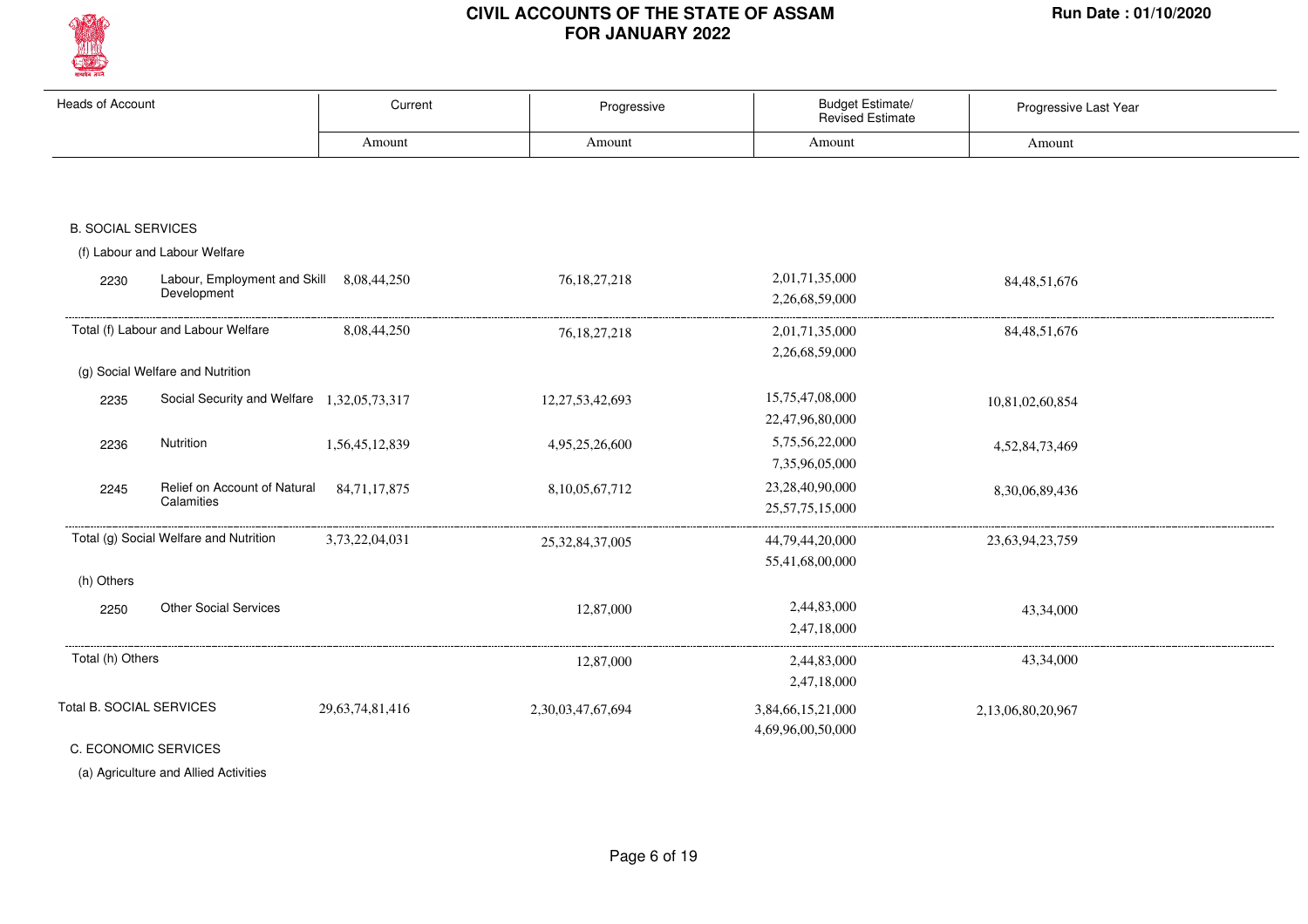

| <b>Heads of Account</b> |                                        | Current        | Progressive         | Budget Estimate/<br><b>Revised Estimate</b> | Progressive Last Year |
|-------------------------|----------------------------------------|----------------|---------------------|---------------------------------------------|-----------------------|
|                         |                                        | Amount         | Amount              | Amount                                      | Amount                |
|                         |                                        |                |                     |                                             |                       |
|                         | C. ECONOMIC SERVICES                   |                |                     |                                             |                       |
|                         | (a) Agriculture and Allied Activities  |                |                     |                                             |                       |
| 2401                    | Crop Husbandry                         | 2,38,22,89,148 | 5,97,39,41,644      | 17,73,83,57,000<br>20,96,50,10,000          | 6,67,94,81,273        |
| 2402                    | Soil and Water Conservation            | 8,12,82,913    | 61,20,94,283        | 2,31,87,93,000<br>2,36,34,79,000            | 1,04,00,17,965        |
| 2403                    | Animal Husbandry                       | 30,90,39,537   | 2,17,44,88,330      | 5,43,26,68,000<br>5,45,47,16,000            | 2,50,29,66,642        |
| 2404                    | Dairy Development                      | 4,34,00,042    | 19,73,02,551        | 89,79,26,000<br>90,29,33,000                | 19,31,04,355          |
| 2405                    | Fisheries                              | 6,60,16,889    | 43, 32, 56, 121     | 1,26,79,43,000<br>1,35,55,97,000            | 58, 58, 05, 812       |
| 2406                    | Forestry and Wild Life                 | 47,70,32,146   | 4,56,86,06,394      | 8,79,41,15,000<br>9,19,66,40,000            | 5,21,48,25,066        |
| 2408                    | Food Storage and<br>Warehousing        | 12,11,66,904   | 6,58,88,19,323      | 8,99,56,70,000<br>14, 12, 91, 14, 000       | 4,02,76,96,609        |
| 2415                    | Agricultural Research and<br>Education | 7,03,00,783    | 2,31,95,64,256      | 4,35,55,36,000<br>4,45,92,31,000            | 1,68,55,69,711        |
| 2425                    | Co-operation                           | 10,52,27,228   | 86, 26, 94, 730     | 1,41,79,87,000<br>1,47,51,79,000            | 87, 54, 26, 709       |
| 2435                    | Other Agricultural<br>Programmes       | 3,04,59,524    | 38,93,47,376        | 64,40,36,000<br>64,73,77,000                | 10,05,98,581          |
| Activities              | Total (a) Agriculture and Allied       | 3,68,62,15,114 | 24, 12, 01, 15, 008 | 51,86,30,31,000<br>60,94,92,76,000          | 22,90,54,92,723       |

(b) Rural Development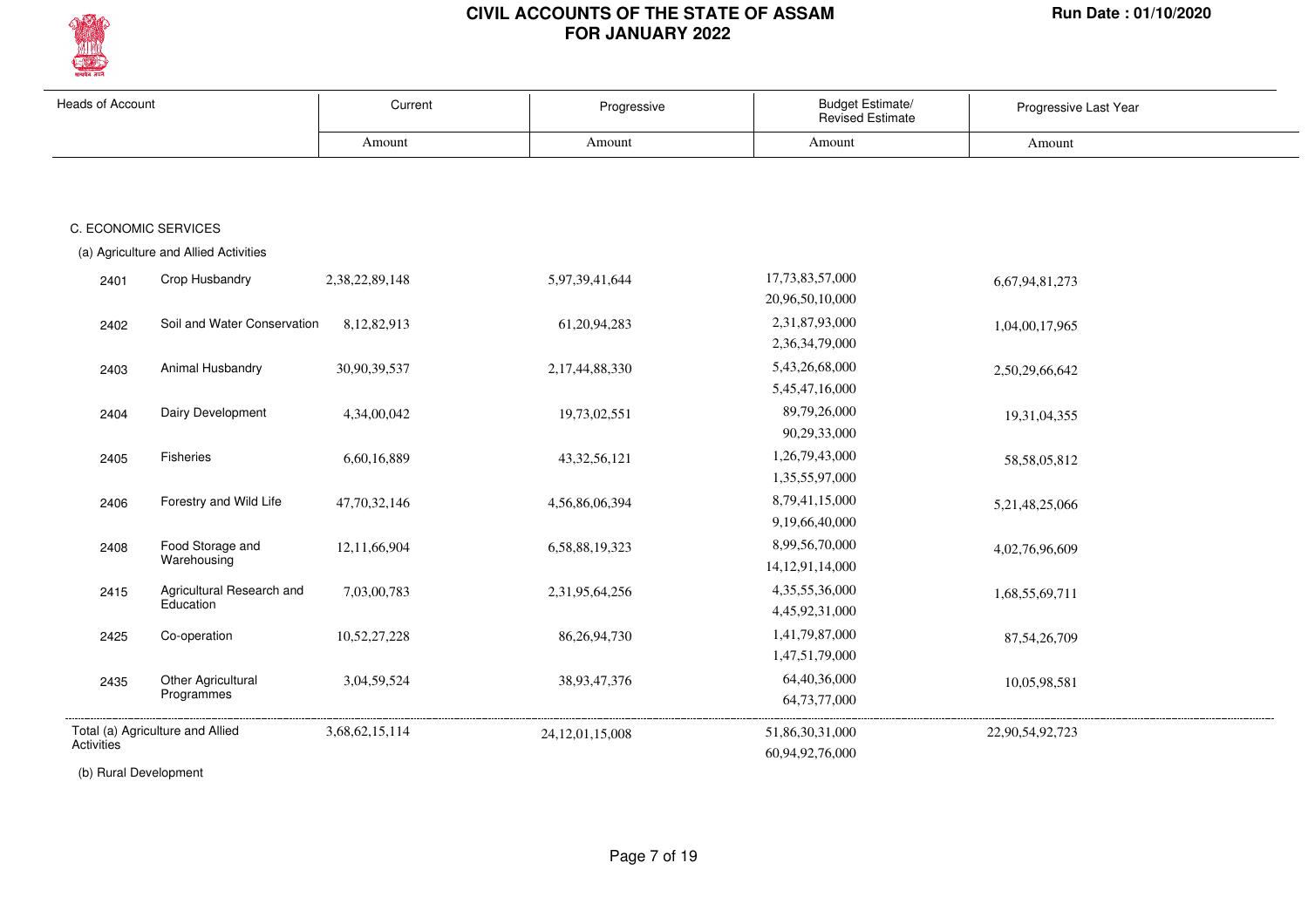

| <b>Heads of Account</b> |                                                          | Current         | Progressive     | Budget Estimate/<br><b>Revised Estimate</b> | Progressive Last Year |
|-------------------------|----------------------------------------------------------|-----------------|-----------------|---------------------------------------------|-----------------------|
|                         |                                                          | Amount          | Amount          | Amount                                      | Amount                |
|                         |                                                          |                 |                 |                                             |                       |
|                         | C. ECONOMIC SERVICES                                     |                 |                 |                                             |                       |
| (b) Rural Development   |                                                          |                 |                 |                                             |                       |
| 2501                    | Special Programmes for Rural 12,73,79,948<br>Development |                 | 6,59,97,94,351  | 12,16,84,56,000<br>12,80,93,21,000          | 9, 17, 35, 17, 823    |
| 2505                    | <b>Rural Employment</b>                                  |                 | 5,07,48,69,800  | 11,75,97,38,000<br>11,75,97,38,000          | 6,16,03,68,000        |
| 2515                    | Other Rural Development<br>Programmes                    | 1,55,02,11,033  | 13,39,63,60,964 | 29,04,57,41,000<br>31,07,61,55,000          | 9,59,11,95,784        |
|                         | Total (b) Rural Development                              | 1,67,75,90,981  | 25,07,10,25,115 | 52,97,39,35,000<br>55,64,52,14,000          | 24,92,50,81,607       |
|                         | (c) Special Areas Programmes                             |                 |                 |                                             |                       |
| 2552                    | North Eastern Areas                                      |                 |                 | 4,32,59,000<br>4,32,59,000                  | 2,28,03,000           |
| 2575                    | Other Special Areas<br>Programmes                        | 39,58,01,721    | 43,77,08,552    | 57,26,69,000<br>88, 86, 40, 000             | 83,68,98,009          |
|                         | Total (c) Special Areas Programmes                       | 39,58,01,721    | 43,77,08,552    | 61,59,28,000<br>93,18,99,000                | 85,97,01,009          |
|                         | (d) Irrigation and Flood Control                         |                 |                 |                                             |                       |
| 2701                    | Medium Irrigation                                        | 17, 33, 43, 348 | 1,36,56,32,337  | 1,86,98,29,000<br>1,86,98,29,000            | 1,15,54,16,115        |
| 2702                    | Minor Irrigation                                         | 31,90,17,847    | 3,05,78,40,861  | 5,27,77,38,000<br>6,85,19,69,000            | 3,26,98,16,074        |
| 2705                    | <b>Command Area Development</b>                          | 40,30,049       | 4,20,44,394     | 7,00,37,000<br>7,00,37,000                  | 4,20,83,817           |
| 2711                    | Flood Control and Drainage                               | 24,63,81,645    | 2,28,15,38,438  | 3,66,41,68,000<br>3,75,72,97,000            | 2,08,84,29,645        |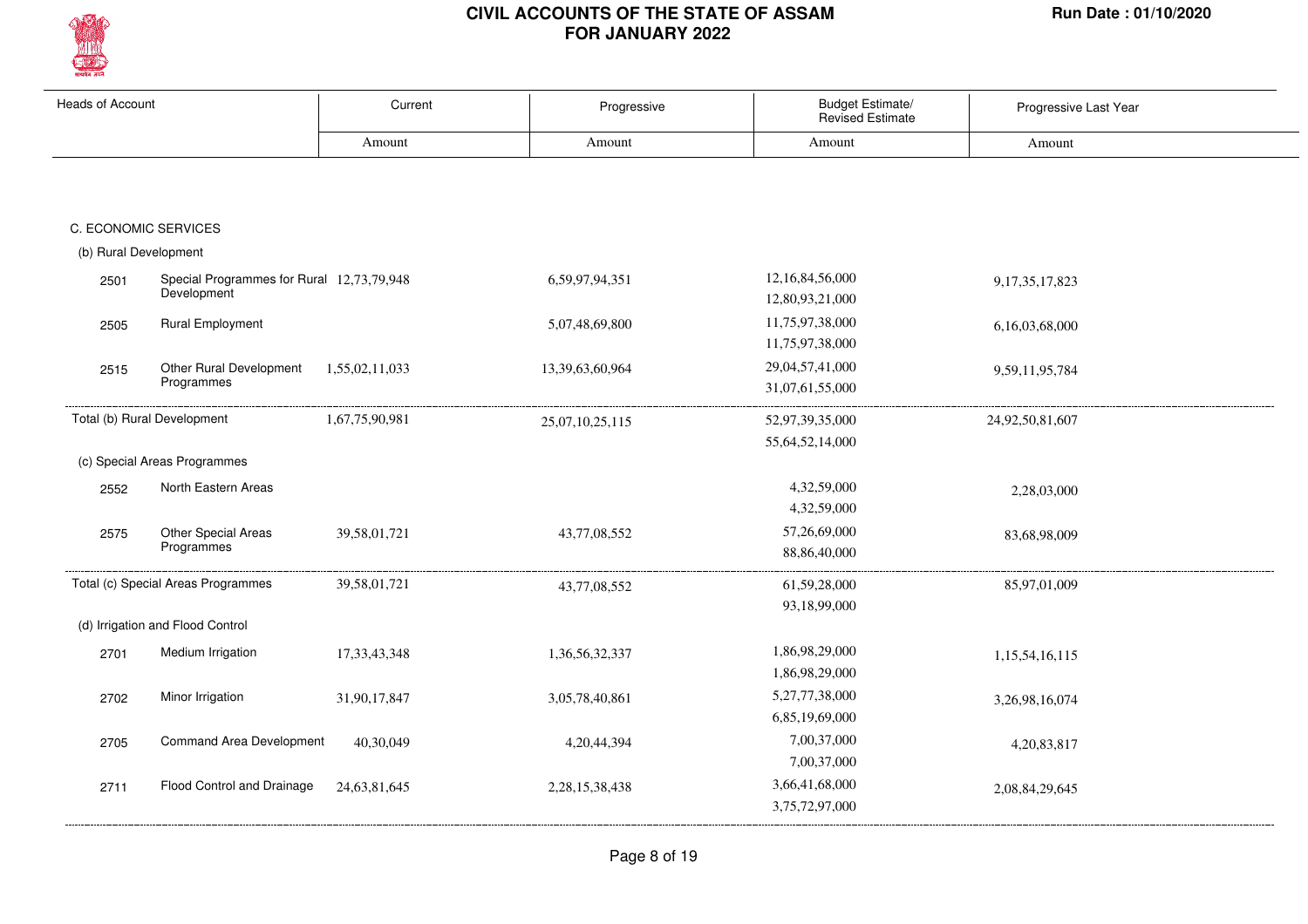

| <b>Heads of Account</b>   |                                        | Current         | Progressive    | Budget Estimate/<br><b>Revised Estimate</b> | Progressive Last Year |
|---------------------------|----------------------------------------|-----------------|----------------|---------------------------------------------|-----------------------|
|                           |                                        | Amount          | Amount         | Amount                                      | Amount                |
|                           |                                        |                 |                |                                             |                       |
|                           |                                        |                 |                |                                             |                       |
|                           | C. ECONOMIC SERVICES                   |                 |                |                                             |                       |
|                           | (d) Irrigation and Flood Control       |                 |                |                                             |                       |
|                           | Total (d) Irrigation and Flood Control | 74, 27, 72, 889 | 6,74,70,56,030 | 10,88,17,72,000                             | 6,55,57,45,651        |
|                           |                                        |                 |                | 12,54,91,32,000                             |                       |
| (e) Energy                |                                        |                 |                |                                             |                       |
| 2801                      | Power                                  | 1,89,41,57,000  | 7,08,87,07,000 | 12,00,77,25,000                             | 11,43,85,35,000       |
|                           |                                        |                 |                | 13, 37, 77, 25, 000                         |                       |
| 2810                      | New and Renewable Energy               | 3,29,125        | 27,71,456      | 70,84,000                                   | 1,25,17,722           |
|                           |                                        |                 |                | 70,84,000                                   |                       |
| Total (e) Energy          |                                        | 1,89,44,86,125  | 7,09,14,78,456 | 12,01,48,09,000                             | 11,45,10,52,722       |
|                           |                                        |                 |                | 13,38,48,09,000                             |                       |
| (f) Industry and Minerals |                                        |                 |                |                                             |                       |
| 2851                      | Village and Small Industries           | 25, 28, 53, 814 | 2,20,19,90,347 | 5,46,99,46,000                              | 2,27,13,12,441        |
|                           |                                        |                 |                | 5,52,89,04,000                              |                       |
| 2852                      | Industries                             | 82,25,462       | 4,55,42,332    | 92,14,01,000                                | 34,05,80,990          |
|                           |                                        |                 |                | 1,09,29,51,000                              |                       |
| 2853                      | Non-ferrous Mining and                 | 1,07,87,954     | 9,47,15,995    | 20,17,48,000                                | 9,51,17,233           |
|                           | Metallurgical Industries               |                 |                | 20,17,48,000                                |                       |
|                           | Total (f) Industry and Minerals        | 27,18,67,230    | 2,34,22,48,674 | 6,59,30,95,000                              | 2,70,70,10,664        |
|                           |                                        |                 |                | 6,82,36,03,000                              |                       |
| (g) Transport             |                                        |                 |                |                                             |                       |
| 3054                      | Roads and Bridges                      | 96,98,66,640    | 7,81,70,09,573 | 15,90,23,61,000                             | 7,95,77,34,190        |
|                           |                                        |                 |                | 18,21,08,98,000                             |                       |
| 3055                      | Road Transport                         | 57,60,19,722    | 96,50,57,629   | 1,23,25,61,000                              | 1,19,96,19,847        |
|                           |                                        |                 |                | 1,46,82,72,000                              |                       |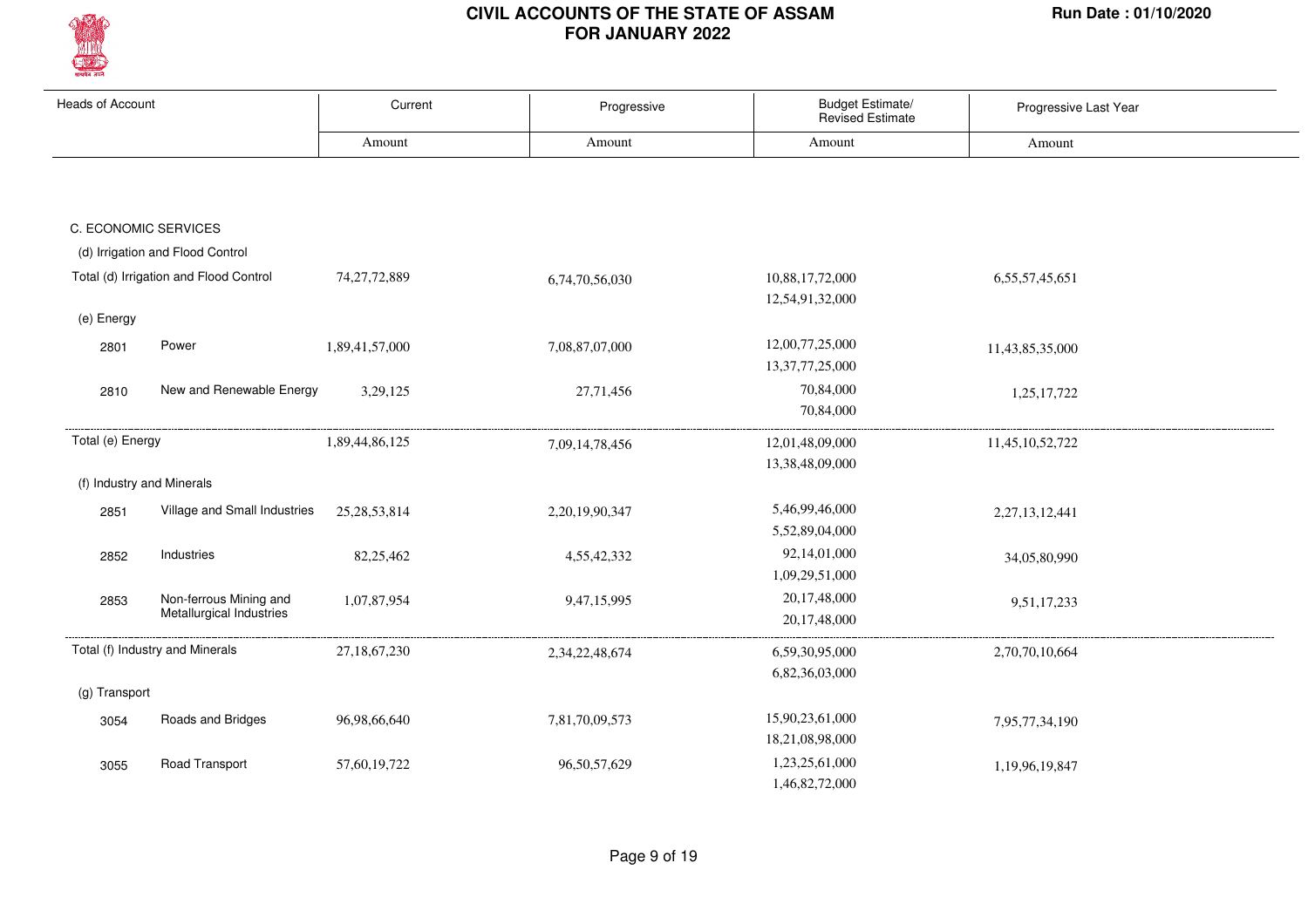

| <b>Heads of Account</b> |                                        | Current         | Progressive     | Budget Estimate/<br><b>Revised Estimate</b> | Progressive Last Year |  |
|-------------------------|----------------------------------------|-----------------|-----------------|---------------------------------------------|-----------------------|--|
|                         |                                        | Amount          | Amount          | Amount                                      | Amount                |  |
|                         |                                        |                 |                 |                                             |                       |  |
|                         | C. ECONOMIC SERVICES                   |                 |                 |                                             |                       |  |
| (g) Transport           |                                        |                 |                 |                                             |                       |  |
| 3056                    | <b>Inland Water Transport</b>          | 4,96,75,572     | 70,97,30,191    | 2,34,87,91,000                              | 1,24,74,04,871        |  |
|                         |                                        |                 |                 | 2,38,00,36,000                              |                       |  |
| Total (g) Transport     |                                        | 1,59,55,61,934  | 9,49,17,97,393  | 19,48,37,13,000                             | 10,40,47,58,908       |  |
|                         |                                        |                 |                 | 22,05,92,06,000                             |                       |  |
|                         | (i) Science Technology and Environment |                 |                 |                                             |                       |  |
| 3425                    | Other Scientific Research              | 4,18,62,485     | 5,41,67,527     | 14,90,15,000                                | 6,92,67,814           |  |
|                         |                                        |                 |                 | 19,90,15,000                                |                       |  |
|                         | Total (i) Science Technology and       | 4,18,62,485     | 5,41,67,527     | 14,90,15,000                                | 6,92,67,814           |  |
| Environment             |                                        |                 |                 | 19,90,15,000                                |                       |  |
|                         | (j) General Economic Services          |                 |                 |                                             |                       |  |
| 3451                    | Secretariat-Economic                   | 3,42,96,743     | 96,02,75,167    | 3,62,37,28,000                              | 4,89,04,70,185        |  |
|                         | Services                               |                 |                 | 4,10,16,97,000                              |                       |  |
| 3452                    | Tourism                                | 2,27,98,620     | 8,57,26,435     | 59,61,11,000                                | 11,42,61,704          |  |
|                         |                                        |                 |                 | 60,03,14,000                                |                       |  |
| 3454                    | Census Surveys and                     | 2,96,91,116     | 27, 37, 40, 471 | 47, 45, 15, 000                             | 29, 21, 19, 723       |  |
|                         | <b>Statistics</b>                      |                 |                 | 50,36,52,000                                |                       |  |
| 3456                    | <b>Civil Supplies</b>                  | 4,47,414        | 38,77,085       | 85,58,000                                   | 42,77,233             |  |
|                         |                                        |                 |                 | 85,58,000                                   |                       |  |
| 3475                    | Other General Economic                 | 1,34,97,913     | 13, 18, 98, 827 | 29,91,37,000                                | 15,13,99,009          |  |
|                         | Services                               |                 |                 | 30,06,13,000                                |                       |  |
|                         | Total (j) General Economic Services    | 10,07,31,806    | 1,45,55,17,985  | 5,00,20,49,000                              | 5,45,25,27,854        |  |
|                         |                                        |                 |                 | 5,51,48,34,000                              |                       |  |
|                         | Total C. ECONOMIC SERVICES             | 10,40,68,90,285 | 76,81,11,14,740 | 1,59,57,73,47,000                           | 85, 33, 06, 38, 952   |  |
|                         |                                        |                 |                 |                                             |                       |  |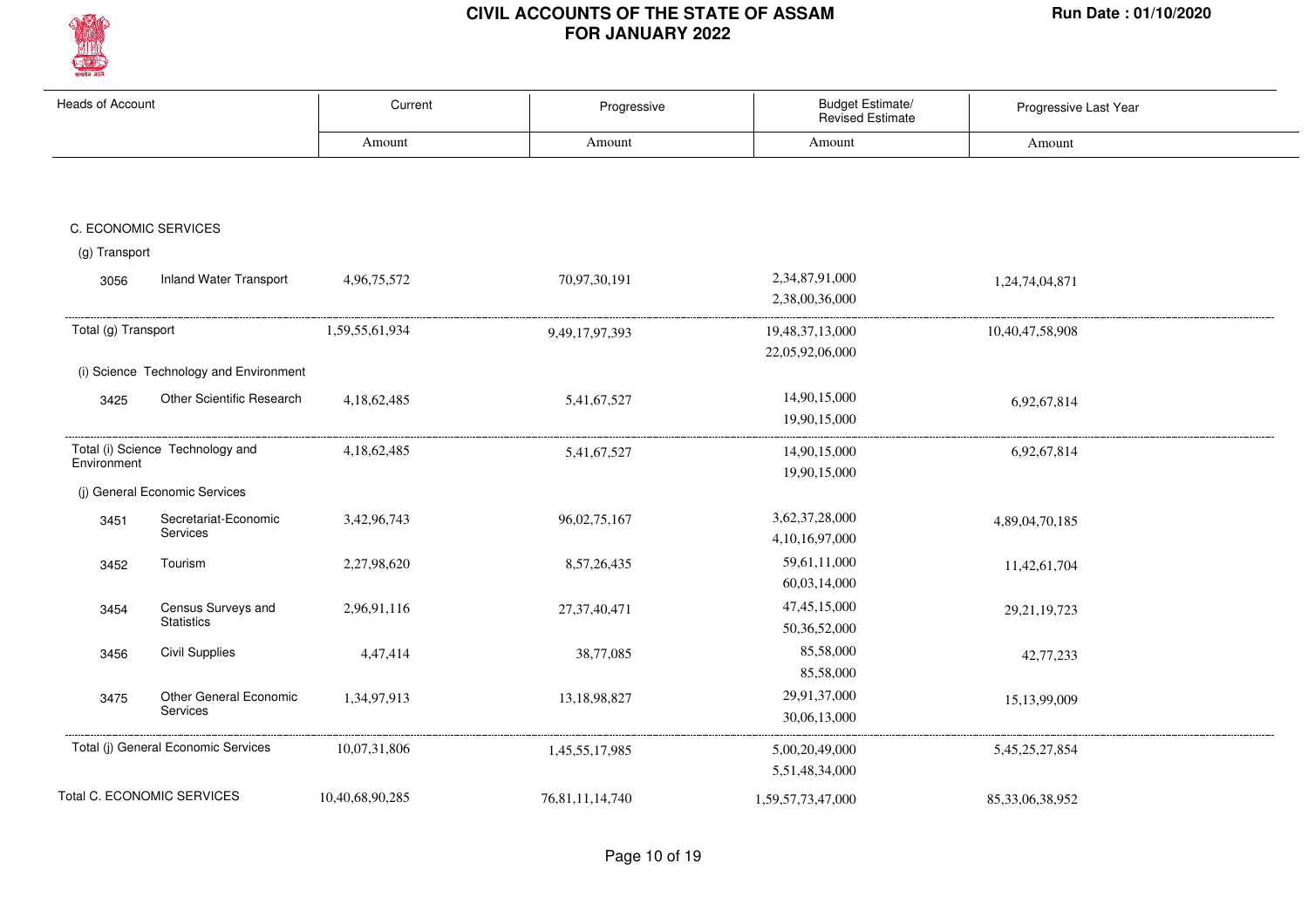

| <b>Heads of Account</b>                                 | Current         | Progressive       | Budget Estimate/<br><b>Revised Estimate</b> | Progressive Last Year |
|---------------------------------------------------------|-----------------|-------------------|---------------------------------------------|-----------------------|
|                                                         | Amount          | Amount            | Amount                                      | Amount                |
|                                                         |                 |                   |                                             |                       |
|                                                         |                 |                   |                                             |                       |
| C. ECONOMIC SERVICES                                    |                 |                   |                                             |                       |
|                                                         |                 |                   |                                             |                       |
|                                                         |                 |                   | 1,78,05,69,88,000                           |                       |
| D. GRANTS-IN-AID AND CONTRIBUTIONS                      |                 |                   |                                             |                       |
| Compensation & Assignments 61,71,50,000                 |                 | 2,56,50,05,000    | 7,94,87,55,000                              |                       |
| 3604<br>to Local Bodies & Panchayati                    |                 |                   | 8,46,92,55,000                              | 1,28,91,34,000        |
| Raj Institutions<br>Aid Materials and Equipment<br>3606 |                 |                   | 90,000                                      |                       |
|                                                         |                 |                   | 90,000                                      |                       |
| Total                                                   | 61,71,50,000    | 2,56,50,05,000    | 7,94,88,45,000                              | 1,28,91,34,000        |
|                                                         |                 |                   | 8,46,93,45,000                              |                       |
| Total D. GRANTS-IN-AID AND<br><b>CONTRIBUTIONS</b>      | 61,71,50,000    | 2,56,50,05,000    | 7,94,88,45,000                              | 1,28,91,34,000        |
|                                                         |                 |                   | 8,46,93,45,000                              |                       |
| Total-A.B.C.D.                                          | 75,95,46,93,897 | 5,48,51,17,73,382 | 8,44,05,47,15,000                           | 4,72,23,13,82,930     |
| (Expenditure Heads-Revenue Account)                     |                 |                   | 9,92,56,83,48,000                           |                       |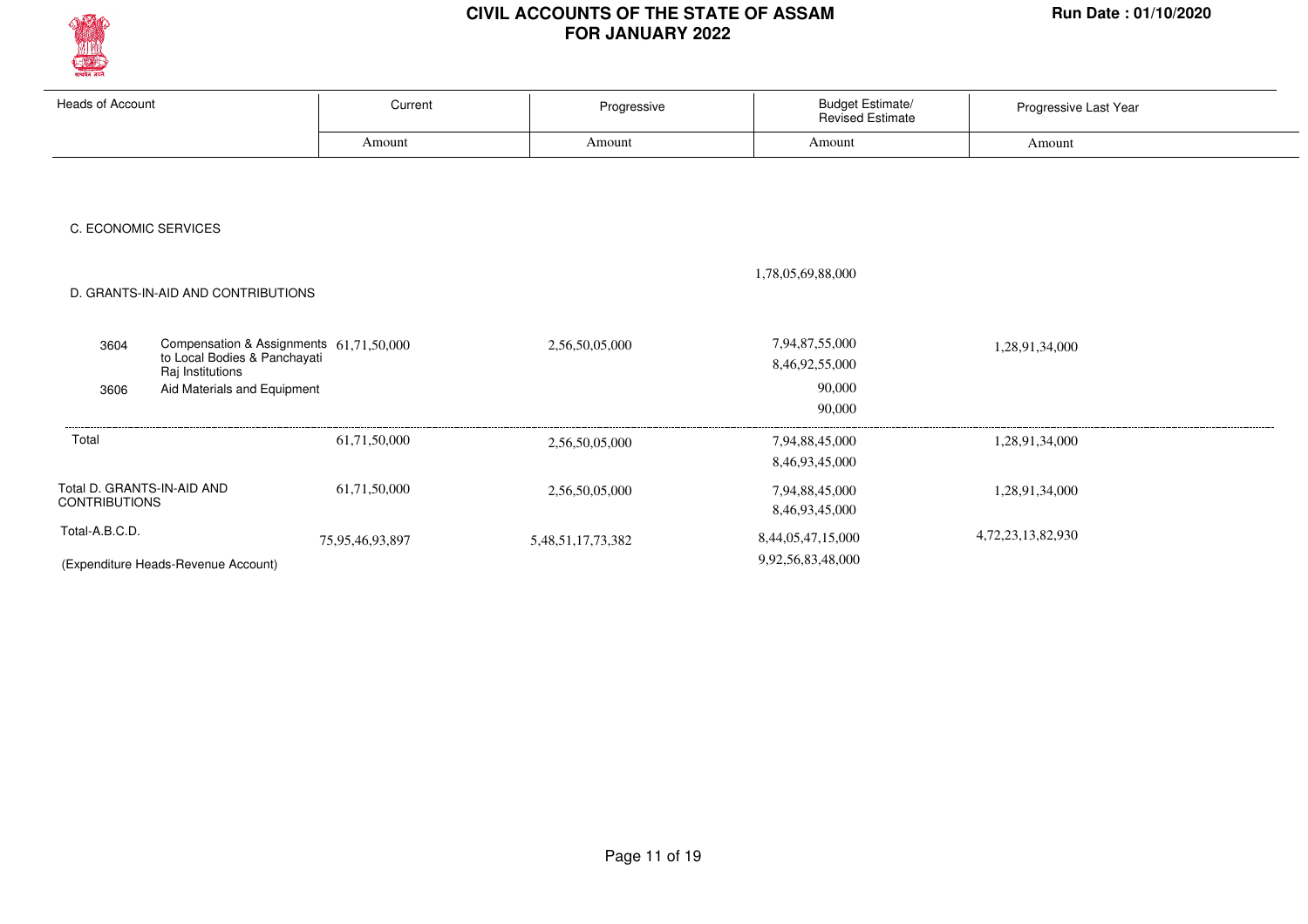

| <b>Heads of Account</b>                |                                                       | Current         | Progressive    | Budget Estimate/                 | Progressive Last Year |
|----------------------------------------|-------------------------------------------------------|-----------------|----------------|----------------------------------|-----------------------|
|                                        |                                                       |                 |                | <b>Revised Estimate</b>          |                       |
|                                        |                                                       | Amount          | Amount         | Amount                           | Amount                |
|                                        |                                                       |                 |                |                                  |                       |
|                                        | (Expenditure Heads-Capital Account)                   |                 |                |                                  |                       |
| A. CAPITAL ACCOUNT OF GENERAL SERVICES |                                                       |                 |                |                                  |                       |
|                                        |                                                       |                 |                |                                  |                       |
|                                        |                                                       |                 |                |                                  |                       |
| 4055                                   | Capital Outlay on Police                              | 85,25,239       | 4,95,25,092    | 1,76,97,27,000<br>1,77,02,27,000 | 1,50,67,459           |
|                                        | Capital Outlay on Stationery                          |                 |                | 1,75,20,000                      |                       |
| 4058                                   | and Printing                                          |                 | 28, 30, 774    | 1,75,20,000                      |                       |
|                                        | Capital Outlay on Public                              |                 |                | 7,37,61,53,000                   |                       |
| 4059                                   | Works                                                 | 50,50,59,602    | 1,87,09,66,092 | 8,78,64,11,000                   | 1,19,44,67,709        |
|                                        | Capital Outlay on other                               |                 |                | 2,20,87,41,000                   |                       |
| 4070                                   | Administrative Services                               | 9,55,92,973     | 1,14,46,93,599 | 4,21,87,41,000                   | 1,13,46,60,567        |
|                                        |                                                       |                 |                |                                  |                       |
| Total                                  |                                                       | 60,91,77,814    | 3,06,80,15,557 | 11,37,21,41,000                  | 2, 34, 41, 95, 735    |
|                                        |                                                       |                 |                | 14,79,28,99,000                  |                       |
| <b>GENERAL SERVICES</b>                | Total A. CAPITAL ACCOUNT OF                           | 60,91,77,814    | 3,06,80,15,557 | 11,37,21,41,000                  | 2, 34, 41, 95, 735    |
|                                        |                                                       |                 |                | 14,79,28,99,000                  |                       |
|                                        | B. CAPITAL ACCOUNT OF SOCIAL SERVICES                 |                 |                |                                  |                       |
|                                        | (a) Capital A/C of Education, Sports, Art and Culture |                 |                |                                  |                       |
| 4202                                   | Capital Outlay on Education, 30,17,21,339             |                 | 2,06,89,49,158 | 7,22,56,71,000                   | 15,25,00,747          |
|                                        | Sports, Art and Culture                               |                 |                | 10,68,09,79,000                  |                       |
|                                        | Total (a) Capital A/C of Education,                   | 30, 17, 21, 339 | 2,06,89,49,158 | 7,22,56,71,000                   | 15,25,00,747          |
| Sports, Art and Culture                |                                                       |                 |                | 10,68,09,79,000                  |                       |
|                                        | (b) Capital A/C of Health and Family Welfare          |                 |                |                                  |                       |
| 4210                                   | Capital Outlay on Medical and 46,05,72,904            |                 | 3,69,73,35,422 | 8,13,57,28,000                   | 2,78,78,50,649        |
|                                        | Public Health                                         |                 |                | 13,60,70,67,000                  |                       |
| 4211                                   | Capital Outlay on Family                              |                 |                | 40,00,000                        |                       |
|                                        | Welfare                                               |                 |                | 40,00,000                        |                       |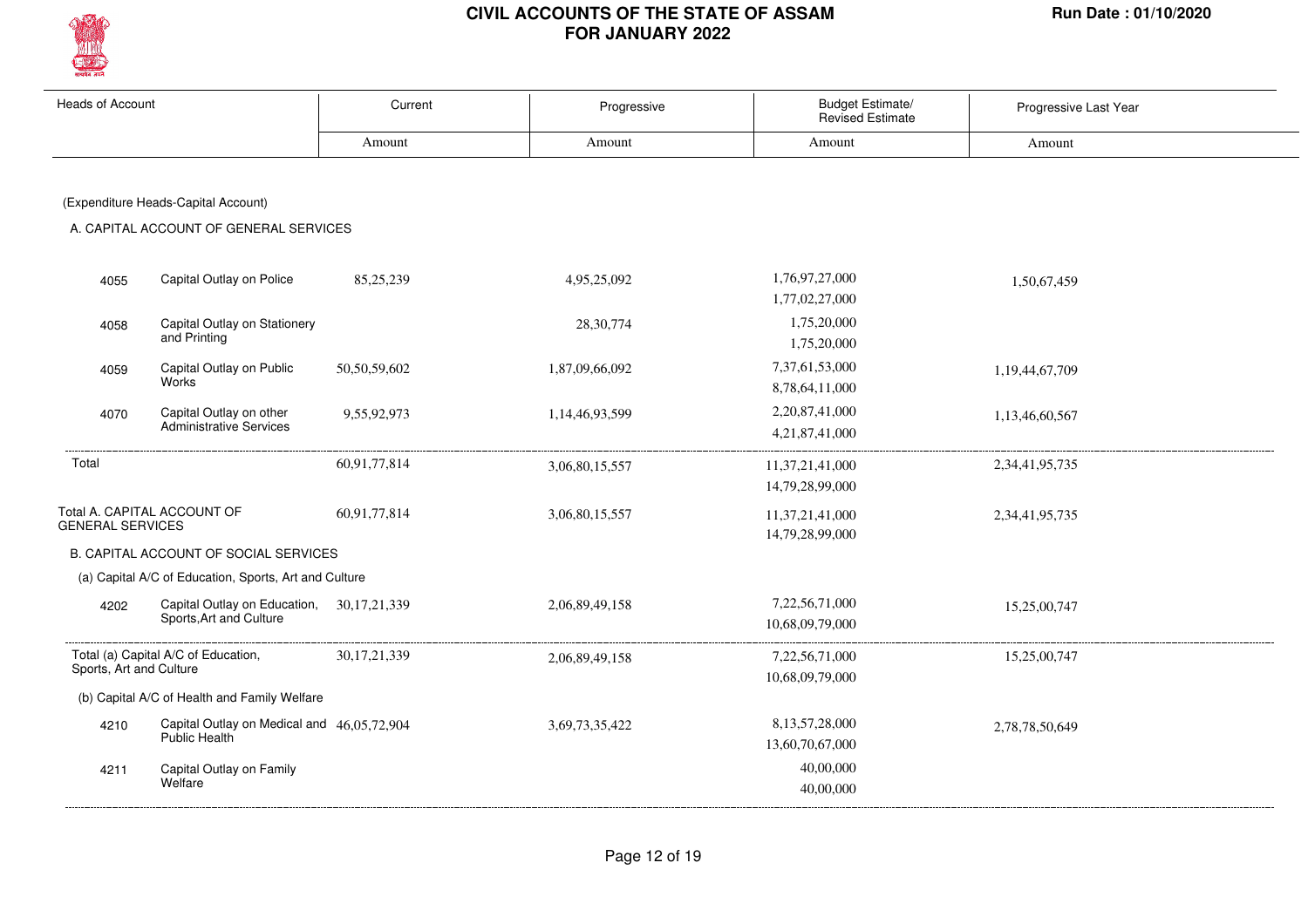

| <b>Heads of Account</b> |                                                                                                                                                            | Current         | Progressive     | <b>Budget Estimate/</b><br><b>Revised Estimate</b> | Progressive Last Year |
|-------------------------|------------------------------------------------------------------------------------------------------------------------------------------------------------|-----------------|-----------------|----------------------------------------------------|-----------------------|
|                         |                                                                                                                                                            | Amount          | Amount          | Amount                                             | Amount                |
|                         |                                                                                                                                                            |                 |                 |                                                    |                       |
|                         | B. CAPITAL ACCOUNT OF SOCIAL SERVICES                                                                                                                      |                 |                 |                                                    |                       |
|                         | (b) Capital A/C of Health and Family Welfare                                                                                                               |                 |                 |                                                    |                       |
| Family Welfare          | Total (b) Capital A/C of Health and                                                                                                                        | 46,05,72,904    | 3,69,73,35,422  | 8,13,97,28,000<br>13,61,10,67,000                  | 2,78,78,50,649        |
|                         | (c) Capital A/C of Water Supply, Sanitation, Housing and Urban Development                                                                                 |                 |                 |                                                    |                       |
| 4215                    | Capital Outlay on Water<br>Supply and Sanitation                                                                                                           | 9,89,40,568     | 4,74,94,36,167  | 6,83,60,37,000<br>10,61,51,57,000                  | 10,49,24,33,965       |
| 4216                    | Capital Outlay on Housing                                                                                                                                  | 4,82,53,141     | 15, 18, 59, 175 | 49,66,91,000<br>53,66,91,000                       | 7,81,50,525           |
| 4217                    | Capital Outlay on Urban<br>Development                                                                                                                     | 5,03,78,557     | 2,43,18,14,578  | 7,87,37,70,000<br>8, 34, 33, 20, 000               | 29,01,34,474          |
| Urban Development       | Total (c) Capital A/C of Water<br>Supply, Sanitation, Housing and<br>(d) Capital A/C of Information and Broadcasting                                       | 19, 75, 72, 266 | 7,33,31,09,920  | 15,20,64,98,000<br>19,49,51,68,000                 | 10,86,07,18,964       |
| 4220                    | Capital Outlay on Information<br>and Publicity                                                                                                             |                 |                 | 80,000<br>80,000                                   |                       |
| and Broadcasting        | Total (d) Capital A/C of Information                                                                                                                       |                 |                 | 80,000<br>80,000                                   |                       |
| <b>Backward Classes</b> | (e) Capital A/C of Welfare of Scheduled Castes, Scheduled Tribes and other                                                                                 |                 |                 |                                                    |                       |
| 4225                    | Capital Outlay on Welfare of<br>Scheduled Caste, Scheduled<br>Tribes, Other Backward<br><b>Classes &amp; Minorities</b>                                    | 5,72,24,577     | 14,83,66,029    | 60,00,65,000<br>61,17,65,000                       | 10,00,25,741          |
|                         | Total (e) Capital A/C of Welfare of<br>Scheduled Castes, Scheduled Tribes<br>and other Backward Classes<br>(g) Capital A/C of Social Welfare and Nutrition | 5,72,24,577     | 14,83,66,029    | 60,00,65,000<br>61,17,65,000                       | 10,00,25,741          |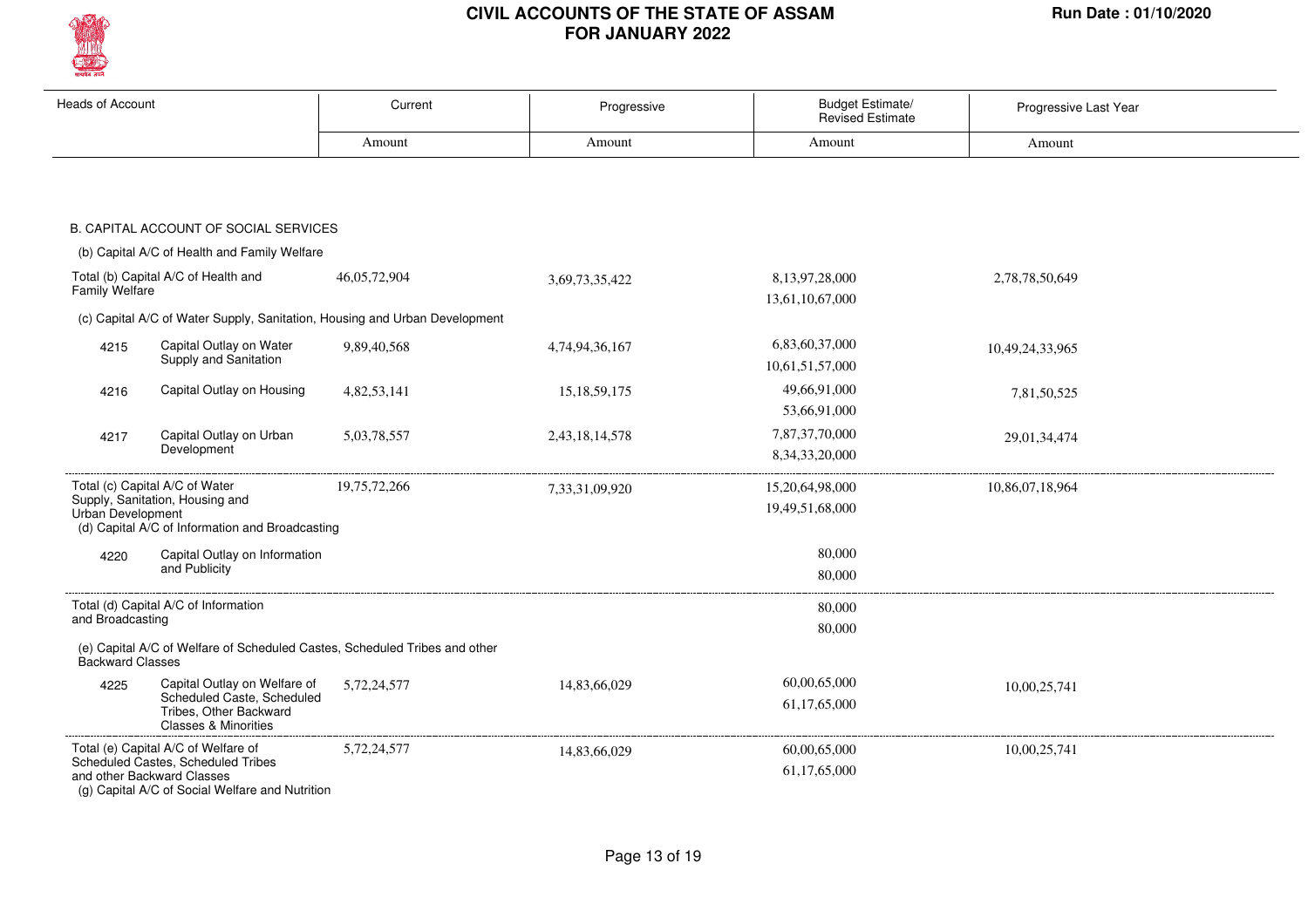

| <b>Heads of Account</b>                                         | Current        | Progressive     | <b>Budget Estimate/</b><br>Revised Estimate | Progressive Last Year |  |
|-----------------------------------------------------------------|----------------|-----------------|---------------------------------------------|-----------------------|--|
|                                                                 | Amount         | Amount          | Amount                                      | Amount                |  |
|                                                                 |                |                 |                                             |                       |  |
|                                                                 |                |                 |                                             |                       |  |
| B. CAPITAL ACCOUNT OF SOCIAL SERVICES                           |                |                 |                                             |                       |  |
| (g) Capital A/C of Social Welfare and Nutrition                 |                |                 |                                             |                       |  |
|                                                                 |                |                 |                                             |                       |  |
| Capital Outlay on Social<br>4235<br>Security and Welfare        | $-1,347$       | $-2,13,937$     | 28, 18, 17, 000                             |                       |  |
|                                                                 |                |                 | 64, 68, 17, 000                             |                       |  |
| Total (g) Capital A/C of Social                                 | $-1,347$       | $-2,13,937$     | 28, 18, 17, 000                             |                       |  |
| Welfare and Nutrition                                           |                |                 | 64, 68, 17, 000                             |                       |  |
| (h) Capital A/C of Other Social Services                        |                |                 |                                             |                       |  |
| Capital Outlay on Other Social<br>4250                          | 33,96,106      | 33,96,106       | 60,51,02,000                                | 2,59,44,073           |  |
| <b>Services</b>                                                 |                |                 | 61,03,02,000                                |                       |  |
| Total (h) Capital A/C of Other Social                           | 33,96,106      | 33,96,106       | 60,51,02,000                                | 2,59,44,073           |  |
| Services                                                        |                |                 | 61,03,02,000                                |                       |  |
| Total B. CAPITAL ACCOUNT OF                                     |                |                 |                                             |                       |  |
| SOCIAL SERVICES                                                 | 1,02,04,85,845 | 13,25,09,42,698 | 32,05,89,61,000                             | 13,92,70,40,174       |  |
| C. CAPITAL ACCOUNT OF ECONOMIC SERVICES                         |                |                 | 45,65,61,78,000                             |                       |  |
| (a) Capital Account of Agriculture and Allied Activities        |                |                 |                                             |                       |  |
|                                                                 |                |                 |                                             |                       |  |
| Capital Outlay on Crop<br>4401<br>Husbandry                     | 86,74,457      | 86,74,457       | 2,29,21,96,000                              |                       |  |
|                                                                 |                |                 | 2,30,00,86,000                              |                       |  |
| Capital Outlay on Soil and<br>4402<br><b>Water Conservation</b> | 7,36,23,775    | 12,02,83,685    | 60,82,40,000                                | 17,00,64,660          |  |
|                                                                 |                |                 | 60,82,40,000                                |                       |  |
| Capital Outlay on Animal<br>4403<br>Husbandry                   |                |                 | 57,67,82,000                                | 4,57,66,576           |  |
|                                                                 |                |                 | 58,68,83,000                                |                       |  |
| Capital Outlay on Dairy<br>4404<br>Development                  | 23, 34, 796    | 46,46,845       | 7,47,21,000                                 | 7,13,593              |  |
|                                                                 |                |                 | 7,47,21,000                                 |                       |  |
| Capital Outlay on Fisheries<br>4405                             | 72,23,550      | 58,71,960       | 21,63,80,000                                | 65,60,095             |  |
|                                                                 |                |                 | 22,08,31,000                                |                       |  |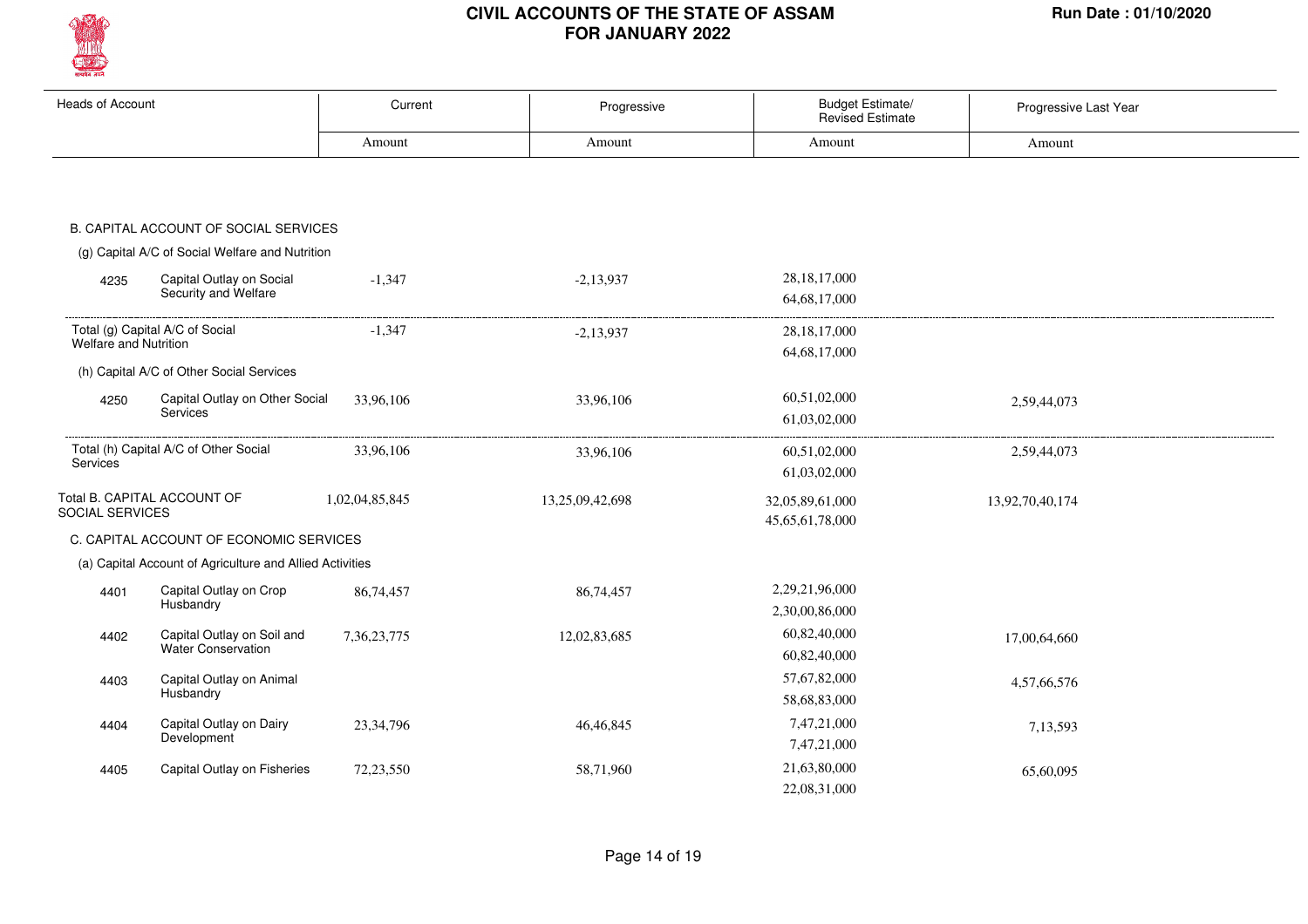

| <b>Heads of Account</b>                                  |                                                                   | Current            | Progressive     | Budget Estimate/<br>Revised Estimate | Progressive Last Year |
|----------------------------------------------------------|-------------------------------------------------------------------|--------------------|-----------------|--------------------------------------|-----------------------|
|                                                          |                                                                   | Amount             | Amount          | Amount                               | Amount                |
|                                                          |                                                                   |                    |                 |                                      |                       |
|                                                          | C. CAPITAL ACCOUNT OF ECONOMIC SERVICES                           |                    |                 |                                      |                       |
| (a) Capital Account of Agriculture and Allied Activities |                                                                   |                    |                 |                                      |                       |
| 4406                                                     | Capital Outlay on Forestry<br>and Wild Life                       | 5,43,13,686        | 22,53,91,901    | 42,64,02,000<br>45,64,02,000         | 12,75,39,635          |
| 4408                                                     | Capital Outlay on Food<br>Storage and Warehousing                 |                    |                 | 3,23,07,000<br>3,23,07,000           |                       |
| 4425                                                     | Capital Outlay on Co-<br>operation                                |                    |                 | 38,22,10,000<br>42,78,69,000         | 3,32,52,000           |
|                                                          | Total (a) Capital Account of<br>Agriculture and Allied Activities | 14,61,70,264       | 36,48,68,848    | 4,60,92,38,000<br>4,70,73,39,000     | 38, 38, 96, 559       |
|                                                          | (b) Capital Account of Rural Development                          |                    |                 |                                      |                       |
| 4515                                                     | Capital Outlay on other Rural<br>Devalopment Programmes           |                    |                 | 1,000<br>1,000                       |                       |
| Development                                              | Total (b) Capital Account of Rural                                |                    |                 | 1,000<br>1,000                       |                       |
|                                                          | (c) Capital Account of Special Areas Programme                    |                    |                 |                                      |                       |
| 4552                                                     | Capital Outlay on North<br>Eastern Areas                          | 1,07,75,03,212     | 2,41,58,20,913  | 13,38,58,59,000<br>13,80,17,01,000   | 1,31,32,93,231        |
| 4575                                                     | Capital Outlay on other<br>Special Areas Programmes               | 8,39,14,664        | 40, 27, 35, 523 | 66,51,38,000<br>74,71,38,000         | 27, 12, 18, 371       |
| Areas Programme                                          | Total (c) Capital Account of Special                              | 1, 16, 14, 17, 876 | 2,81,85,56,436  | 14,05,09,97,000<br>14,54,88,39,000   | 1,58,45,11,602        |
|                                                          | (d) Capital Account of Irrigation and Flood Control               |                    |                 |                                      |                       |
| 4701                                                     | Capital Outlay on Medium<br>Irrigation                            | 37,02,323          | 1,97,96,877     | 1,09,23,75,000<br>1,09,23,75,000     | 2,47,53,001           |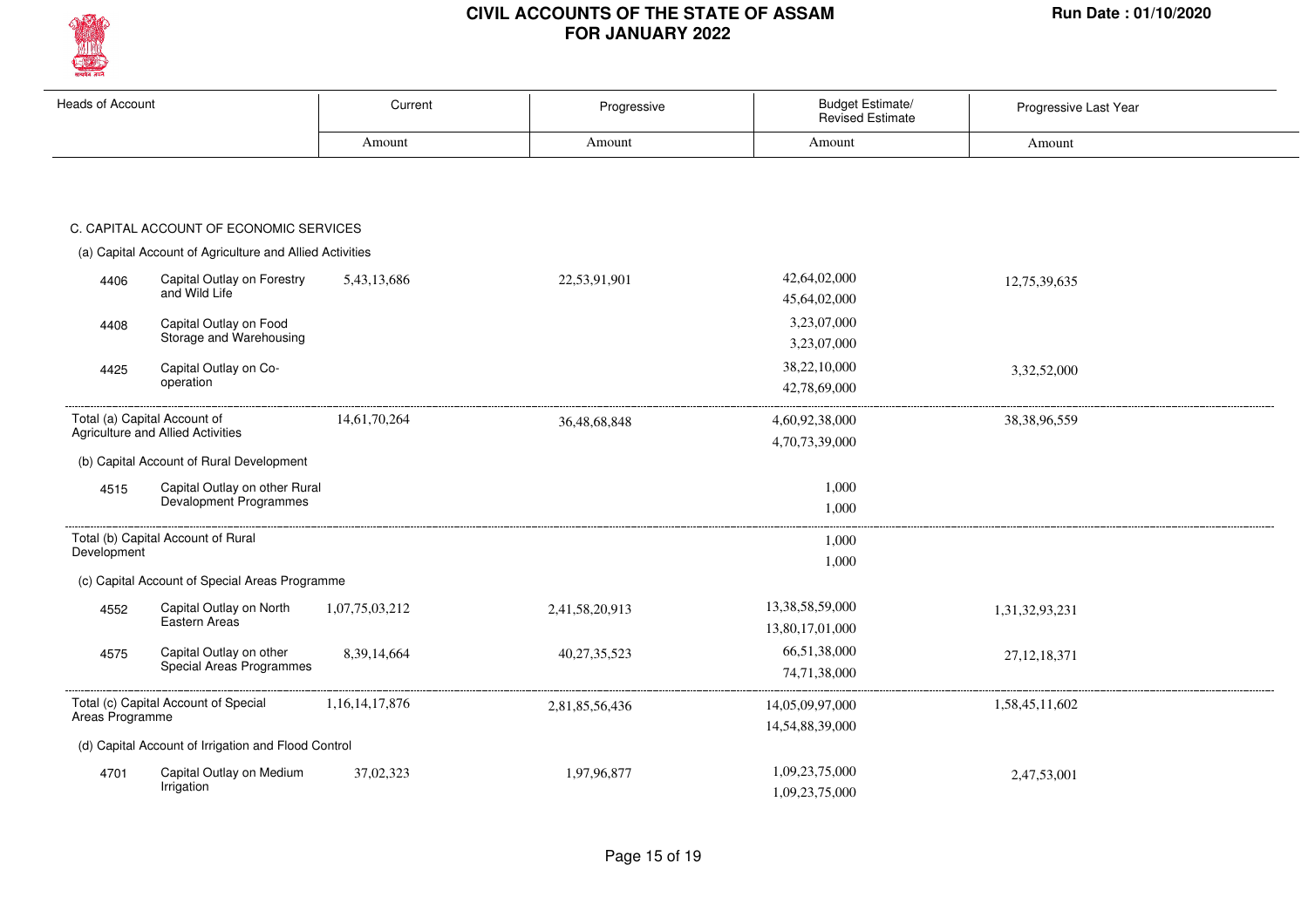

| <b>Heads of Account</b> |                                                        | Current         | Progressive        | Budget Estimate/<br><b>Revised Estimate</b> | Progressive Last Year |
|-------------------------|--------------------------------------------------------|-----------------|--------------------|---------------------------------------------|-----------------------|
|                         |                                                        | Amount          | Amount             | Amount                                      | Amount                |
|                         |                                                        |                 |                    |                                             |                       |
|                         | C. CAPITAL ACCOUNT OF ECONOMIC SERVICES                |                 |                    |                                             |                       |
|                         | (d) Capital Account of Irrigation and Flood Control    |                 |                    |                                             |                       |
| 4702                    | Capital Outlay on Minor                                | 28, 14, 47, 255 | 1,01,92,59,574     | 6,54,26,23,000                              | 1,92,89,25,950        |
|                         | Irrigation                                             |                 |                    | 7,89,26,41,000                              |                       |
| 4705                    | Capital Outlay on Command                              | 29, 23, 737     | 11, 15, 71, 711    | 12,05,94,000                                | 1,01,64,811           |
|                         | Area Development                                       |                 |                    | 12,05,94,000                                |                       |
| 4711                    | Capital Outlay on Flood                                | 46,84,09,445    | 2, 20, 35, 90, 524 | 5,87,97,69,000                              | 1,94,98,06,408        |
|                         | <b>Control Projects</b>                                |                 |                    | 7,33,30,69,000                              |                       |
|                         | Total (d) Capital Account of Irrigation                | 75,64,82,760    | 3, 35, 42, 18, 686 | 13,63,53,61,000                             | 3,91,36,50,170        |
| and Flood Control       |                                                        |                 |                    | 16,43,86,79,000                             |                       |
|                         | (e) Capital Account of Energy                          |                 |                    |                                             |                       |
| 4801                    | Capital Outlay on Power                                |                 | 75,00,00,000       | 31,09,10,82,000                             | 1,26,83,00,000        |
|                         | Projects                                               |                 |                    | 1,14,99,81,78,000                           |                       |
|                         | Total (e) Capital Account of Energy                    |                 | 75,00,00,000       | 31,09,10,82,000                             | 1,26,83,00,000        |
|                         |                                                        |                 |                    | 1,14,99,81,78,000                           |                       |
|                         | (f) Capital Account of Industry and Minerals           |                 |                    |                                             |                       |
| 4851                    | Capital Outlay on Village and                          | 53,02,205       | 2,40,65,009        | 15,37,60,000                                | 1,65,54,872           |
|                         | Small Industries                                       |                 |                    | 15,37,60,000                                |                       |
| 4853                    | Capital Outlay on Non-                                 | 40,00,00,000    | 40,00,00,000       | 43, 19, 78, 000                             |                       |
|                         | ferrous Mining and<br>Metallurgical Industries         |                 |                    | 43, 19, 78, 000                             |                       |
| 4859                    | Capital Outlay on                                      |                 |                    | 40,01,000                                   |                       |
|                         | Telecommunication and<br><b>Electronics Industries</b> |                 |                    | 40,01,000                                   |                       |
| 4885                    | Other Capital Outlay on<br>Industries and Minerals     | 4,91,25,433     | 23, 19, 81, 450    | 79,76,03,000                                | 2,74,43,639           |
|                         |                                                        |                 |                    | 84,65,01,000                                |                       |
|                         | Total (f) Capital Account of Industry                  | 45, 44, 27, 638 | 65,60,46,459       | 1,38,73,42,000                              | 4,39,98,511           |
| and Minerals            |                                                        |                 |                    | 1,43,62,40,000                              |                       |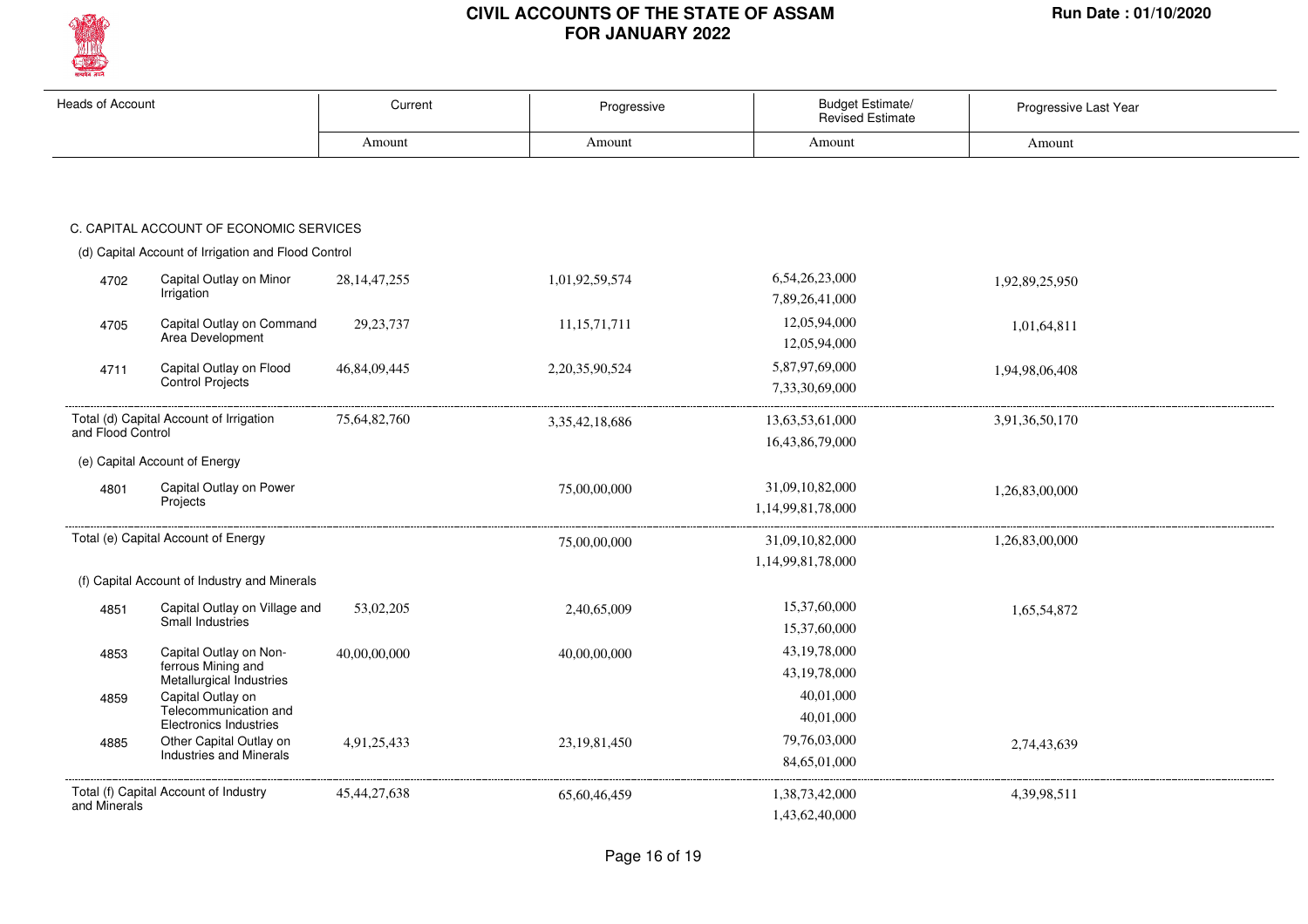

| <b>Heads of Account</b>                   |                                                                           | Current        | Progressive         | <b>Budget Estimate/</b><br>Revised Estimate | Progressive Last Year |
|-------------------------------------------|---------------------------------------------------------------------------|----------------|---------------------|---------------------------------------------|-----------------------|
|                                           |                                                                           | Amount         | Amount              | Amount                                      | Amount                |
|                                           |                                                                           |                |                     |                                             |                       |
|                                           | C. CAPITAL ACCOUNT OF ECONOMIC SERVICES                                   |                |                     |                                             |                       |
|                                           | (f) Capital Account of Industry and Minerals                              |                |                     |                                             |                       |
|                                           | (g) Capital Account of Transport                                          |                |                     |                                             |                       |
| 5054                                      | Capital Outlay on Roads and 8,89,88,18,192<br><b>Bridges</b>              |                | 54,74,65,83,998     | 77,14,87,37,000<br>1,00,22,08,17,000        | 44,69,40,92,193       |
| 5055                                      | Capital Outlay on Road<br>Transport                                       |                | 1,44,24,972         | 11,18,09,000<br>2,67,15,55,000              | 3,49,60,000           |
| 5056                                      | Capital Outlay on Inland and<br>Water Transport                           | 28,30,451      | 72,00,750           | 80,46,35,000<br>90,81,59,000                | 12,00,00,000          |
| Total (g) Capital Account of<br>Transport |                                                                           | 8,90,16,48,643 | 54,76,82,09,720     | 78,06,51,81,000<br>1,03,80,05,31,000        | 44,84,90,52,193       |
|                                           | (i) Capital Account of Science Technology and Environment                 |                |                     |                                             |                       |
| 5425                                      | Capital Outlay on Other<br>Scientific and Environmental<br>Research       | 7,38,61,872    | 8,92,80,691         | 16,57,61,000<br>16,69,29,000                | 1,43,66,123           |
|                                           | Total (i) Capital Account of Science<br><b>Technology and Environment</b> | 7,38,61,872    | 8,92,80,691         | 16,57,61,000<br>16,69,29,000                | 1,43,66,123           |
|                                           | (j) Capital Account of General Economic Services                          |                |                     |                                             |                       |
| 5452                                      | Capital Outlay on Tourism                                                 | 3,40,74,500    | 3,59,37,642         | 30,53,97,000<br>36,86,39,000                | 4,77,29,875           |
| 5465                                      | Investments in General<br><b>Financial and Trading</b><br>Institutions    |                | 12,16,87,99,662     | 8,16,84,00,000<br>12,66,84,00,000           | 8,24,957              |
| Economic Services                         | Total (j) Capital Account of General                                      | 3,40,74,500    | 12, 20, 47, 37, 304 | 8, 47, 37, 97, 000<br>13.03.70.39.000       | 4,85,54,832           |

Total C. CAPITAL ACCOUNT OF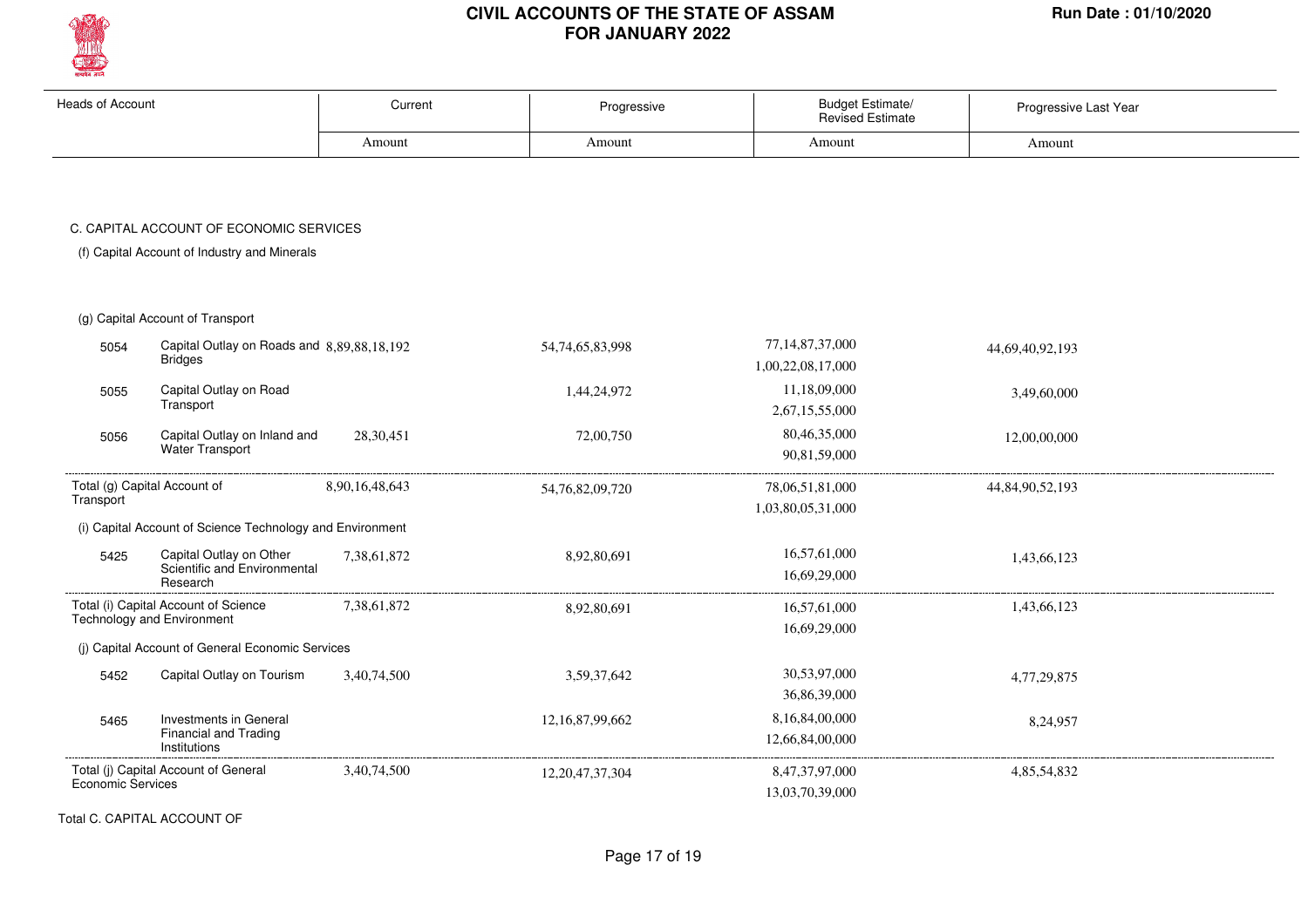

Account<sup>1</sup>

#### **CIVIL ACCOUNTS OF THE STATE OF ASSAM Run Date : 01/10/2020 FOR JANUARY 2022**

| <b>Heads of Account</b>                 | Current         | Progressive     | <b>Budget Estimate/</b><br><b>Revised Estimate</b> | Progressive Last Year |
|-----------------------------------------|-----------------|-----------------|----------------------------------------------------|-----------------------|
|                                         | Amount          | Amount          | Amount                                             | Amount                |
|                                         |                 |                 |                                                    |                       |
|                                         |                 |                 |                                                    |                       |
|                                         |                 |                 |                                                    |                       |
| C. CAPITAL ACCOUNT OF ECONOMIC SERVICES |                 |                 |                                                    |                       |
| <b>ECONOMIC SERVICES</b>                | 11,52,80,83,553 | 75,00,59,18,144 | 1,51,47,87,60,000                                  | 52, 10, 63, 29, 990   |
|                                         |                 |                 | 2,69,13,37,75,000                                  |                       |

3,29,58,28,52,000

Page 18 of 19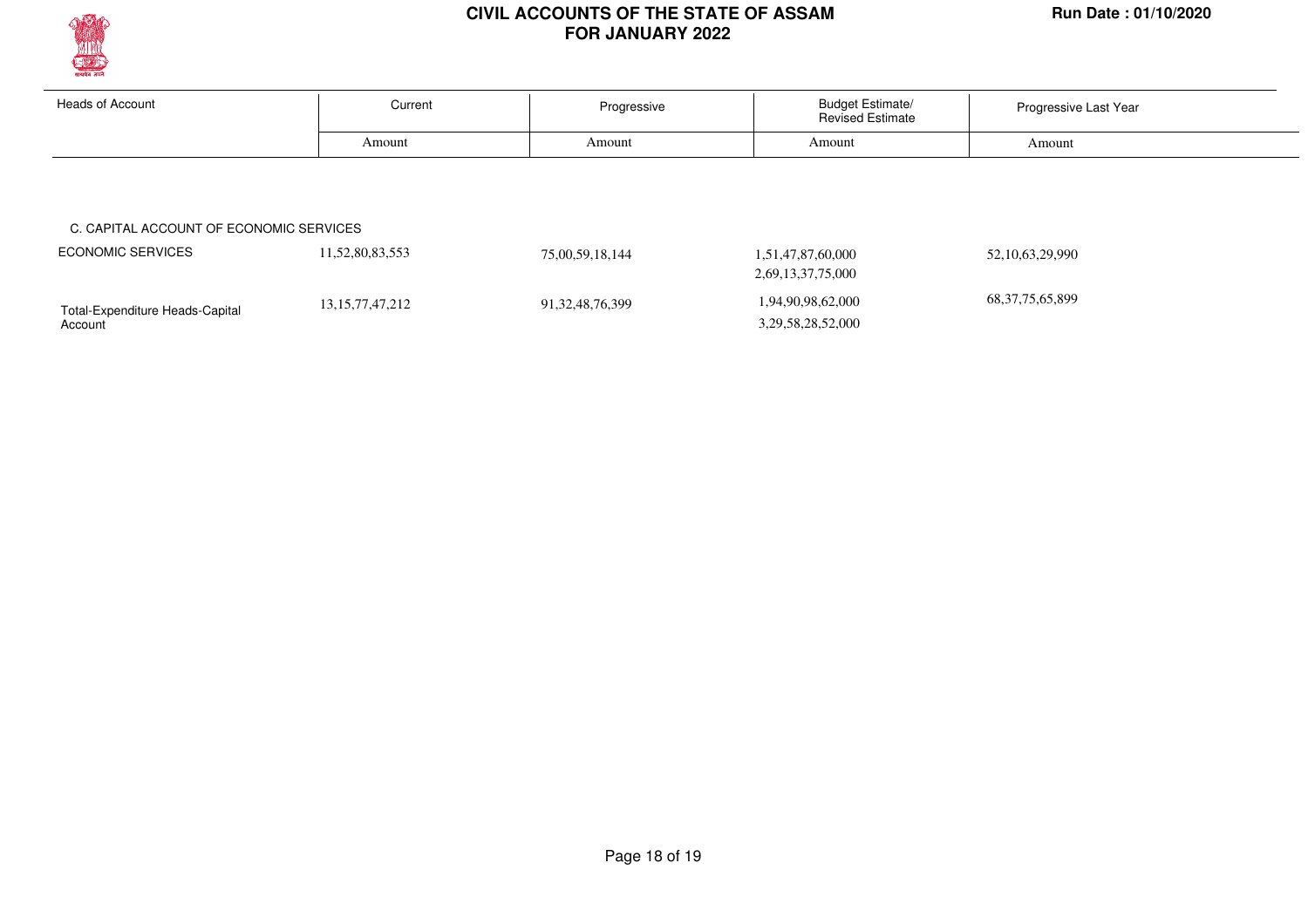

| Heads of Account | urrent, | Progressive |        | Progressive Last Year |  |
|------------------|---------|-------------|--------|-----------------------|--|
|                  | Amount  | Amount      | Amount | Amount                |  |

Total - Expenditure.(Rev. & Cap.)C.O. 89,11,24,41,109 6,39,83,66,49,781

 10,38,96,45,77,000 13,22,15,12,00,000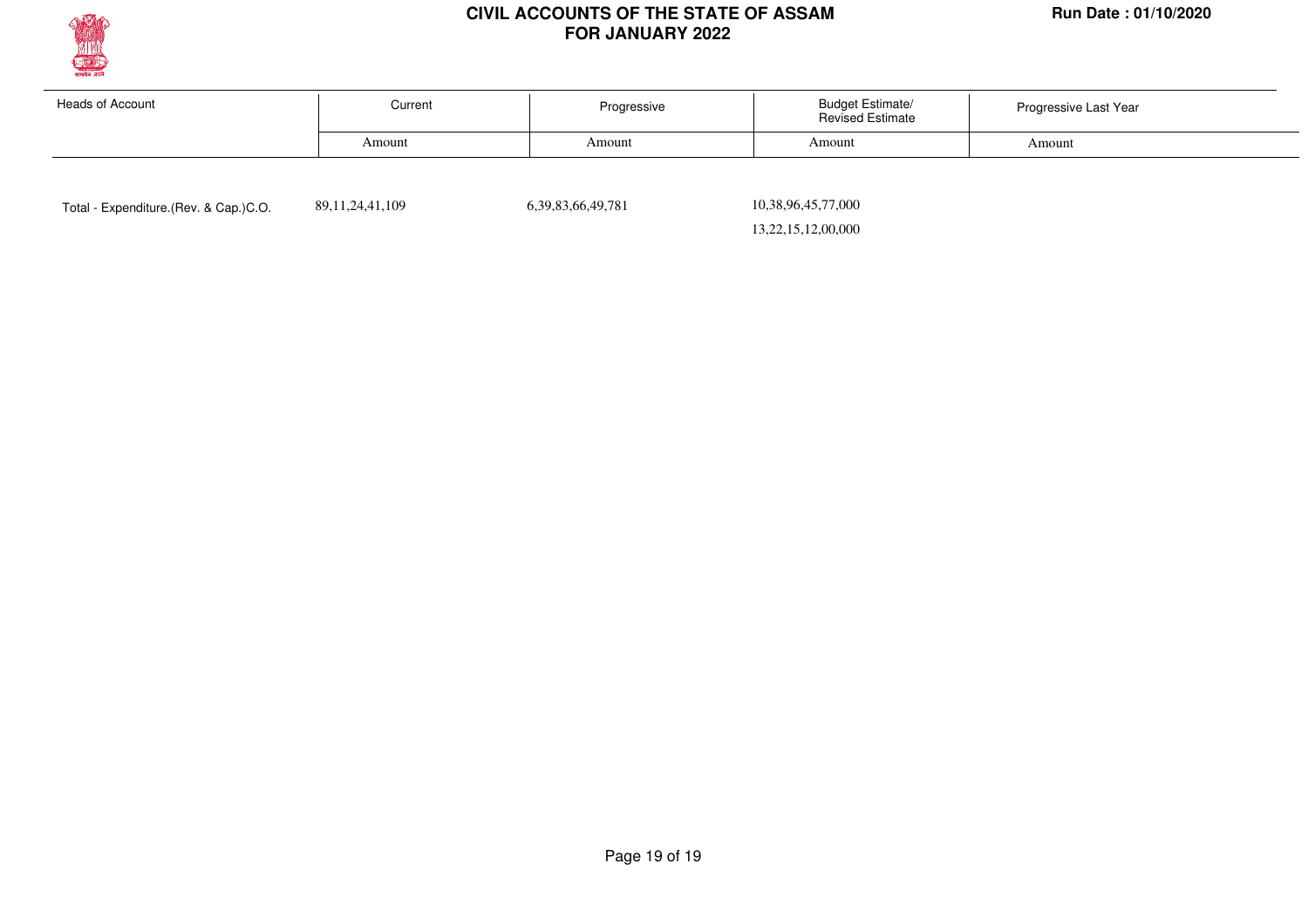

| <b>Heads of Account</b> |                                                                              |                | Receipt          | Payment        |                  | Net Receipts(Plus/Minus) |                     | Net Budget/Revised                         |
|-------------------------|------------------------------------------------------------------------------|----------------|------------------|----------------|------------------|--------------------------|---------------------|--------------------------------------------|
|                         |                                                                              | Current        | Progressive      | Current        | Progressive      | Current                  | Progressive         | Receipts(+)/Payment(-)                     |
|                         |                                                                              |                |                  |                |                  |                          |                     |                                            |
|                         | E. PUBLIC DEBT                                                               |                |                  |                |                  |                          |                     |                                            |
| 6003                    | Internal Debt of the State Government                                        | 6,68,48,85,499 | 10,312,35,04,449 | 6,27,09,78,740 | 2,709,09,54,080  | 41,39,06,759             | 76,03,25,50,369     | 1,48,09,21,59,000<br>1,48,09,21,59,000     |
| 6004                    | Loans and Advances from the Central<br>Government                            | 12,28,50,000   | 2,085,20,14,000  | 15,40,30,029   | 123, 22, 40, 232 | $-3,11,80,029$           | 19,61,97,73,768     | $-19,91,50,000$<br>$-19,91,50,000$         |
|                         | Total E. PUBLIC DEBT                                                         | 6,80,77,35,499 | 12,397,55,18,449 | 6,42,50,08,769 | 2,832,31,94,312  | 38, 27, 26, 730          | 95, 65, 23, 24, 137 | 1,47,89,30,09,000<br>1,47,89,30,09,000     |
|                         | F. LOANS AND ADVANCES                                                        |                |                  |                |                  |                          |                     |                                            |
|                         | 1. Loans for Social Service                                                  |                |                  |                |                  |                          |                     |                                            |
|                         | (b) Health and Family Welfare                                                |                |                  |                |                  |                          |                     |                                            |
| 6210                    | Loans for Medical and Public Health                                          |                |                  |                |                  |                          |                     | 4,000<br>4,000                             |
|                         | Total (b) Health and Family Welfare                                          |                |                  |                |                  |                          |                     | 4,000                                      |
|                         | (c) Water Supply, Sanitation, Housing and Urban Development                  |                |                  |                |                  |                          |                     | 4,000                                      |
| 6215                    | Loans for Water Supply and Sanitation                                        |                |                  |                |                  |                          |                     | 32,000                                     |
|                         |                                                                              |                |                  |                |                  |                          |                     | 32,000                                     |
| 6216                    | Loans for Housing                                                            |                |                  |                |                  |                          |                     | 84,000                                     |
| 6217                    | Loans for Urban Development                                                  |                |                  |                |                  |                          |                     | 84,000<br>$-2,95,09,000$<br>$-2,95,09,000$ |
|                         | Total (c) Water Supply, Sanitation, Housing and                              |                |                  |                |                  |                          |                     | $-2,93,93,000$                             |
|                         | Urban Development                                                            |                |                  |                |                  |                          |                     | $-2,93,93,000$                             |
|                         | (e) Welfare of Scheduled Castes, Scheduled tribes and other backward classes |                |                  |                |                  |                          |                     |                                            |
| 6225                    | Loans for Welfare of SC, ST, OBC and<br><b>Minorities</b>                    |                |                  |                |                  |                          |                     | $-14,87,000$<br>$-14,87,000$               |
|                         | Total (e) Welfare of Scheduled Castes, Scheduled                             |                |                  |                |                  |                          |                     | $-14,87,000$                               |
|                         | tribes and other backward classes                                            |                |                  |                |                  |                          |                     | $-14,87,000$                               |

(g) Social Welfare & Nutrition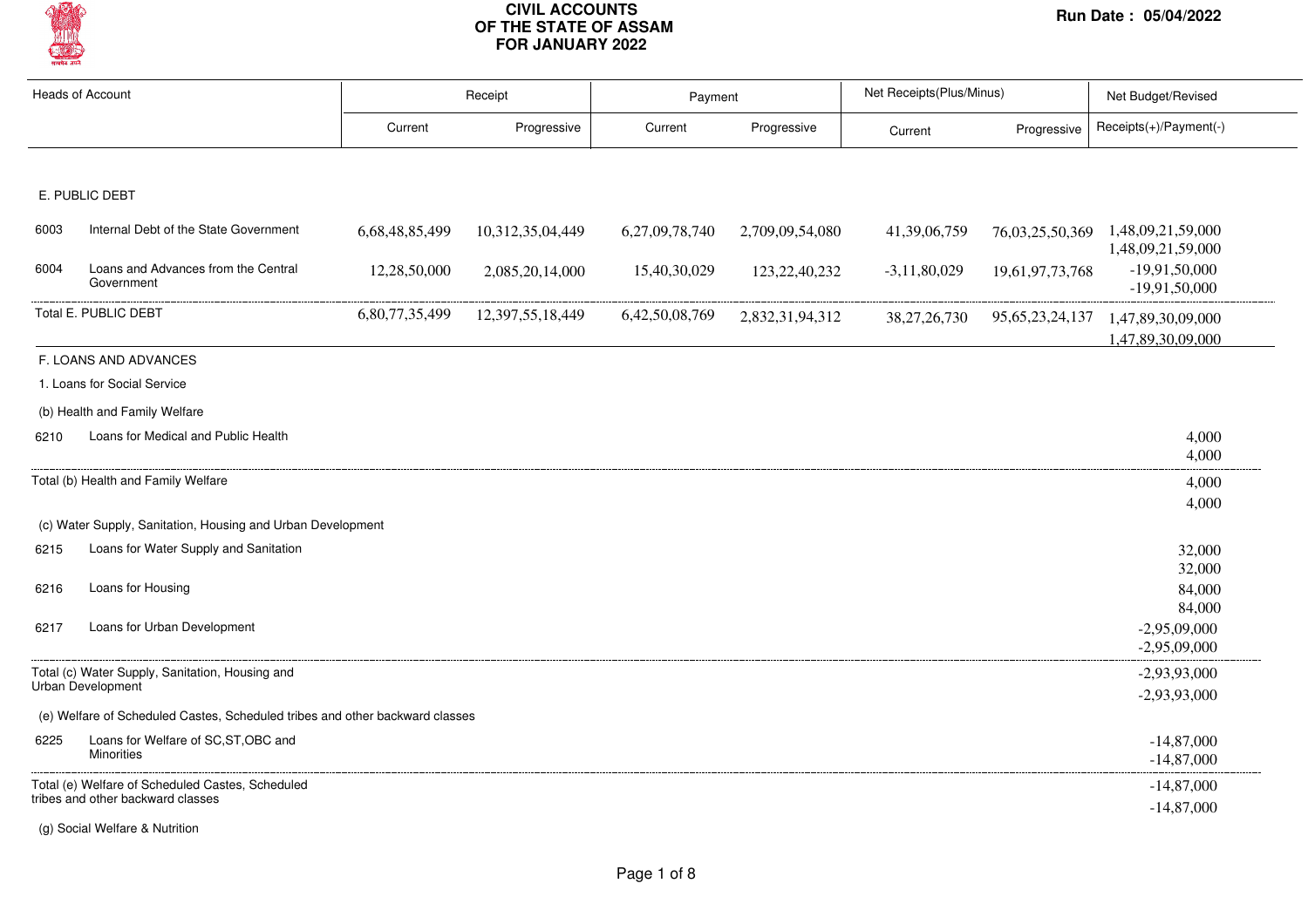

| Progressive<br>Progressive<br>Receipts(+)/Payment(-)<br>Current<br>Current<br>Progressive<br>Current<br>F. LOANS AND ADVANCES<br>1. Loans for Social Service<br>(g) Social Welfare & Nutrition<br>Loans for Social Security and Welfare<br>15,000<br>6235<br>15,000<br>Loans for Releif on account of Natural<br>3,000<br>6245<br>Calamities<br>3,000<br>Total (g) Social Welfare & Nutrition<br>18,000<br>18,000<br>Total 1. Loans for Social Service<br>$-3,08,58,000$<br>$-3,08,58,000$<br>2. Loans for Economic Services<br>(a) Agriculture and allied activities<br>Loans for Crop Husbandry<br>2,12,000<br>6401<br>2,12,000<br>Loans for Soil and Water Conservation<br>9,000<br>6402<br>9,000<br>Loans for Animal Husbandry<br>6,000<br>6403<br>6,000<br>Loans for Dairy Development<br>12,000<br>6404<br>12,000<br>Loans for Fisheries<br>1,000<br>6405<br>1,000<br>Loans for Forestry and Wild Life<br>1,000<br>6406<br>1,000<br>Loans for Plantations<br>5,000<br>6407<br>5,000<br>Loans for Food Storage and Warehousing<br>22,000<br>6408<br>22,000 | <b>Heads of Account</b> |  | Receipt<br>Payment |  | Net Receipts(Plus/Minus) |  | Net Budget/Revised |  |
|-----------------------------------------------------------------------------------------------------------------------------------------------------------------------------------------------------------------------------------------------------------------------------------------------------------------------------------------------------------------------------------------------------------------------------------------------------------------------------------------------------------------------------------------------------------------------------------------------------------------------------------------------------------------------------------------------------------------------------------------------------------------------------------------------------------------------------------------------------------------------------------------------------------------------------------------------------------------------------------------------------------------------------------------------------------------|-------------------------|--|--------------------|--|--------------------------|--|--------------------|--|
|                                                                                                                                                                                                                                                                                                                                                                                                                                                                                                                                                                                                                                                                                                                                                                                                                                                                                                                                                                                                                                                                 |                         |  |                    |  |                          |  |                    |  |
|                                                                                                                                                                                                                                                                                                                                                                                                                                                                                                                                                                                                                                                                                                                                                                                                                                                                                                                                                                                                                                                                 |                         |  |                    |  |                          |  |                    |  |
|                                                                                                                                                                                                                                                                                                                                                                                                                                                                                                                                                                                                                                                                                                                                                                                                                                                                                                                                                                                                                                                                 |                         |  |                    |  |                          |  |                    |  |
|                                                                                                                                                                                                                                                                                                                                                                                                                                                                                                                                                                                                                                                                                                                                                                                                                                                                                                                                                                                                                                                                 |                         |  |                    |  |                          |  |                    |  |
|                                                                                                                                                                                                                                                                                                                                                                                                                                                                                                                                                                                                                                                                                                                                                                                                                                                                                                                                                                                                                                                                 |                         |  |                    |  |                          |  |                    |  |
|                                                                                                                                                                                                                                                                                                                                                                                                                                                                                                                                                                                                                                                                                                                                                                                                                                                                                                                                                                                                                                                                 |                         |  |                    |  |                          |  |                    |  |
|                                                                                                                                                                                                                                                                                                                                                                                                                                                                                                                                                                                                                                                                                                                                                                                                                                                                                                                                                                                                                                                                 |                         |  |                    |  |                          |  |                    |  |
|                                                                                                                                                                                                                                                                                                                                                                                                                                                                                                                                                                                                                                                                                                                                                                                                                                                                                                                                                                                                                                                                 |                         |  |                    |  |                          |  |                    |  |
|                                                                                                                                                                                                                                                                                                                                                                                                                                                                                                                                                                                                                                                                                                                                                                                                                                                                                                                                                                                                                                                                 |                         |  |                    |  |                          |  |                    |  |
|                                                                                                                                                                                                                                                                                                                                                                                                                                                                                                                                                                                                                                                                                                                                                                                                                                                                                                                                                                                                                                                                 |                         |  |                    |  |                          |  |                    |  |
|                                                                                                                                                                                                                                                                                                                                                                                                                                                                                                                                                                                                                                                                                                                                                                                                                                                                                                                                                                                                                                                                 |                         |  |                    |  |                          |  |                    |  |
|                                                                                                                                                                                                                                                                                                                                                                                                                                                                                                                                                                                                                                                                                                                                                                                                                                                                                                                                                                                                                                                                 |                         |  |                    |  |                          |  |                    |  |
|                                                                                                                                                                                                                                                                                                                                                                                                                                                                                                                                                                                                                                                                                                                                                                                                                                                                                                                                                                                                                                                                 |                         |  |                    |  |                          |  |                    |  |
|                                                                                                                                                                                                                                                                                                                                                                                                                                                                                                                                                                                                                                                                                                                                                                                                                                                                                                                                                                                                                                                                 |                         |  |                    |  |                          |  |                    |  |
|                                                                                                                                                                                                                                                                                                                                                                                                                                                                                                                                                                                                                                                                                                                                                                                                                                                                                                                                                                                                                                                                 |                         |  |                    |  |                          |  |                    |  |
|                                                                                                                                                                                                                                                                                                                                                                                                                                                                                                                                                                                                                                                                                                                                                                                                                                                                                                                                                                                                                                                                 |                         |  |                    |  |                          |  |                    |  |
|                                                                                                                                                                                                                                                                                                                                                                                                                                                                                                                                                                                                                                                                                                                                                                                                                                                                                                                                                                                                                                                                 |                         |  |                    |  |                          |  |                    |  |
|                                                                                                                                                                                                                                                                                                                                                                                                                                                                                                                                                                                                                                                                                                                                                                                                                                                                                                                                                                                                                                                                 |                         |  |                    |  |                          |  |                    |  |
|                                                                                                                                                                                                                                                                                                                                                                                                                                                                                                                                                                                                                                                                                                                                                                                                                                                                                                                                                                                                                                                                 |                         |  |                    |  |                          |  |                    |  |
|                                                                                                                                                                                                                                                                                                                                                                                                                                                                                                                                                                                                                                                                                                                                                                                                                                                                                                                                                                                                                                                                 |                         |  |                    |  |                          |  |                    |  |
|                                                                                                                                                                                                                                                                                                                                                                                                                                                                                                                                                                                                                                                                                                                                                                                                                                                                                                                                                                                                                                                                 |                         |  |                    |  |                          |  |                    |  |
|                                                                                                                                                                                                                                                                                                                                                                                                                                                                                                                                                                                                                                                                                                                                                                                                                                                                                                                                                                                                                                                                 |                         |  |                    |  |                          |  |                    |  |
|                                                                                                                                                                                                                                                                                                                                                                                                                                                                                                                                                                                                                                                                                                                                                                                                                                                                                                                                                                                                                                                                 |                         |  |                    |  |                          |  |                    |  |
|                                                                                                                                                                                                                                                                                                                                                                                                                                                                                                                                                                                                                                                                                                                                                                                                                                                                                                                                                                                                                                                                 |                         |  |                    |  |                          |  |                    |  |
|                                                                                                                                                                                                                                                                                                                                                                                                                                                                                                                                                                                                                                                                                                                                                                                                                                                                                                                                                                                                                                                                 |                         |  |                    |  |                          |  |                    |  |
|                                                                                                                                                                                                                                                                                                                                                                                                                                                                                                                                                                                                                                                                                                                                                                                                                                                                                                                                                                                                                                                                 |                         |  |                    |  |                          |  |                    |  |
|                                                                                                                                                                                                                                                                                                                                                                                                                                                                                                                                                                                                                                                                                                                                                                                                                                                                                                                                                                                                                                                                 |                         |  |                    |  |                          |  |                    |  |
|                                                                                                                                                                                                                                                                                                                                                                                                                                                                                                                                                                                                                                                                                                                                                                                                                                                                                                                                                                                                                                                                 |                         |  |                    |  |                          |  |                    |  |
|                                                                                                                                                                                                                                                                                                                                                                                                                                                                                                                                                                                                                                                                                                                                                                                                                                                                                                                                                                                                                                                                 |                         |  |                    |  |                          |  |                    |  |
|                                                                                                                                                                                                                                                                                                                                                                                                                                                                                                                                                                                                                                                                                                                                                                                                                                                                                                                                                                                                                                                                 |                         |  |                    |  |                          |  |                    |  |
| Loans for Agricultural Financial Institutions<br>2,000<br>6416<br>2,000                                                                                                                                                                                                                                                                                                                                                                                                                                                                                                                                                                                                                                                                                                                                                                                                                                                                                                                                                                                         |                         |  |                    |  |                          |  |                    |  |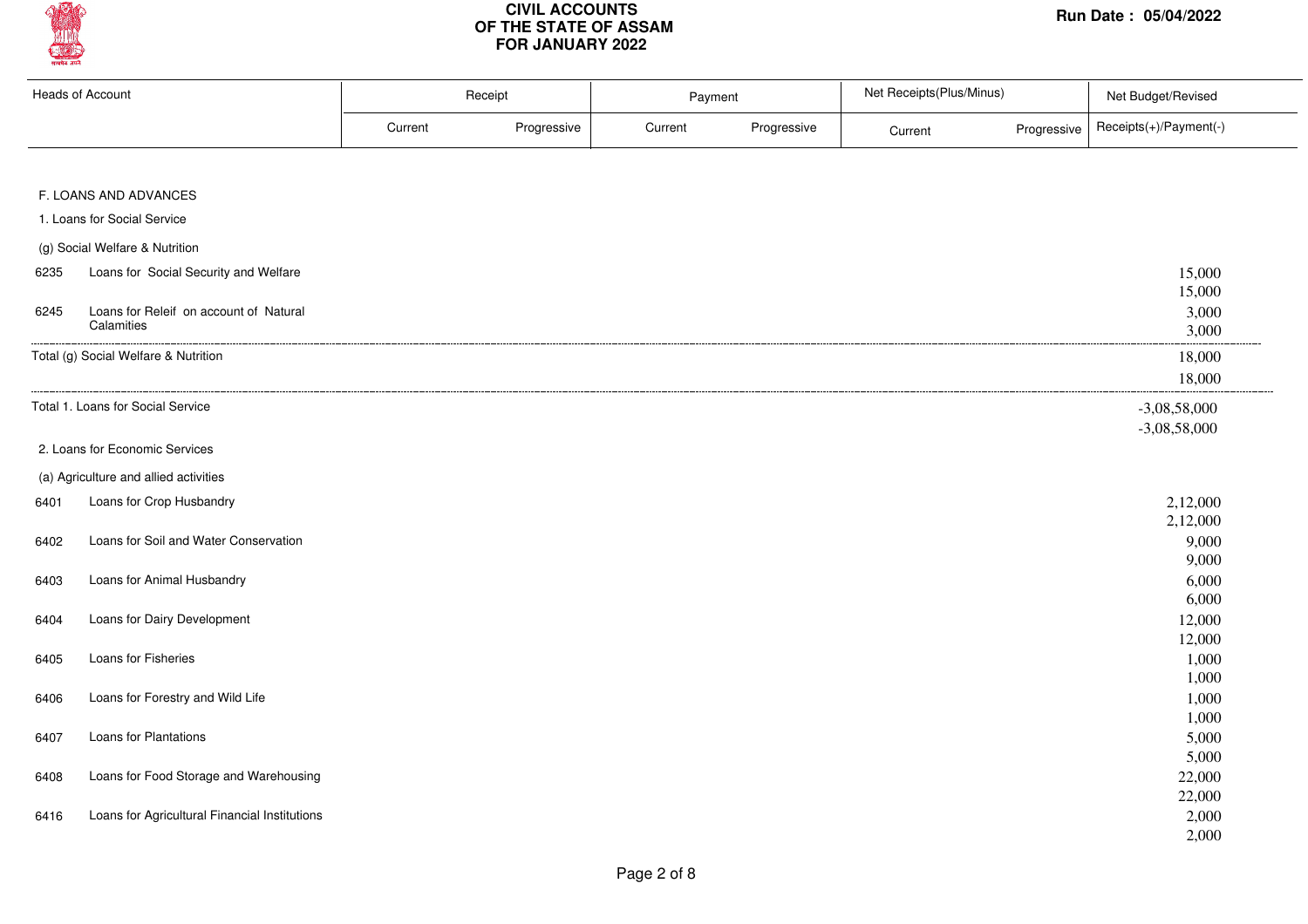

|            | <b>Heads of Account</b>                                |           | Receipt     | Payment   |             | Net Receipts(Plus/Minus) |                | Net Budget/Revised               |
|------------|--------------------------------------------------------|-----------|-------------|-----------|-------------|--------------------------|----------------|----------------------------------|
|            |                                                        | Current   | Progressive | Current   | Progressive | Current                  | Progressive    | Receipts(+)/Payment(-)           |
|            |                                                        |           |             |           |             |                          |                |                                  |
|            | F. LOANS AND ADVANCES                                  |           |             |           |             |                          |                |                                  |
|            | 2. Loans for Economic Services                         |           |             |           |             |                          |                |                                  |
|            | (a) Agriculture and allied activities                  |           |             |           |             |                          |                |                                  |
| 6425       | Loans for Co-operation                                 | 39,000    | 73,000      |           |             | 39,000                   | 73,000         | $-7,82,85,000$<br>$-9,82,85,000$ |
|            | Total (a) Agriculture and allied activities            | 39,000    | 73,000      |           |             | 39,000                   | 73,000         | $-7,80,15,000$                   |
|            |                                                        |           |             |           |             |                          |                | $-9,80,15,000$                   |
| (e) Energy |                                                        |           |             |           |             |                          |                |                                  |
| 6801       | Loans for Power Projects                               |           |             |           |             |                          |                | $-76,35,91,000$                  |
|            |                                                        |           |             |           |             |                          |                | $-76,35,91,000$                  |
|            | Total (e) Energy                                       |           |             |           |             |                          |                | $-76,35,91,000$                  |
|            | (f) Industry and Minerals                              |           |             |           |             |                          |                | $-76,35,91,000$                  |
|            |                                                        |           |             |           |             |                          |                |                                  |
| 6851       | Loans for Village and Small Industries                 | 15,000    | 88,700      |           |             | 15,000                   | 88,700         | $-1,87,82,000$<br>$-1,87,82,000$ |
| 6860       | Loans for Consumer Industries                          | 15,01,480 | 1,04,17,662 |           |             | 15,01,480                | 1,04,17,662    | $-25,31,03,000$                  |
|            |                                                        |           |             |           |             |                          |                | $-25,31,03,000$                  |
|            | Total (f) Industry and Minerals                        | 15,16,480 | 1,05,06,362 |           |             | 15,16,480                | 1,05,06,362    | $-27,18,85,000$                  |
|            |                                                        |           |             |           |             |                          |                | $-27,18,85,000$                  |
|            | (i) General Economic Services                          |           |             |           |             |                          |                |                                  |
| 7465       | Loans for General Financial and Trading<br>Institution |           |             |           |             |                          |                | 6,05,00,000                      |
|            |                                                        |           |             |           |             |                          |                | 6,05,00,000                      |
|            | Total (i) General Economic Services                    |           |             |           |             |                          |                | 6,05,00,000                      |
|            |                                                        |           |             |           |             |                          |                | 6,05,00,000                      |
|            | Total 2. Loans for Economic Services                   | 15,55,480 | 1,05,79,362 |           |             | 15,55,480                | 1,05,79,362    | $-1,05,29,91,000$                |
|            | 3. Loans to Government Servants etc.                   |           |             |           |             |                          |                | $-1,07,29,91,000$                |
|            | Loans to Government Servants etc.                      |           |             |           |             |                          |                | $-2,60,49,000$                   |
| 7610       |                                                        | 27,06,072 | 1,92,10,802 | 60,00,000 | 5,74,16,755 | $-32,93,928$             | $-3,82,05,953$ | $-5,90,49,000$                   |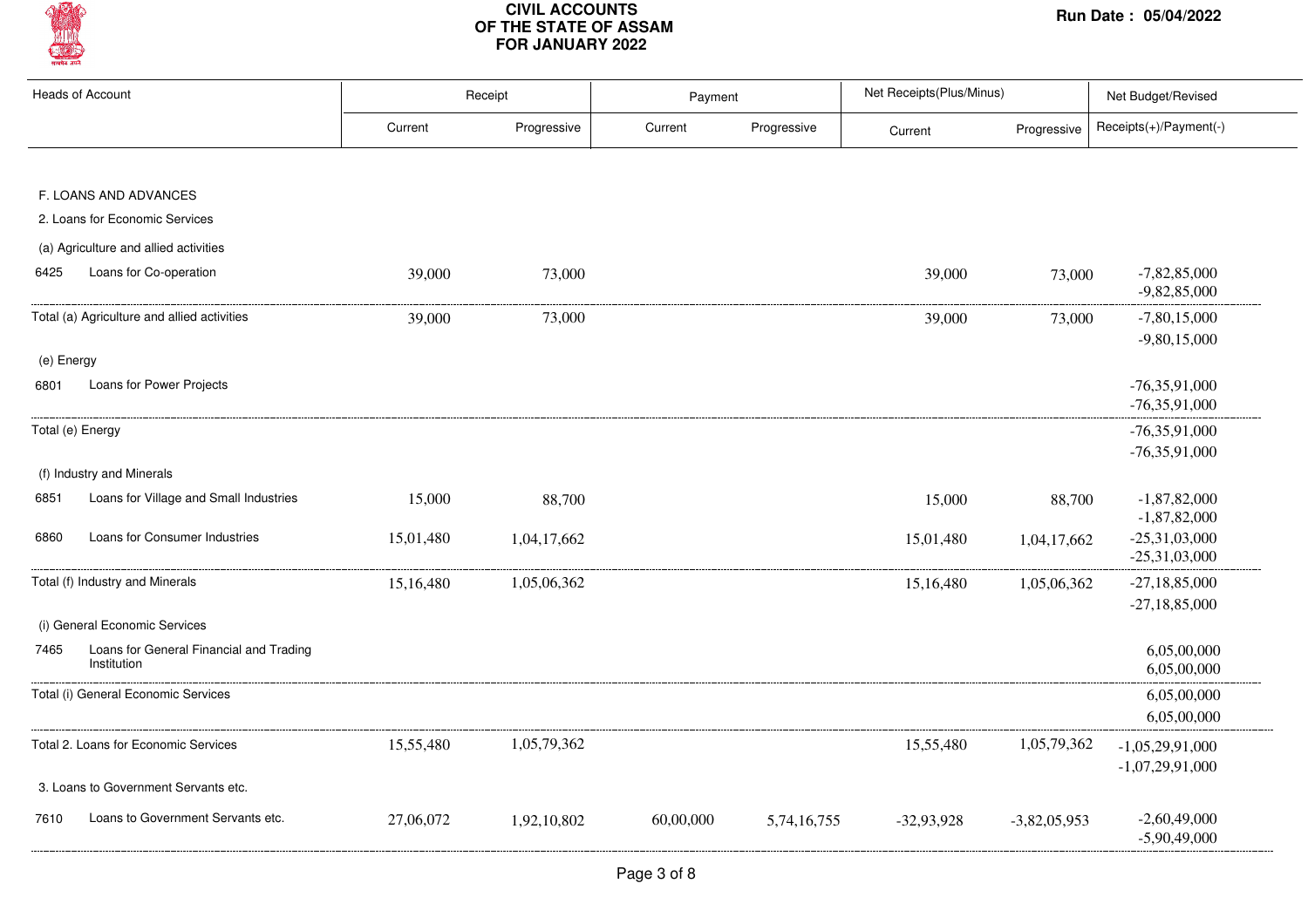

| <b>Heads of Account</b>                    |                 | Receipt            |                     | Payment           |              | Net Receipts (Plus/Minus) |                        |
|--------------------------------------------|-----------------|--------------------|---------------------|-------------------|--------------|---------------------------|------------------------|
|                                            | Current         | Progressive        | Current             | Progressive       | Current      | Progressive               | Receipts(+)/Payment(-) |
|                                            |                 |                    |                     |                   |              |                           |                        |
| F. LOANS AND ADVANCES                      |                 |                    |                     |                   |              |                           |                        |
| 3. Loans to Government Servants etc.       |                 |                    |                     |                   |              |                           |                        |
| Total 3. Loans to Government Servants etc. | 27,06,072       | 1,92,10,802        | 60,00,000           | 5,74,16,755       | $-32,93,928$ | $-3,82,05,953$            | $-2,60,49,000$         |
|                                            |                 |                    |                     |                   |              |                           | $-5,90,49,000$         |
| Total F. LOANS AND ADVANCES                | 42,61,552       | 2,97,90,164        | 60,00,000           | 5,74,16,755       | $-17.38.448$ | $-2,76,26,591$            | $-1,10,98,98,000$      |
|                                            |                 |                    |                     |                   |              |                           | $-1,16,28,98,000$      |
| Total - E & F C.O.                         | 6,81,19,97,051  | 12400, 53, 08, 613 | 6, 43, 10, 08, 769  | 2838, 06, 11, 067 | 38,09,88,282 | 95, 62, 46, 97, 546       | 1,46,78,31,11,000      |
| Total- (Rev. + Cap. + E & F)               | 57,47,20,66,503 | 61834, 68, 76, 194 | 95, 54, 34, 49, 878 | 66821,72,60,848   |              |                           | 1,46,73,01,11,000      |
| <b>Total-Part I Consolidated Fund</b>      | 57,47,20,66,503 | 61834, 68, 76, 194 | 95, 54, 34, 49, 878 | 66821,72,60,848   |              |                           |                        |
| <b>Total-Part II Contingency Fund</b>      |                 |                    |                     |                   |              |                           |                        |
| Total-Consolidated and Contingency Fund    | 57,47,20,66,503 | 61834, 68, 76, 194 | 95, 54, 34, 49, 878 | 66821,72,60,848   |              |                           |                        |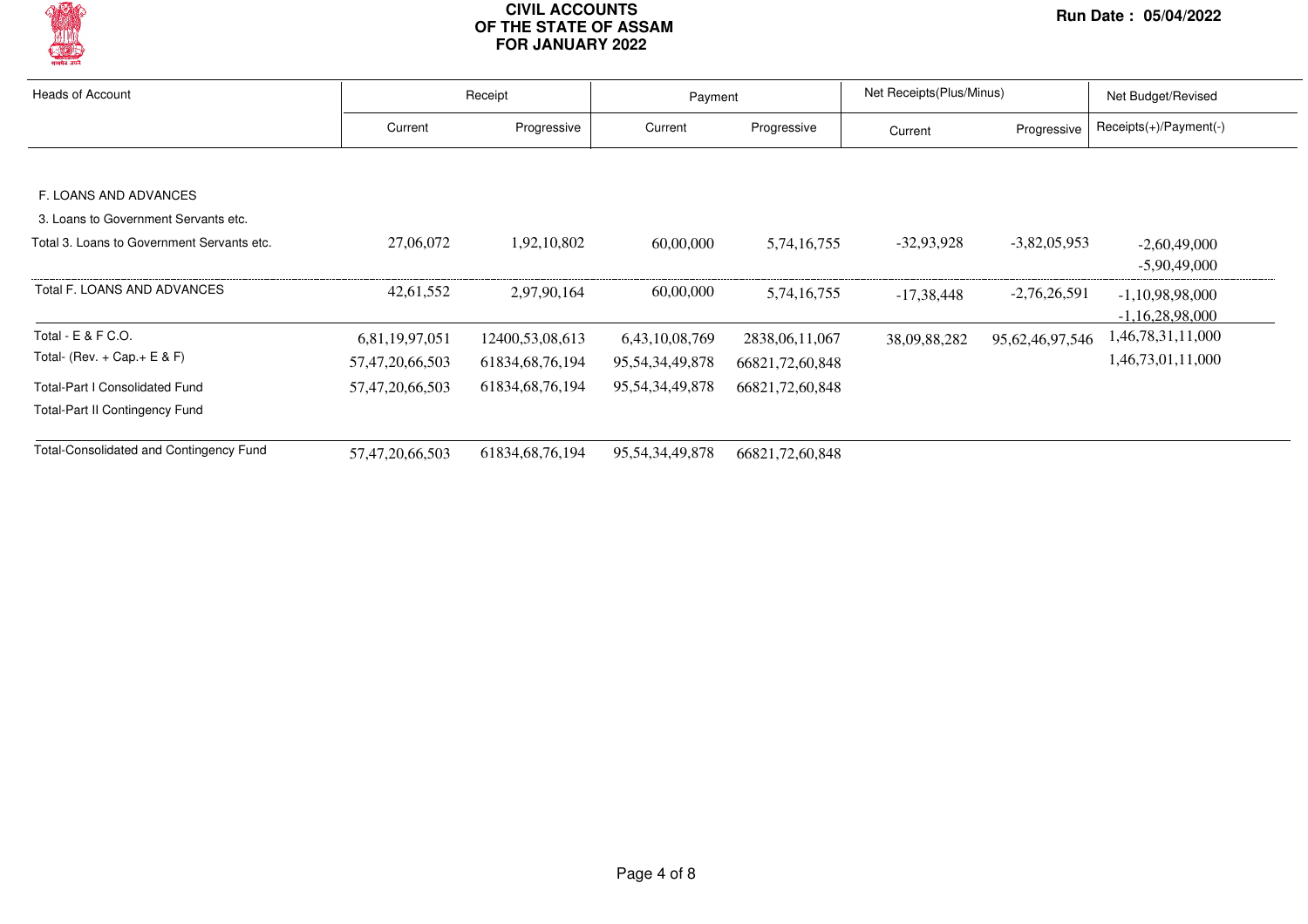

| <b>Heads of Account</b> |                                              | Receipt        |                 | Payment            |                 | Net Receipts(Plus/Minus) |                   | Net Budget/Revised     |  |
|-------------------------|----------------------------------------------|----------------|-----------------|--------------------|-----------------|--------------------------|-------------------|------------------------|--|
|                         |                                              | Current        | Progressive     | Current            | Progressive     | Current                  | Progressive       | Receipts(+)/Payment(-) |  |
|                         | PART III-PUBLIC ACCOUNT                      |                |                 |                    |                 |                          |                   |                        |  |
|                         | I. SMALL SAVINGS, PROVIDENT FUNDS, ETC.      |                |                 |                    |                 |                          |                   |                        |  |
|                         | (b) Provident Funds                          |                |                 |                    |                 |                          |                   |                        |  |
| 8005                    | <b>State Provident Funds</b>                 | 95,78,55,801   | 1,011,95,74,734 | 1,19,73,54,590     | 1,159,59,69,525 | -23,94,98,789            | $-1,47,63,94,791$ |                        |  |
|                         | Total (b) Provident Funds                    | 95,78,55,801   | 1,011,95,74,734 | 1, 19, 73, 54, 590 | 1,159,59,69,525 | -23,94,98,789            | $-1,47,63,94,791$ |                        |  |
|                         | (c) Other Accounts                           |                |                 |                    |                 |                          |                   |                        |  |
| 8011                    | Insurance and Pension Funds                  | 7,38,31,836    | 75,68,23,890    | 13,27,09,244       | 123,75,09,691   | $-5,88,77,408$           | $-48,06,85,801$   | $-33,96,22,000$        |  |
|                         | Total (c) Other Accounts                     | 7,38,31,836    | 75,68,23,890    | 13,27,09,244       | 123,75,09,691   | $-5,88,77,408$           | $-48,06,85,801$   | $-33,96,22,000$        |  |
| ETC.                    | Total I. SMALL SAVINGS, PROVIDENT FUNDS,     | 1,03,16,87,637 | 1,087,63,98,624 | 1,33,00,63,834     | 1,283,34,79,216 | $-29,83,76,197$          | $-1,95,70,80,592$ | $-33,96,22,000$        |  |
|                         | J. RESERVE FUND                              |                |                 |                    |                 |                          |                   |                        |  |
|                         | (a) Reserve Funds bearing Interest           |                |                 |                    |                 |                          |                   |                        |  |
| 8121                    | General and Other Reserve Funds              |                | 384,05,00,000   |                    |                 |                          | 3,84,05,00,000    |                        |  |
|                         | Total (a) Reserve Funds bearing Interest     |                | 384,05,00,000   |                    |                 |                          | 3,84,05,00,000    |                        |  |
|                         | (b) Reserve Funds not bearing Interest       |                |                 |                    |                 |                          |                   |                        |  |
| 8222                    | <b>Sinking Funds</b>                         | 75,00,00,000   | 795,89,15,374   | 75,00,00,000       | 795,89,15,374   |                          |                   |                        |  |
| 8235                    | General and Other Reserve Funds              |                |                 |                    |                 |                          |                   |                        |  |
|                         | Total (b) Reserve Funds not bearing Interest | 75,00,00,000   | 795,89,15,374   | 75,00,00,000       | 795,89,15,374   |                          |                   |                        |  |
|                         | Total J. RESERVE FUND                        | 75,00,00,000   | 1,179,94,15,374 | 75,00,00,000       | 795,89,15,374   |                          | 3,84,05,00,000    |                        |  |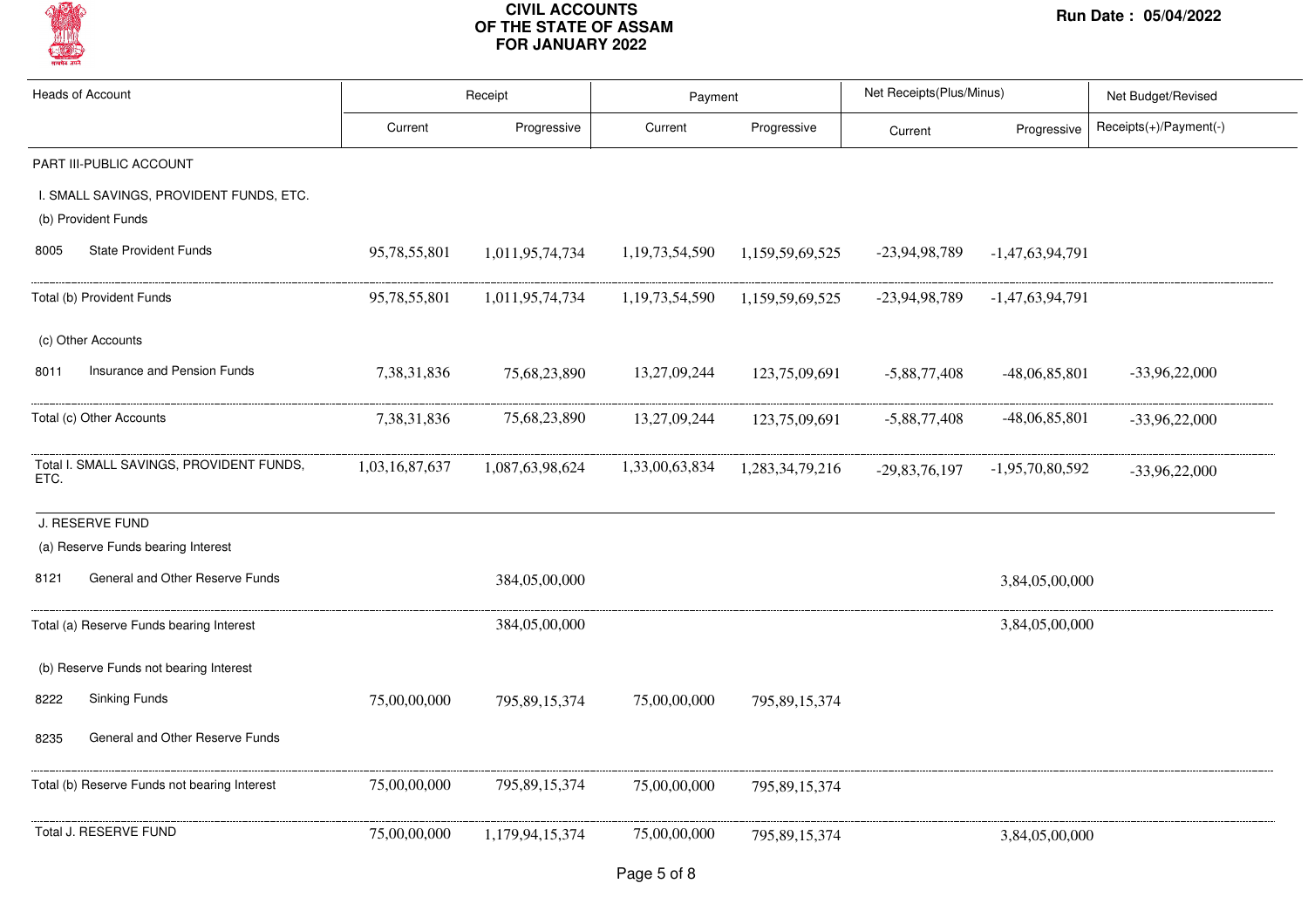

| <b>Heads of Account</b>                 |                | Receipt          |                | Payment          |                | Net Receipts (Plus/Minus) |                        |
|-----------------------------------------|----------------|------------------|----------------|------------------|----------------|---------------------------|------------------------|
|                                         | Current        | Progressive      | Current        | Progressive      | Current        | Progressive               | Receipts(+)/Payment(-) |
| J. RESERVE FUND                         |                |                  |                |                  |                |                           |                        |
| K. DEPOSIT AND ADVANCES                 |                |                  |                |                  |                |                           |                        |
| (a) Deposits bearing Interest           |                |                  |                |                  |                |                           |                        |
| <b>Other Deposits</b><br>8342           | 4,06,16,12,354 | 1,952,72,33,709  | 3,72,38,47,576 | 1,851,66,34,250  | 33,77,64,778   | 1,01,05,99,459            | $-70,97,75,000$        |
| Total (a) Deposits bearing Interest     | 4,06,16,12,354 | 1,952,72,33,709  | 3,72,38,47,576 | 1,851,66,34,250  | 33,77,64,778   | 1,01,05,99,459            | $-70,97,75,000$        |
| (b) Deposits not bearing Interest       |                |                  |                |                  |                |                           |                        |
| <b>Civil Deposits</b><br>8443           | 3,09,02,14,179 | 2,232,17,51,731  | 2,07,40,40,963 | 2,036,26,69,949  | 1,01,61,73,216 | 1,95,90,81,782            | $-3,42,11,96,000$      |
| Deposits of Local Funds<br>8448         |                | 51,553           |                |                  |                | 51,553                    |                        |
| <b>Other Deposits</b><br>8449           |                | 20,14,635        | 4,28,192       | 31,54,980        | $-4,28,192$    | $-11,40,345$              | 1,21,45,000            |
| Total (b) Deposits not bearing Interest | 3,09,02,14,179 | 2,232,38,17,919  | 2,07,44,69,155 | 2,036,58,24,929  | 1,01,57,45,024 | 1,95,79,92,990            | $-3,40,90,51,000$      |
| (c) Advances                            |                |                  |                |                  |                |                           |                        |
| Civil Advances<br>8550                  | 1,75,57,19,626 | 399,47,67,263    | 8,17,34,031    | 642, 56, 26, 974 | 1,67,39,85,595 | $-2,43,08,59,711$         | 10,53,92,88,000        |
| Total (c) Advances                      | 1,75,57,19,626 | 399, 47, 67, 263 | 8,17,34,031    | 642, 56, 26, 974 | 1,67,39,85,595 | $-2,43,08,59,711$         | 10,53,92,88,000        |
| Total K. DEPOSIT AND ADVANCES           | 8,90,75,46,159 | 4,584,58,18,891  | 5,88,00,50,762 | 4,530,80,86,153  | 3,02,74,95,397 | 53,77,32,738              | 6,42,04,62,000         |

(b) Suspense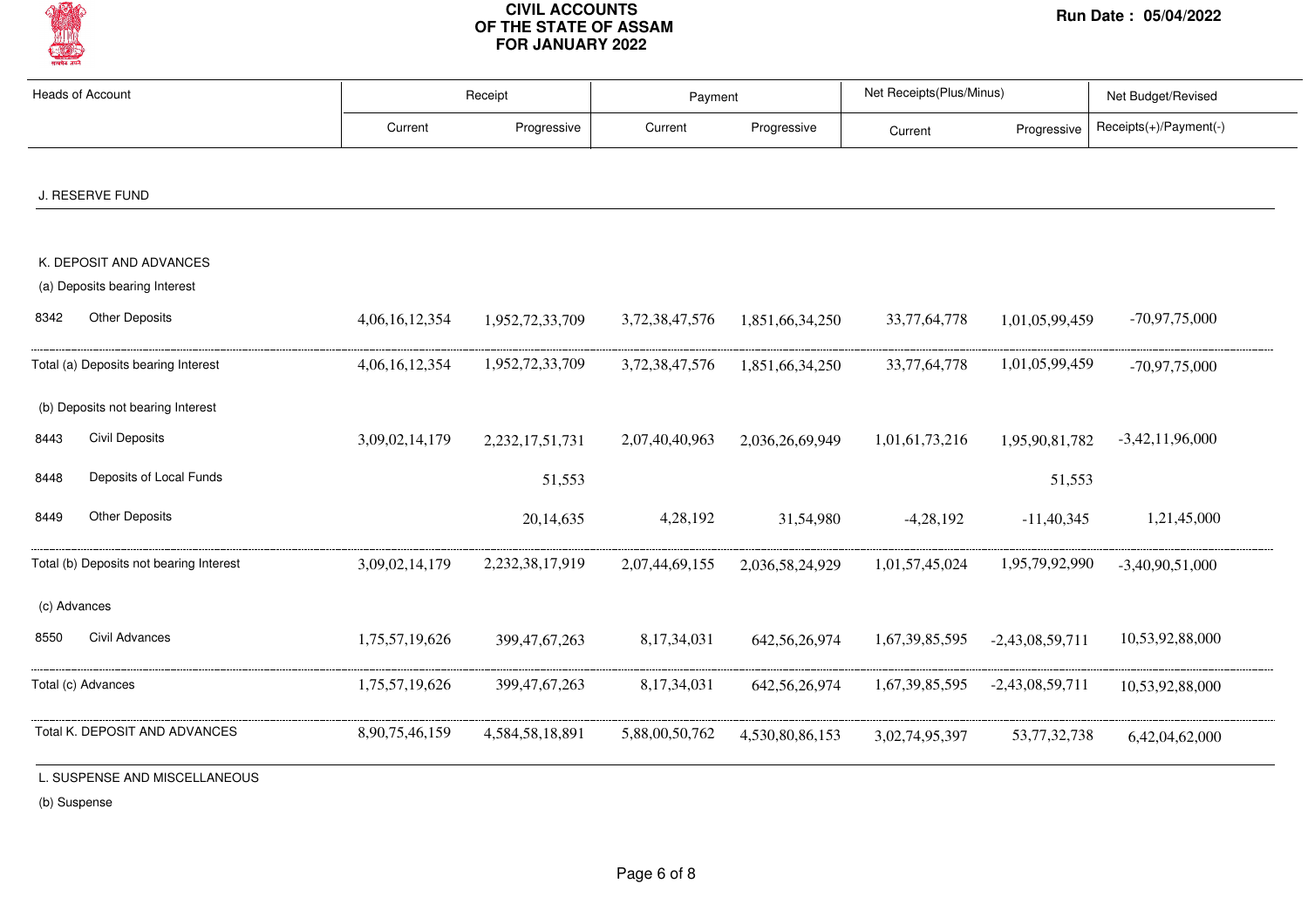

| <b>Heads of Account</b>                                                                                         | Receipt            |                                                                         | Payment        |                                                                       | Net Receipts(Plus/Minus) |                     | Net Budget/Revised     |  |
|-----------------------------------------------------------------------------------------------------------------|--------------------|-------------------------------------------------------------------------|----------------|-----------------------------------------------------------------------|--------------------------|---------------------|------------------------|--|
|                                                                                                                 | Current            | Progressive                                                             | Current        | Progressive                                                           | Current                  | Progressive         | Receipts(+)/Payment(-) |  |
| L. SUSPENSE AND MISCELLANEOUS                                                                                   |                    |                                                                         |                |                                                                       |                          |                     |                        |  |
| (b) Suspense                                                                                                    |                    |                                                                         |                |                                                                       |                          |                     |                        |  |
| <b>Suspense Accounts</b><br>8658                                                                                | 15,44,94,56,902    | 1,785,53,20,268                                                         | 40,02,47,576   | 826, 30, 98, 863                                                      | 15,04,92,09,326          | 9,59,22,21,405      | 1,44,21,99,000         |  |
| Total (b) Suspense                                                                                              | 15,44,94,56,902    | 1,785,53,20,268                                                         | 40,02,47,576   | 826, 30, 98, 863                                                      | 15,04,92,09,326          | 9,59,22,21,405      | 1,44,21,99,000         |  |
| (c) Other Accounts                                                                                              |                    |                                                                         |                |                                                                       |                          |                     |                        |  |
| <b>Departmental Balances</b><br>8671                                                                            | 5,99,48,775        | 18, 18, 33, 670                                                         | 83, 37, 190    | 20, 34, 95, 977                                                       | 5, 16, 11, 585           | $-2,16,62,307$      | 37,91,91,000           |  |
| Cash Balance Investment Account<br>8673                                                                         | 1,04,95,50,00,000  | 126,067,61,00,000                                                       |                | 93,88,07,00,000 123,553,48,00,000                                     | 11,07,43,00,000          | 25, 14, 13, 00, 000 | $-9,71,52,38,000$      |  |
| Deposits with Reserve Bank<br>8675                                                                              | 3,65,24,09,60,401  | 380,326,42,96,508 3,65,24,09,60,401 380,326,42,96,508                   |                |                                                                       |                          |                     |                        |  |
| Total (c) Other Accounts                                                                                        | 4,70,25,59,09,176  |                                                                         |                | 506,412,22,30,178 4,59,12,99,97,591 503,900,25,92,485 11,12,59,11,585 |                          | 25, 11, 96, 37, 693 | $-9,33,60,47,000$      |  |
| (e) Miscellaneous                                                                                               |                    |                                                                         |                |                                                                       |                          |                     |                        |  |
| Miscellaneous Government Accounts<br>8680                                                                       |                    | 499,99,98,374                                                           |                |                                                                       |                          | 4,99,99,98,374      |                        |  |
| Total (e) Miscellaneous                                                                                         |                    | 499,99,98,374                                                           |                |                                                                       |                          | 4,99,99,98,374      |                        |  |
| Total L. SUSPENSE AND MISCELLANEOUS                                                                             |                    | 4,85,70,53,66,078 508,697,75,48,820 4,59,53,02,45,167 504,726,56,91,348 |                |                                                                       | 26, 17, 51, 20, 911      | 39,71,18,57,472     | $-7,89,38,48,000$      |  |
| M. REMITTANCES                                                                                                  |                    |                                                                         |                |                                                                       |                          |                     |                        |  |
| (a) Money Orders, and other Remittances                                                                         |                    |                                                                         |                |                                                                       |                          |                     |                        |  |
| Cash Remittances and adjustments<br>8782<br>between officers rendering accounts to the<br>same Accounts Officer | 5, 39, 39, 91, 957 | 4,467,32,01,463                                                         | 7,38,60,33,669 | 4,808,91,12,200                                                       | $-1,99,20,41,712$        | $-3,41,59,10,737$   | $-7,11,64,39,000$      |  |
| Total (a) Money Orders, and other Remittances                                                                   | 5, 39, 39, 91, 957 | 4,467,32,01,463                                                         | 7,38,60,33,669 | 4,808,91,12,200                                                       | $-1,99,20,41,712$        | $-3,41,59,10,737$   | $-7,11,64,39,000$      |  |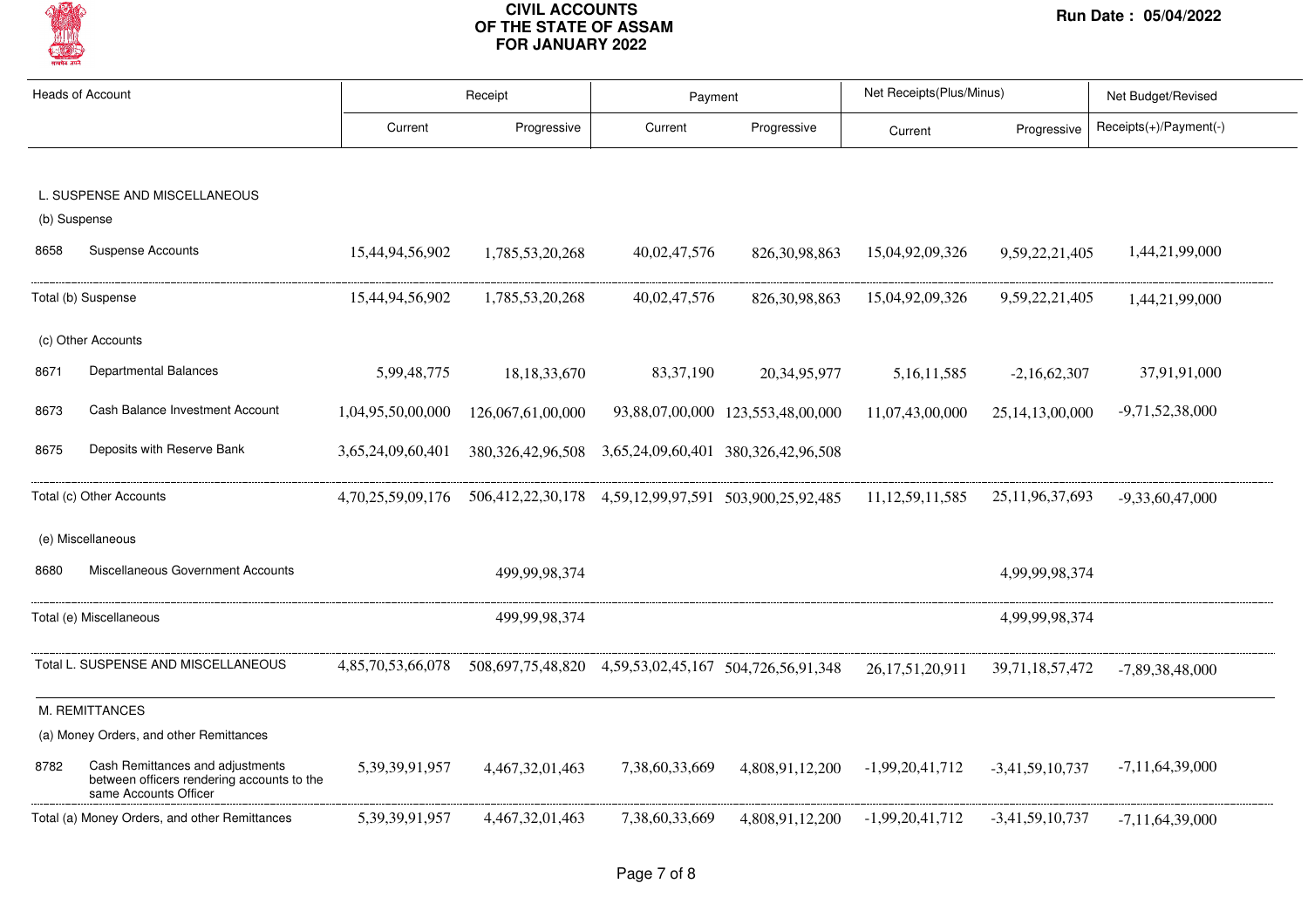

| <b>Heads of Account</b>                                   | Receipt<br>Payment |                                                                         |                | Net Receipts (Plus/Minus) | Net Budget/Revised  |                     |                                      |
|-----------------------------------------------------------|--------------------|-------------------------------------------------------------------------|----------------|---------------------------|---------------------|---------------------|--------------------------------------|
|                                                           | Current            | Progressive                                                             | Current        | Progressive               | Current             | Progressive         | Receipts(+)/Payment(-)               |
|                                                           |                    |                                                                         |                |                           |                     |                     |                                      |
| M. REMITTANCES                                            |                    |                                                                         |                |                           |                     |                     |                                      |
| (b) Inter- Governmental Adjustment Account                |                    |                                                                         |                |                           |                     |                     |                                      |
| Inter-State Suspence Account<br>8793                      | 3.110              | $-4,85,695$                                                             | 31,77,38,272   | 52, 57, 59, 392           | $-31,77,35,162$     | $-52,62,45,087$     | $-21,85,44,000$                      |
| Total (b) Inter- Governmental Adjustment Account          | 3.110              | $-4,85,695$                                                             | 31,77,38,272   | 52, 57, 59, 392           | $-31,77,35,162$     | $-52,62,45,087$     | $-21,85,44,000$                      |
| <b>Total M. REMITTANCES</b>                               | 5.39.39.95.067     | 4.467.27.15.768                                                         | 7.70.37.71.941 | 4,861,48,71,592           | $-2.30.97.76.874$   | $-3,94,21,55,824$   | $-7,33,49,83,000$                    |
| <b>Total-Part III Public Account</b>                      | 5,01,78,85,94,938  | 520,017,18,97,468 4,75,19,41,31,701 516,198,10,43,673                   |                |                           | 26, 59, 44, 63, 237 | 38, 19, 08, 53, 796 | 6, 42, 33, 21, 000<br>6,42,33,21,000 |
| Total - Consolidated/Contingency<br>Fund & Public Account |                    | 5,59,26,06,61,442 581,851,87,73,662 5,70,73,75,81,579 583,019,83,04,521 |                |                           |                     |                     |                                      |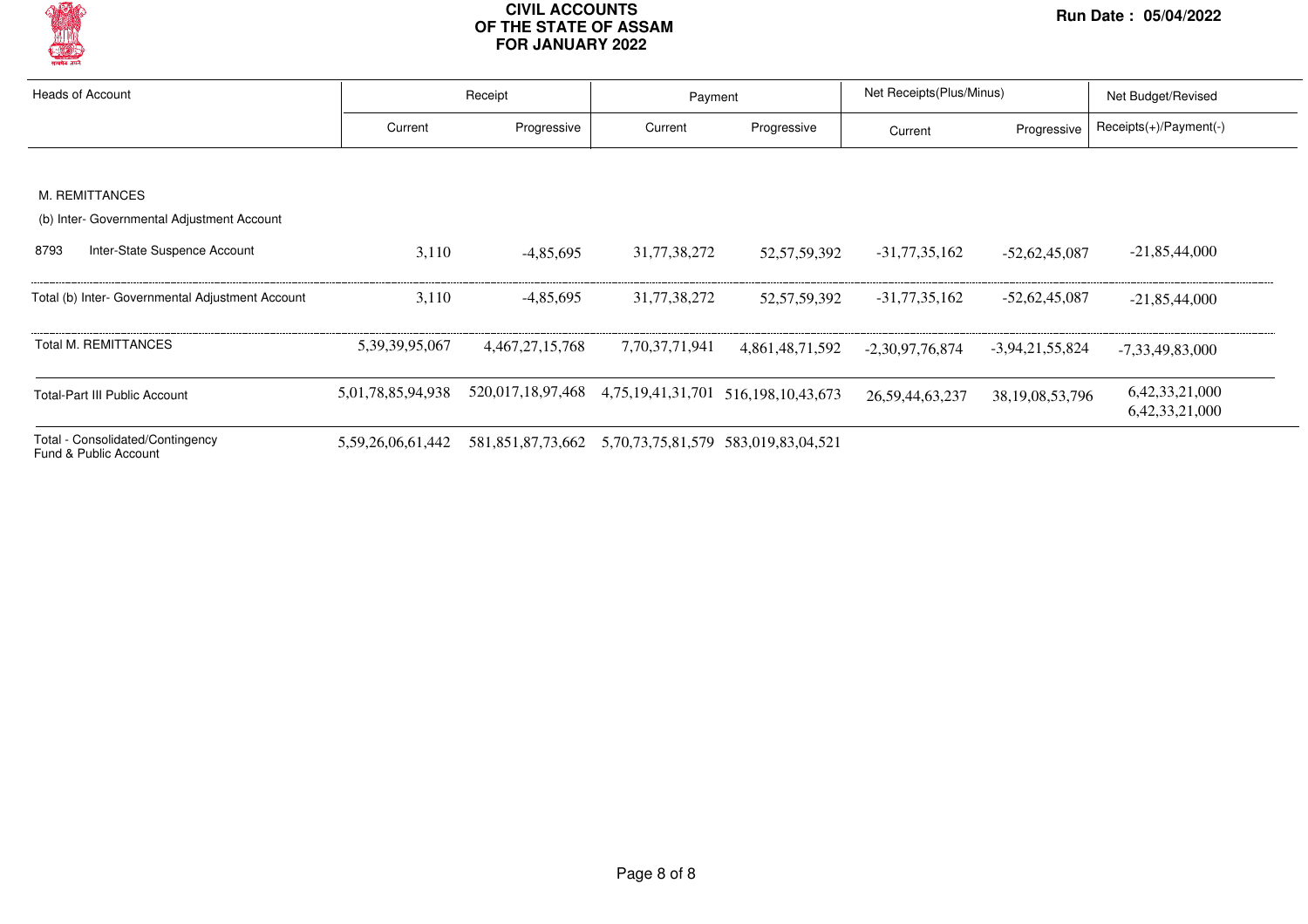| <b>Heads Of Accounts</b>  |                | Receipt     |                | <b>Payment</b>     |
|---------------------------|----------------|-------------|----------------|--------------------|
| I. S. S.                  | <b>Current</b> | Progressive | <b>Current</b> | <b>Progressive</b> |
| 101 A.G. Andhra Pradesh   | 0              | 0           |                | 0                  |
| 103 A.G. Bihar            | 0              | 0           | 412            | $-78,914$          |
| 104 A.G. Gujrat           | 0              | 0           | 24,57,745      | 27,01,363          |
| 105 A.G. Haryana          | 0              | 0           |                | 0                  |
| 106 A.G. Kerala           | 0              | 0           |                | $-1,04,446$        |
| 107 A.G. Madhya Pradesh   | 0              | 0           | 4,95,200       | $-69,553$          |
| 108 A.G. Tamil Nadu       | 0              | 0           |                | 0                  |
| 109 A.G. Maharastra       | 0              | 0           |                | $-7,09,707$        |
| 110 A.G. Karnataka        | 0              | 0           |                | 0                  |
| 111 A.G. Nagaland         | 0              | 0           | 10,27,06,389   | 14,96,75,399       |
| 112 A.G. Orissa           | 0              | 0           | $-543$         | 24,954             |
| 113 A.G. Punjab           | 0              | 0           |                | 0                  |
| 114 A.G. Rajasthan        | 0              | 0           | 63,757         | 1,43,421           |
| 115 A.G. Uttar Pradesh    | 0              | 0           | 1,92,892       | 2,54,872           |
| 116 A.G. West Bengal      | 0              | 0           | 5,05,751       | 90,76,366          |
| 117 A.G. Meghalaya        | 0              | 0           | 4, 17, 57, 120 | 7,16,19,404        |
| 118 A.G. Himachal Pradesh | 0              | 0           |                | 0                  |
| 119 A.G. Manipur          | 0              | 0           | 78,97,886      | 99,21,385          |
| 120 A.G. Tripura          | 0              | $-4,69,890$ | 71,23,289      | 33,76,782          |
| 121 A.G. Mizoram          | 3,110          | $-15,805$   | 3,48,98,780    | 3,99,16,532        |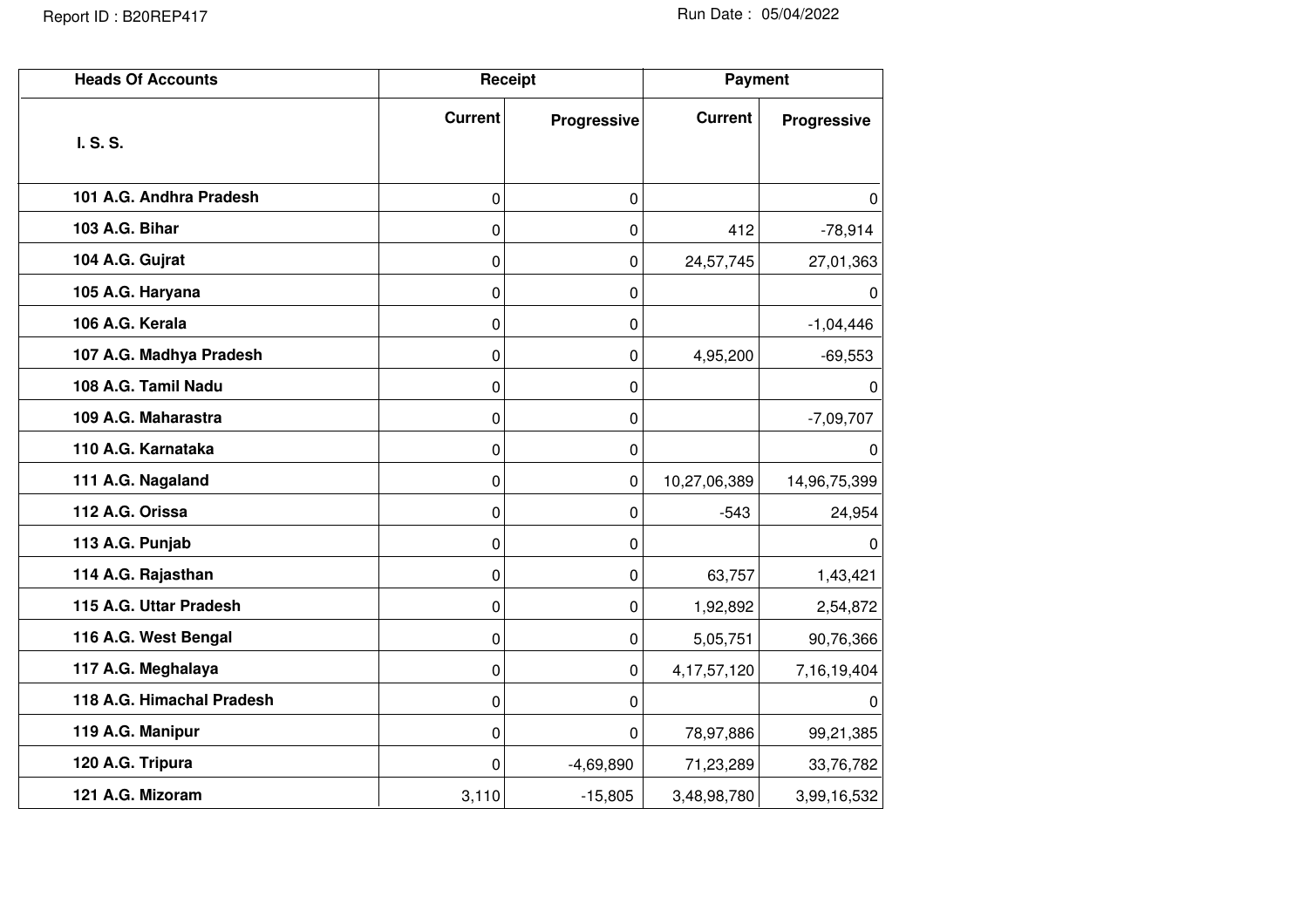| <b>Heads Of Accounts</b>                       | Receipt        |             | Payment        |              |
|------------------------------------------------|----------------|-------------|----------------|--------------|
| I. S. S.                                       | <b>Current</b> | Progressive | <b>Current</b> | Progressive  |
| 122 A.G. Arunachal Pradesh                     | 0              | 0           | 11,96,00,197   | 24,02,79,283 |
| 123 A.G. Goa                                   | 0              | 0           |                | $-33,799$    |
| 124 A.G. Chattisgarh                           | 0              | 0           | $-41,203$      | 9,058        |
| 125 A.G. Jharkhand                             | 0              | 0           |                | 0            |
| 126 A.G. Uttaranchal                           | 0              | 0           |                | 0            |
| 127 A.G. Pudicherry                            | 0              | $\Omega$    |                | 0            |
| 130 A.G. Telangana                             | 0              | 0           |                | 0            |
| 131 A.G. Jammu & Kashmir                       | 0              | 0           | 80,600         | $-2,43,008$  |
| 281 A.G. Ladakh                                | 0              | 0           |                | 0            |
| 787 A.G. Dadra Nagar Haveli and Daman<br>& Diu | 0              | 0           |                | $\mathbf{0}$ |
| <b>NULL</b>                                    | 0              | $\Omega$    |                | $\Omega$     |
| Total - I. S. S.                               | 3,110          | $-4,85,695$ | 31,77,38,272   | 52,57,59,392 |